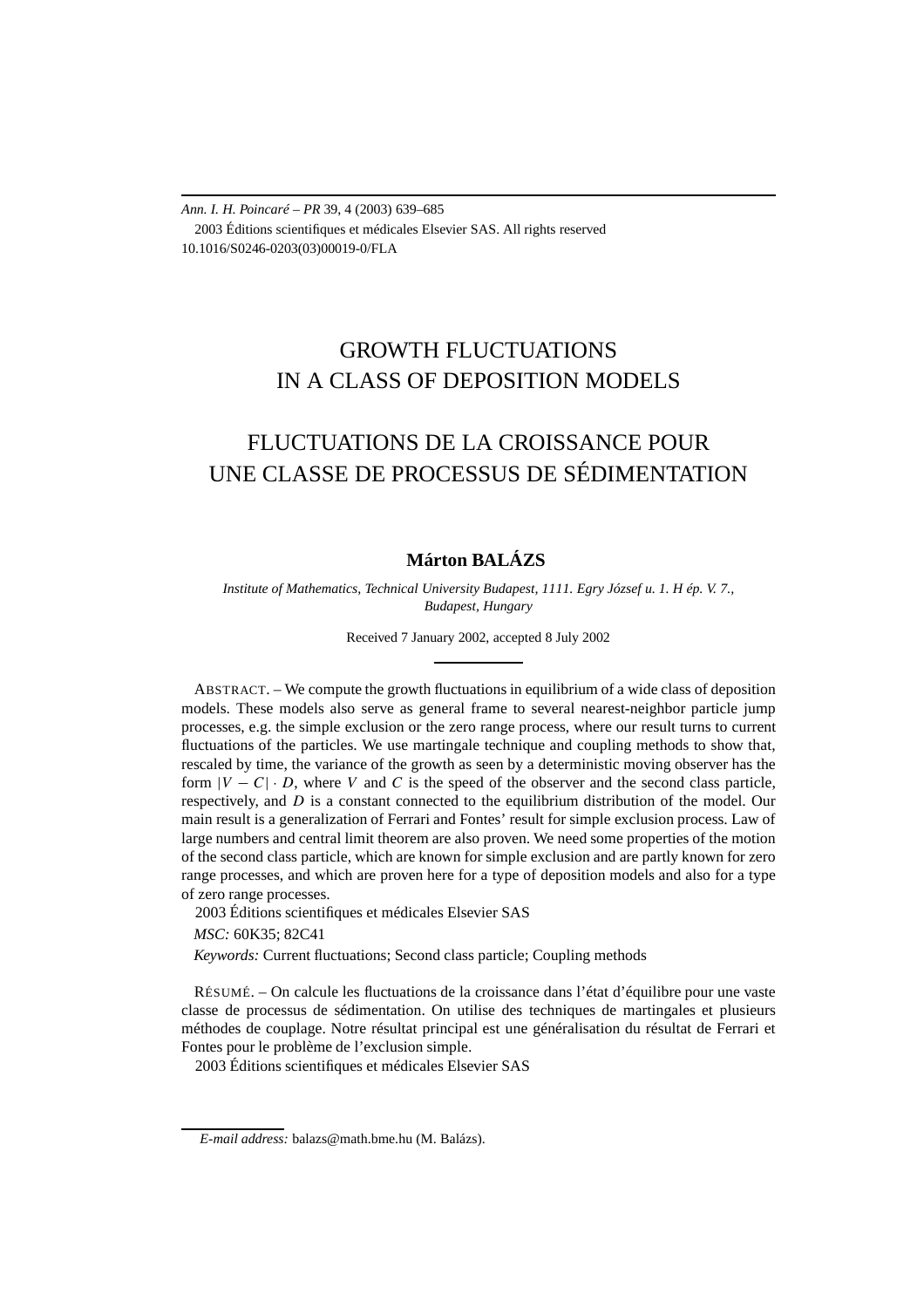#### **1. Introduction**

Stochastic deposition models can be used to obtain microscopic description of domain growths, e.g. a colony of cells or an infected area of plants. The fluctuation of the growth is itself of great interest. Moreover, these models are in close connection to interacting particle systems, where the particle diffusion corresponds to rescaled surface fluctuation. As it is shown below, an additional feature of deposition models is the possibility of handling antiparticles as well as particles in the particle representation of the process. It has been known [1] for the simple exclusion process, that the current fluctuation is in close connection to the motion of the so-called second class particle, and, divided by time, its variance vanishes for an observer moving with the speed of this particle. In this latter case, Prähofer and Spohn [2] suggest this quantity to be in the order of *t* <sup>2</sup>*/*3.

In the present note we consider a wide class of one-dimensional deposition models, parameterized by rate functions describing a column's growth depending on the neighboring columns' relative heights. By monotonicity properties of the rate functions, our models are attractive. For a treatment of these models in a hydrodynamical context, without using attractivity, see Tóth and Valkó [3]; Tóth and Werner [4]. Following Rezakhanlou [5], we first show some conditions on the model in order to have product measures as stationary ones for the process. (By stationarity, we mean time-invariance in this paper.) Our description is general enough to include the asymmetric simple exclusion process, some types of the zero range process, and a family of deposition models, which we call bricklayers' models. In this general frame, we compute the growth fluctuations in order  $\mathcal{O}(t)$ , hence generalize the result of Ferrari and Fontes [1]. In the computations we couple two processes, which only differ at one site. This is the position of the so-called *defect tracer*, or also called second class particle. We need law of large numbers and a second moment condition for the position of this extra particle. These have been established for simple exclusion [6], but, as far as we know, only  $L^1$ -convergence is known for most kinds of zero range processes [5]. We prove  $L^n$ convergence with any *n* for the defect tracer of the totally asymmetric zero range process and for our new bricklayers' models via various coupling techniques.

## **1.1. The model**

The class of models described here is a generalization of the so-called misanthrope process. For  $-\infty \leq \omega^{\min} \leq 0$  and  $1 \leq \omega^{\max} \leq \infty$  (possibly infinite valued) integers, we define

$$
I := \{ z \in \mathbb{Z} : \, \omega^{\min} - 1 < z < \omega^{\max} + 1 \}
$$

and the phase space

$$
\Omega = \{ \underline{\omega} = (\omega_i)_{i \in \mathbb{Z}} : \omega_i \in I \} = I^{\mathbb{Z}}.
$$

For each pair of neighboring sites *i* and  $i + 1$  of  $\mathbb{Z}$ , we can imagine a column built of bricks, above the edge  $(i, i + 1)$ . The height of this column is denoted by  $h_i$ . If  $\omega(t) \in \Omega$ for a fixed time  $t \in \mathbb{R}$  then  $\omega_i(t) = h_{i-1}(t) - h_i(t) \in I$  is the negative discrete gradient of the height of the "wall". The growth of a column is described by jump processes. A brick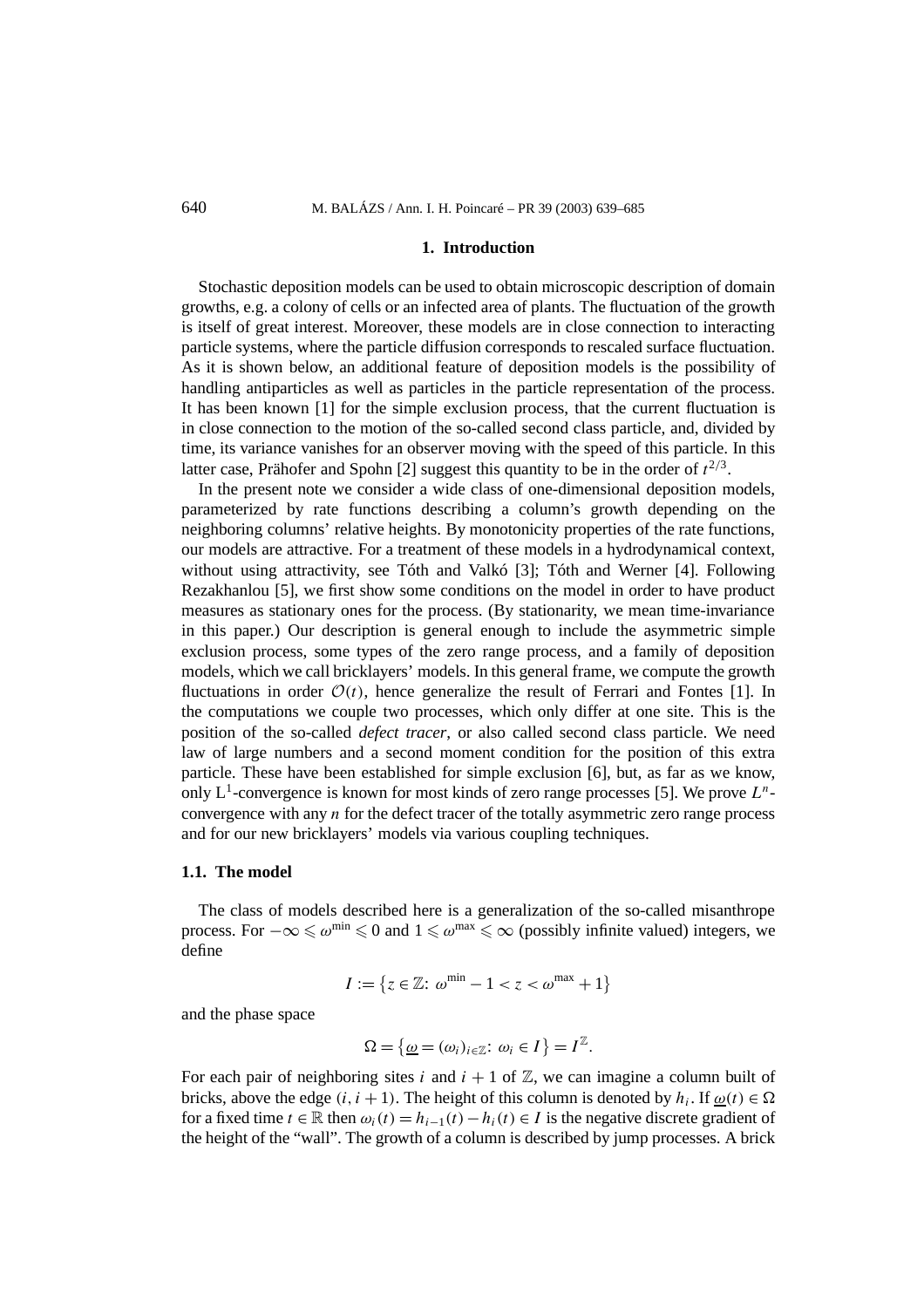

Fig. 1. A possible move.

can be added:

 $(\omega_i, \omega_{i+1}) \rightarrow (\omega_i - 1, \omega_{i+1} + 1)$  with rate  $r(\omega_i, \omega_{i+1})$ .

Conditionally on  $\omega(t)$ , these moves are independent. See Fig. 1 for some possible instantaneous changes. For small  $\varepsilon$ , the conditional expectation of the growth of the column between *i* and  $i + 1$  in the time interval  $[t, t + \varepsilon]$  is  $r(\omega_i(t), \omega_{i+1}(t))\varepsilon + \mathfrak{o}(\varepsilon)$ .

The rates must satisfy

$$
r(\omega^{\min}, \cdot) \equiv r(\cdot, \omega^{\max}) \equiv 0
$$

whenever either  $\omega^{\text{min}}$  or  $\omega^{\text{max}}$  is finite. We assume r to be non-zero in all other cases. We want the dynamics to smoothen our interface, that is why we assume monotonicity in the following way:

$$
r(z+1, y) \geq r(z, y), \quad r(y, z+1) \leq r(y, z)
$$
 (1)

for *y*,  $z$ ,  $z + 1 \in I$ . This means that the higher neighbors a column has, the faster it grows. Our model is hence *attractive*.

We are going to use product property of the model's stationary measure. For this reason, similarly to Rezakhanlou [5], we assume that for any  $x, y, z \in I$ 

$$
r(x, y) + r(y, z) + r(z, x) = r(x, z) + r(z, y) + r(y, x),
$$
\n(2)

and for  $\omega^{\min} < x, y, z < \omega^{\max} + 1$ 

$$
r(x, y - 1)r(y, z - 1)r(z, x - 1) = r(x, z - 1)r(z, y - 1)r(y, x - 1).
$$
 (3)

These two conditions imply product structure of the stationary measure, see Section 1.3. Eq. (3) is equivalent to the condition  $r(y, z) = s(y, z + 1) f(y)$  for some function f and a symmetric function *s*.

At time *t*, the interface mentioned above is described by  $\omega(t)$ . Let  $\varphi : \Omega \to \mathbb{R}$  be a finite cylinder function i.e.  $\varphi$  depends on a finite number of values of  $\omega_i$ . The growth of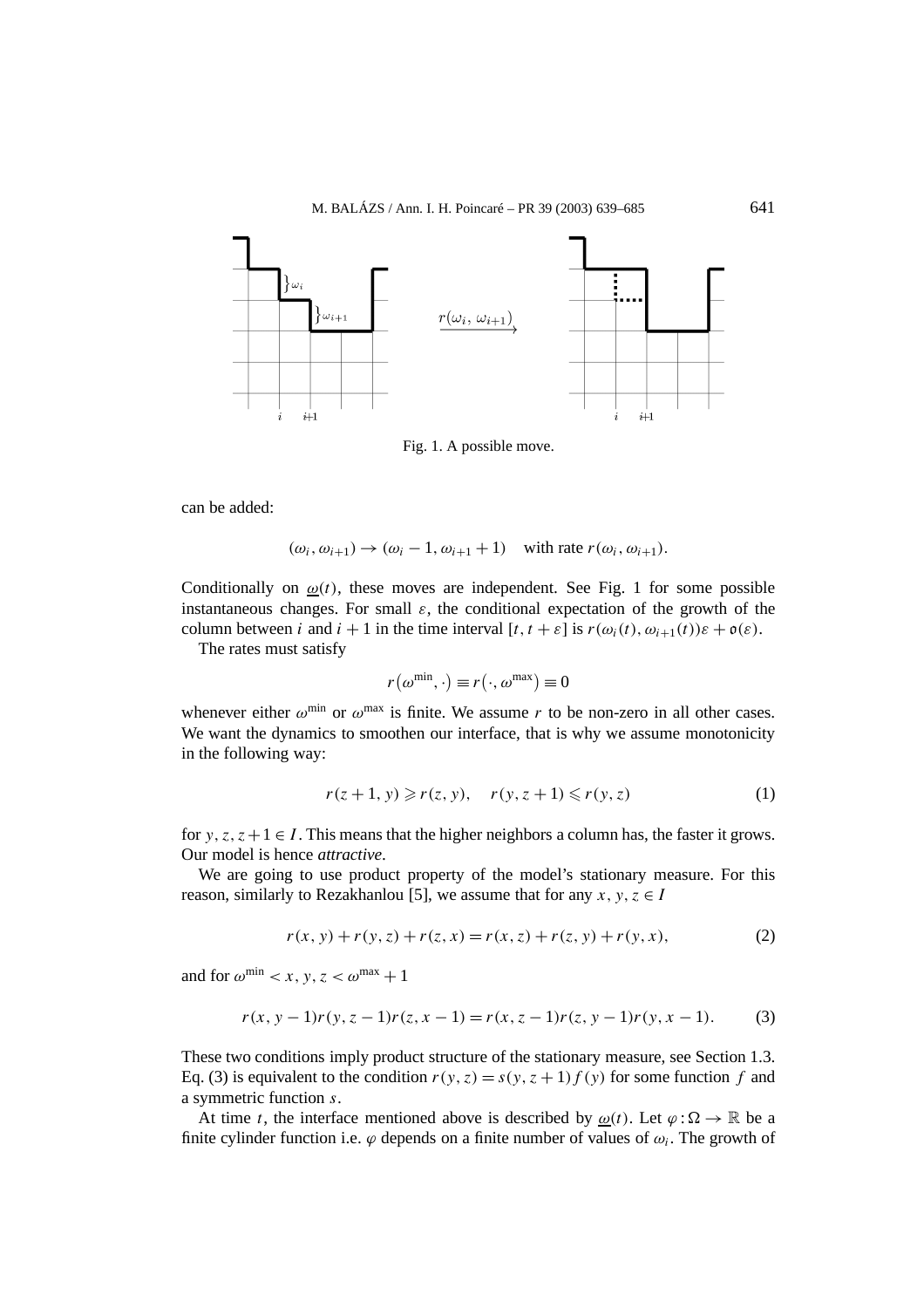this interface is a Markov process, with the formal infinitesimal generator *L*:

$$
(L\varphi)(\underline{\omega}) = \sum_{i \in \mathbb{Z}} r(\omega_i, \omega_{i+1}) [\varphi(\ldots, \omega_i - 1, \omega_{i+1} + 1, \ldots) - \varphi(\underline{\omega})]. \tag{4}
$$

When constructing the process rigorously, problems may arise due to the unbounded growth rates. The system being one-component and attractive, we assume that, with appropriate growth conditions on the rates, existence of dynamics on a set of tempered configurations  $\tilde{\Omega}$  (i.e. configurations obeying some restrictive growth conditions) can be established by applying methods initiated by Liggett and Andjel [7,8]. Technically we assume that  $\tilde{\Omega}$  is of full measure w.r.t. the canonical Gibbs measures defined in Section 1.3. In fact this has been proved for some kinds of these models, see below. We do not deal with questions of existence of dynamics in the present paper.

## **1.2. Examples**

There are three essentially different cases of these models, all of them are of nearest neighbor type.

- 1. *Generalized exclusion processes* are described by our models in case both *ω*min and *ω*max are finite.
	- *The totally asymmetric simple exclusion process* (*SE*) introduced by Spitzer [9] is described this way by  $\omega^{\min} = 0$ ,  $\omega^{\max} = 1$ ,

$$
r(\omega_i, \omega_{i+1}) = \omega_i \cdot (1 - \omega_{i+1}).
$$

Here  $\omega_i$  is the occupation number for the site *i*, and  $r(\omega_i, \omega_{i+1})$  is the rate for a particle to jump from site  $i$  to  $i + 1$ . Conditions (1), (2) and (3) for these rates are satisfied.

• *A particle–antiparticle exclusion process* is also shown to demonstrate the generality of the frame described above. Let  $\omega^{\min} = -1$ ,  $\omega^{\max} = 1$ . Fix *c* (*creation*), *a* (*annihilation*) positive rates with  $c \le a/2$ . Put

$$
r(0, 0) = c
$$
,  $r(0, -1) = \frac{a}{2}$ ,  $r(1, 0) = \frac{a}{2}$ ,  $r(1, -1) = a$ ,

and all other rates are zero. If  $\omega_i$  is the number of particles at site *i*, with  $\omega_i = -1$ meaning the presence of an antiparticle, then this model describes a totally asymmetric exclusion process of particles and antiparticles with annihilation and particle–antiparticle pair creation. These rates also satisfy our conditions.

Other generalizations are possible allowing a bounded number of particles (or antiparticles) to jump to the same site. By the bounded jump rates and by nearestneighbor type of interaction, the construction of dynamics of these processes is well understood, see e.g. Liggett [10].

- 2. *Generalized misanthrope processes* are obtained by choosing  $\omega^{\min} > -\infty$ ,  $\omega^{\max} =$ ∞.
	- *The zero range process* (*ZR*) is included by  $\omega^{\min} = 0$ ,  $\omega^{\max} = \infty$ ,

$$
r(z, y) = f(z)
$$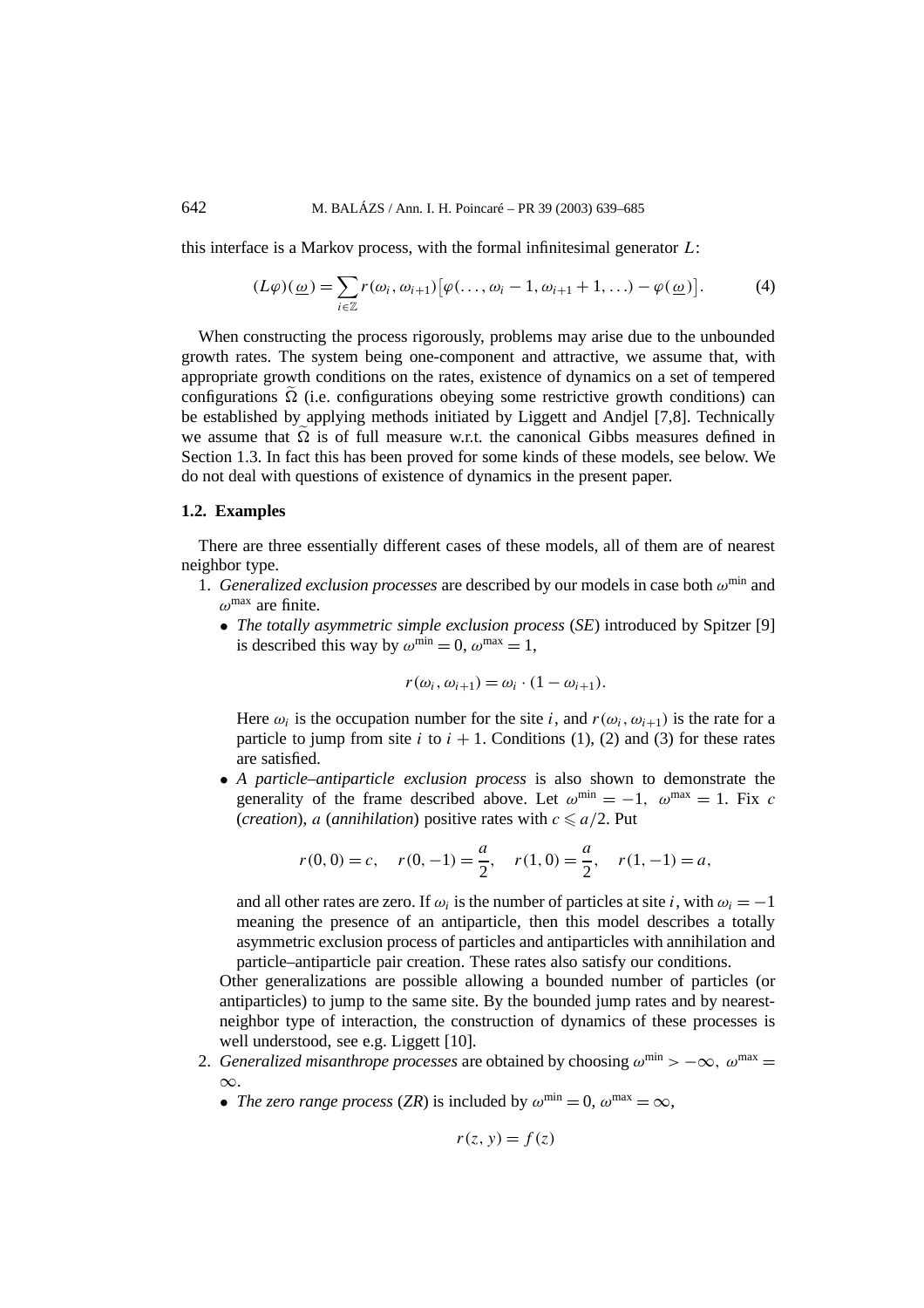with an arbitrary  $f: \mathbb{Z}^+ \to \mathbb{R}^+$  nondecreasing function and  $f(0) = 0$ . Here  $\omega_i$ represents the number of particles at site *i*. These rates trivially satisfy conditions (1), (2), (3). The dynamics of this process is constructed by Andjel [8] under the condition that the rate function *f* obeys the growth condition  $|f(z + 1)$  $f(z) \leq K$  for some  $K > 0$  and all  $z \geq 0$ .

- 3. *General deposition processes* are the type of these models where  $\omega^{\min} = -\infty$  and  $\omega^{\text{max}} = \infty$ . In this case, the height difference between columns next to each other can be arbitrary in  $\mathbb Z$ . Hence the presence of antiparticles cannot be avoided when trying to give a particle representation of the process.
	- *Bricklayers' models* (*BL*). Let

$$
r(z, y) := f(z) + f(-y)
$$

with the property

$$
f(z)f(-z+1) = 1
$$

for the nondecreasing function *f* and for any  $z \in \mathbb{Z}$ . This process can be represented by bricklayers standing at each site *i*, laying a brick on the column on their left with rate  $f(-\omega_i)$  and laying a brick to their right with rate  $f(\omega_i)$ . This interpretation gives reason to call these models bricklayers' model. Conditions (1), (2) and (3) hold for *r*. Similarly to the ZR process, this model is constructed by Booth and Quant [11] only in case  $|f(z+1) - f(z)|$  is bounded in Z.

## **1.3. Translation invariant stationary product measures**

We are interested in translation invariant stationary measures for these processes, i.e. canonical Gibbs-measures. We construct such measures similarly to Rezakhanlou [5] of the following form. Fix  $f(1) > 0$  and define

$$
f(z) := \frac{r(z,0)}{r(1,z-1)} f(1)
$$
 (5)

for  $\omega^{\min} < z < \omega^{\max} + 1$ . Then f is a nondecreasing strictly positive function. For  $I \ni z > 0$  we define

$$
f(z)! := \prod_{y=1}^{z} f(y),
$$

while for  $I \ni z < 0$  let

$$
f(z) := \frac{1}{\prod_{y=z+1}^{0} f(y)},
$$

finally  $f(0)! := 1$ . Then we have

$$
f(z)! \cdot f(z+1) = f(z+1)!
$$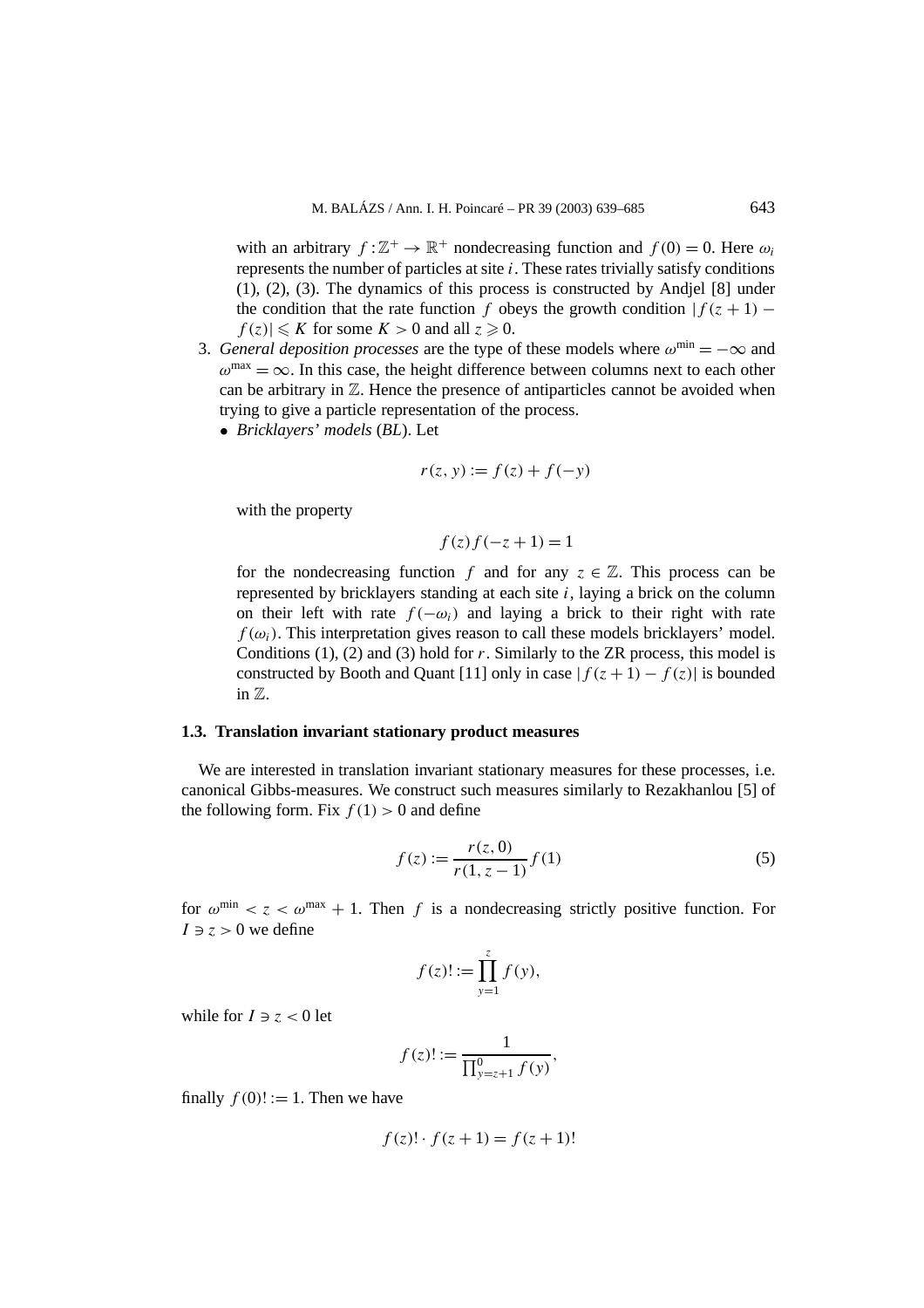for all  $z \in I$ . Let

$$
\bar{\theta} := \begin{cases} \log(\liminf_{z \to \infty} (f(z)!)^{1/z}) = \lim_{z \to \infty} \log(f(z)), & \text{if } \omega^{\max} = \infty, \\ \infty, & \text{else,} \end{cases}
$$

and

$$
\underline{\theta} := \begin{cases} \log(\limsup_{z \to \infty} (f(-z)!)^{1/z}) = \lim_{z \to \infty} \log(f(-z)), & \text{if } \omega^{\min} = -\infty, \\ -\infty, & \text{else.} \end{cases}
$$

By monotonicity of f, we have  $\bar{\theta} \ge \underline{\theta}$ . We assume  $\bar{\theta} > \underline{\theta}$ . With a generic real parameter  $\theta \in (\theta, \bar{\theta})$ , we define

$$
Z(\theta) := \sum_{z \in I} \frac{e^{\theta_z}}{f(z)!}.
$$

Let the product-measure  $\mu$ <sub>*θ*</sub> have marginals

$$
\mu_{\theta}(z) = \underline{\mu}_{\theta} \{ \underline{\omega} : \omega_i = z \} := \frac{1}{Z(\theta)} \frac{e^{\theta_z}}{f(z)!}.
$$
\n(6)

By definition it has the property

$$
\frac{\mu_{\theta}(z+1)}{\mu_{\theta}(z)} = \frac{e^{\theta}}{f(z+1)}
$$

which implies

$$
r(z+1, y-1) \frac{\mu_{\theta}(z+1)\mu_{\theta}(y-1)}{\mu_{\theta}(z)\mu_{\theta}(y)} = r(y, z)
$$
 (7)

due to (5) and (3). Hence stationarity of  $\mu_{\theta}$  follows via (2).

As can be verified, the expectation value  $\rho(\theta) := \mathbf{E}_{\theta}(\omega_i)$  is a strictly increasing function of  $\theta$ . We introduce its inverse  $\theta(\varrho)$  and the function

$$
\mathcal{H}(\varrho) := \mathbf{E}_{\theta(\varrho)} \{ r(\omega_i, \omega_{i+1}) \},\tag{8}
$$

playing an important role in hydrodynamical considerations. For the SE model, the construction leads to the well-known Bernoulli product-measure with marginals

$$
\mu(1) = \underline{\mu}\{\underline{\omega}: \omega_i = 1\} := \varrho,
$$
  

$$
\mu(0) = \underline{\mu}\{\underline{\omega}: \omega_i = 0\} := 1 - \varrho
$$

with a real number  $\rho$  between zero and one (the density of the particles). In our notations,  $-\rho$  describes the average slope of the interface.

For the particle–antiparticle exclusion process, the relative probability of having a particle or an antiparticle as a function of the rates goes as  $\sqrt{c/a}$ , independently for the sites. The density of particles relative to antiparticles can be set by an arbitrary parameter.

Both for the ZR process and for BL models, it turns out that *f* defined in (5) and *f* in the definition of the rates agree.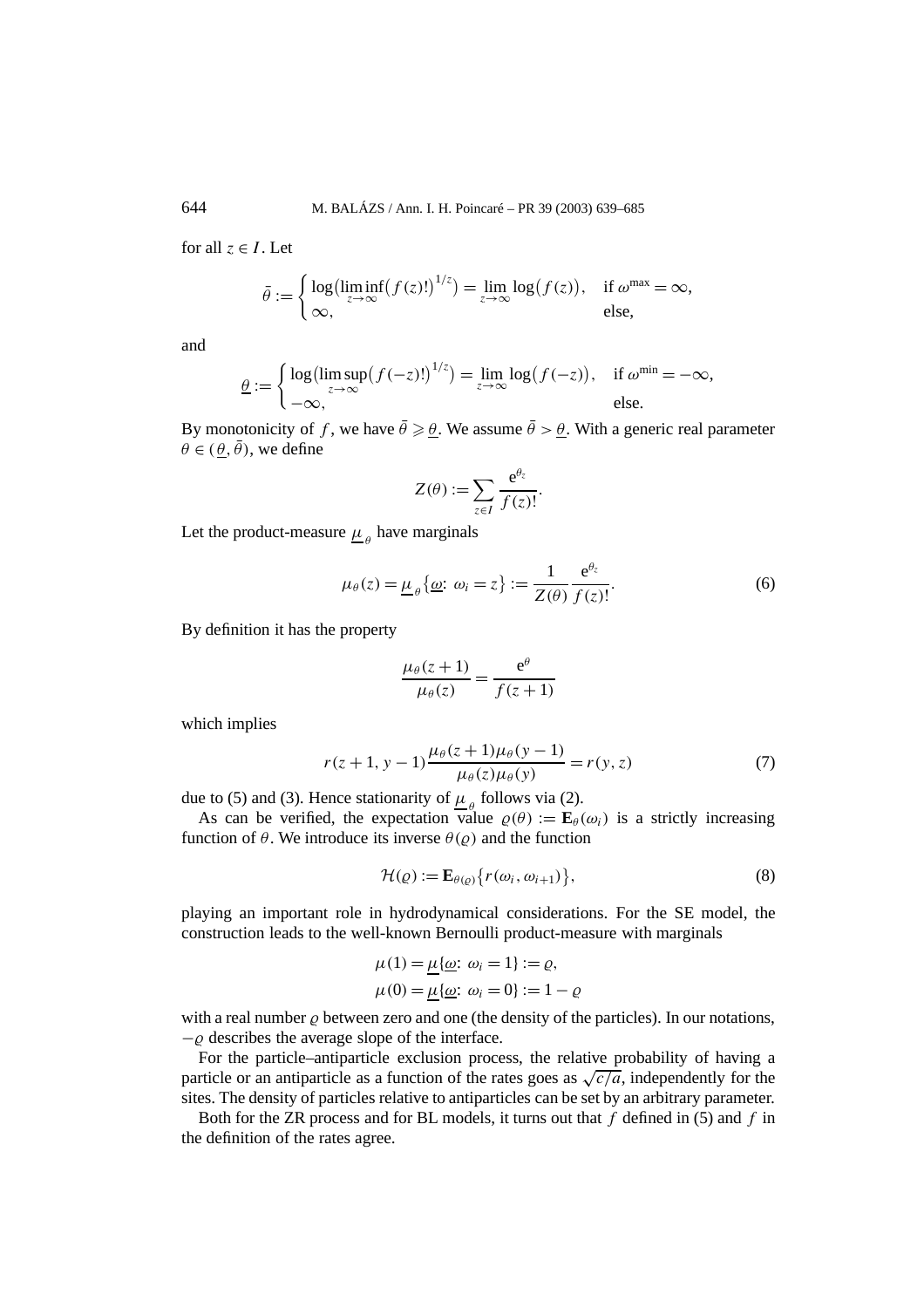It is not hard to show ergodicity of these models, which also implies extremality of the invariant measures  $\mu_{\rho}$ :

PROPOSITION 1.1. – *The processes given in Section* 1.1*, distributed according to their stationary measures*  $\mu_{\rho}$  (6)*, are ergodic.* 

*Proof.* – We need to show that any (time-) stationary bounded measurable function defined on the trajectories of the process is constant a.s. By Proposition V.2.4 of Neveu [12], this follows once we see that any bounded function  $\varphi$  on  $\tilde{\Omega}$  satisfying  $P\varphi = \varphi$  is constant for *µ*-almost all <u> $\omega$ </u> with the Markov-transition operator *P*. Hence ergodicity of the process follows if  $L\varphi = 0$  implies  $\varphi(\omega) =$  constant for almost all  $\omega \in \tilde{\Omega}$ . We compute the Dirichlet-form

$$
-\mathbf{E}_{\theta}(\varphi \cdot L\varphi) = \frac{1}{2}\mathbf{E}_{\theta}\bigg\{\sum_{i\in\mathbb{Z}} r(\omega_i,\omega_{i+1})\big[\varphi(\ldots,\omega_i-1,\omega_{i+1}+1,\ldots)-\varphi(\underline{\omega})\big]^2\bigg\}.
$$

By positivity of the rates, this shows that assuming  $L\varphi = 0$  results in

$$
\varphi(\ldots,\omega_i-1,\omega_{i+1}+1,\ldots)=\varphi(\underline{\omega})
$$

for almost all  $\omega \in \tilde{\Omega}$ . Consecutive use of this equation shows that any function obeying  $L\varphi = 0$  does a.s. not depend on any finite cylinder set in  $\tilde{\Omega}$ . Especially, for  $\varepsilon > 0$  and a constant  $K \in \text{Ran}(\varphi)$ , the event

$$
\{\varphi(\underline{\omega}) \in (K, K + \varepsilon]\}
$$

does not depend on any finite cylinder set. Hence by Kolmogorov's 0–1 law, the probability of these events is zero or one w.r.t. the product measure  $\mu$ . Partitioning the bounded image of  $\varphi$ , this shows that this function is constant for almost all  $\omega$ .

## **1.4. Results**

We start our model in a canonical Gibbs-distribution, with parameter *θ*. For a fixed speed value  $V > 0$  we define

$$
J^{(V)}(t) := h_{\lfloor Vt \rfloor}(t) - h_0(0),
$$

the height of column at site  $|Vt|$  at time t, relative to the initial height of the column at the origin. For  $V < 0$ , we introduce

$$
J^{(V)}(t) := h_{\lceil Vt \rceil}(t) - h_0(0),
$$

which is the mirror-symmetric form of  $J^{(V)}$  defined above for positive *V*'s. For  $V = 0$ we write

$$
J(t) = J^{(0)}(t) := h_0(t) - h_0(0).
$$

In particle notations of the models,  $J^{(V)}(t)$  is the current, i.e. the algebraic number of particles jumping through the moving window positioned at  $V_t$ , in the time interval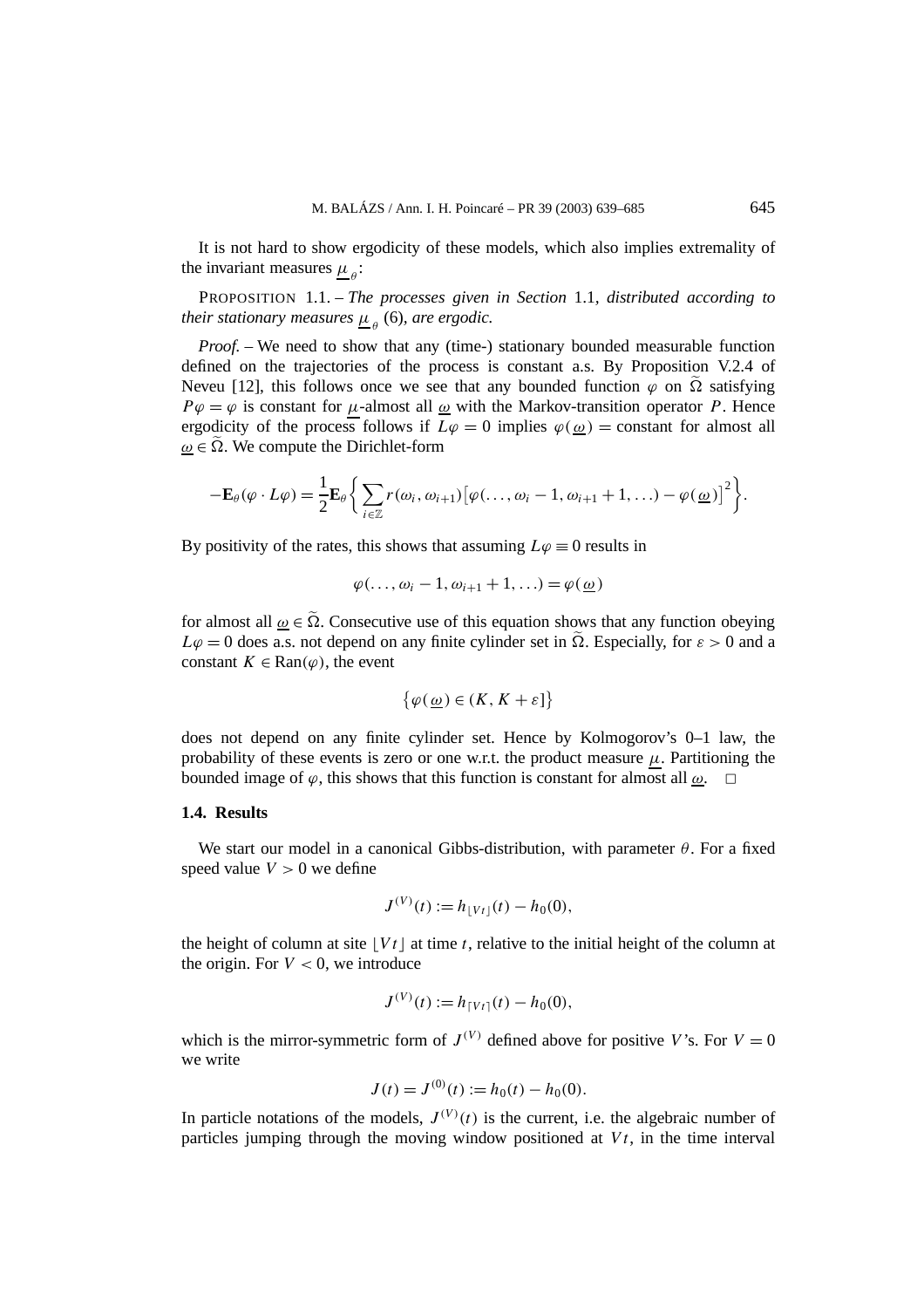$[0, t]$ . We prove law of large numbers for this quantity:

$$
\lim_{t \to \infty} \frac{J^{(V)}}{t} = \mathbf{E}(r) - V\mathbf{E}(\omega) \quad \text{a.s.}
$$
 (9)

We need law of large numbers and a second-moment condition for the position  $O(t)$ of the defect tracer (also called second class particle, see Section 3 for its definition) if one of the coupled models is started from its canonical Gibbs-measure:

*Condition* 1.2. – With initial distribution  $\mu_{\rho}$  of  $\underline{\omega}$ , weak law of large numbers

$$
\lim_{t \to \infty} \mathbf{P}_{\theta} \left( \left| \frac{\mathcal{Q}(t)}{t} - C(\theta) \right| > \delta \right) = 0 \tag{10}
$$

for a speed value  $C(\theta)$  and for any  $\delta > 0$  holds, and the bound

$$
\mathbf{E}_{\theta}\left(\frac{\mathcal{Q}(t)^2}{t^2}\right) < K < \infty \tag{11}
$$

is satisfied for all large  $t$  for the position  $Q(t)$  of the defect tracer.

Inequality (11) is obvious in case of bounded rates, since in this situation, the process |*Q(t)*| is bounded by some Poisson-process.

THEOREM 1.3 (Main). – *Assume Condition* 1.2*. Then*

$$
\lim_{t \to \infty} \frac{\text{Var}_{\theta}(J^{(V)}(t))}{t} = |V - C(\theta)| \text{Var}_{\theta}(\omega_0) =: D_J(\theta)
$$
\n(12)

*for any*  $V \in \mathbb{R}$ *, where*  $\textbf{Var}_{\theta}$  *stands for the variance w.r.t.*  $\mu_{\theta}$ *.* 

THEOREM 1.4 (Central limit theorem). – *Assuming Condition* 1.2*,*

$$
\lim_{t\to\infty}\mathbf{P}_{\theta}\left(\frac{\tilde{J}^{(V)}(t)}{\sqrt{D_J(\theta)}\sqrt{t}}\leqslant x\right)=\Phi(x)=\int\limits_{-\infty}^{x}\frac{e^{-y^2/2}}{\sqrt{2\pi}}dy,
$$

*i.e.*  $\tilde{J}^{(V)}(t)/\sqrt{t}$  converges in distribution to  $N(0, D_I(\theta))$ , a centered normal random *variable with variance*  $D_J(\theta)$  *of* (12)*. Tilde means here that the mean value of*  $J^{(V)}(t)$  *is subtracted.*

For the SE model, (10) is proven in [6]. It is shown there that

$$
\lim_{t \to \infty} \frac{Q(t)}{t} = 1 - 2\varrho \quad \text{a.s.}
$$

Condition 1.2 is satisfied by this law, hence Theorem 1.3 gives

$$
\lim_{t \to \infty} \frac{\text{Var}(J^{(V)}(t))}{t} = \varrho(1-\varrho) |(1-2\varrho) - V|,
$$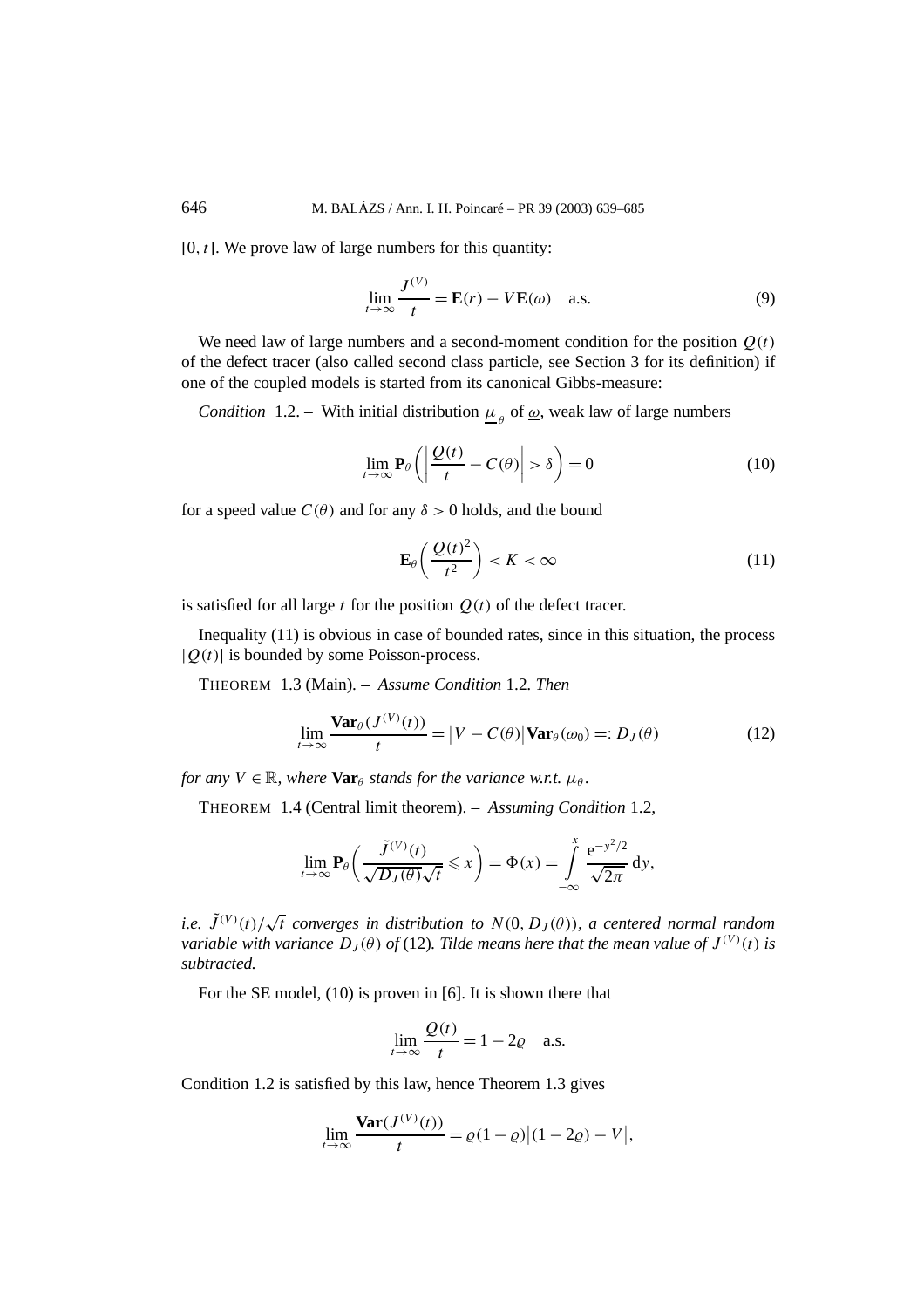and the central limit theorem 1.4 also holds. These results have been known for SE by Ferrari and Fontes [1].

For the ZR and BL models, we need a condition on the growth rates:

*Condition* 1.5. – For ZR and BL processes defined above, the rate function *f* is convex.

For the ZR process, under this condition and assuming either strict convexity or concavity of  $\mathcal{H}(\rho)$  defined in (8), more than (10), namely, L<sup>1</sup>-convergence is established by Rezakhanlou [5] with speed

$$
C(\theta) = \frac{e^{\theta}}{\text{Var}_{\theta}(\omega)}.
$$
 (13)

As far as we know, the second-moment condition (11) has not yet been proven for this model.

THEOREM 1.6. – *For ZR and BL models satisfying Condition* 1.5 *with initial distribution*  $\mu_{\theta}$  *of* <u> $\omega$ </u>, and for any  $n \in \mathbb{Z}^+$ ,

$$
\frac{Q(t)}{t} \to C(\theta) \quad \text{in } L^n,
$$

*where*  $C(\theta)$  *is defined in* (13) *for the ZR process, and* 

$$
C(\theta) := \frac{2\sinh(\theta)}{\text{Var}_{\theta}(\omega)}\tag{14}
$$

*for the BL model.*

Hence under Condition 1.5, Condition 1.2 and thus Theorems 1.3 and 1.4 hold for both ZR and BL models with  $C(\theta)$  defined in (13) and (14), respectively. As we expect by mirror symmetric properties of the BL model, the speed  $C(\theta)$  of the defect tracer is zero in case  $\theta = 0$  in this model.

Our methods do not rely on hydrodynamic limits.  $C(\theta)$  is a nondecreasing function for the totally asymmetric ZR process and BL model under Condition 1.5, see Remark 5.10. This shows (non-strict) convexity of the function  $\mathcal{H}(\rho)$  of (8) for these models, since

$$
C(\theta(\varrho)) = \frac{\mathrm{d}\mathcal{H}(\varrho)}{\mathrm{d}\varrho}
$$

after some computations, and  $\theta(\varrho)$  is also a monotone function.

**PROPOSITION** 1.7. – *Under Condition* 1.5*, the function*  $H(\rho)$  *is strictly convex for the BL model. For the ZR process satisfying* 1.5*, linearity of*  $H(\rho)$  *is equivalent to linearity of the rate function f on* Z*, which is the case of independent random walk of the particles. If this is not the case, then*  $H(\varrho)$  *is strictly convex.* 

This is an important observation for [13], since this property is only proved for small  $\theta$  values there. It is also remarkable for [5], where strict convexity is just assumed.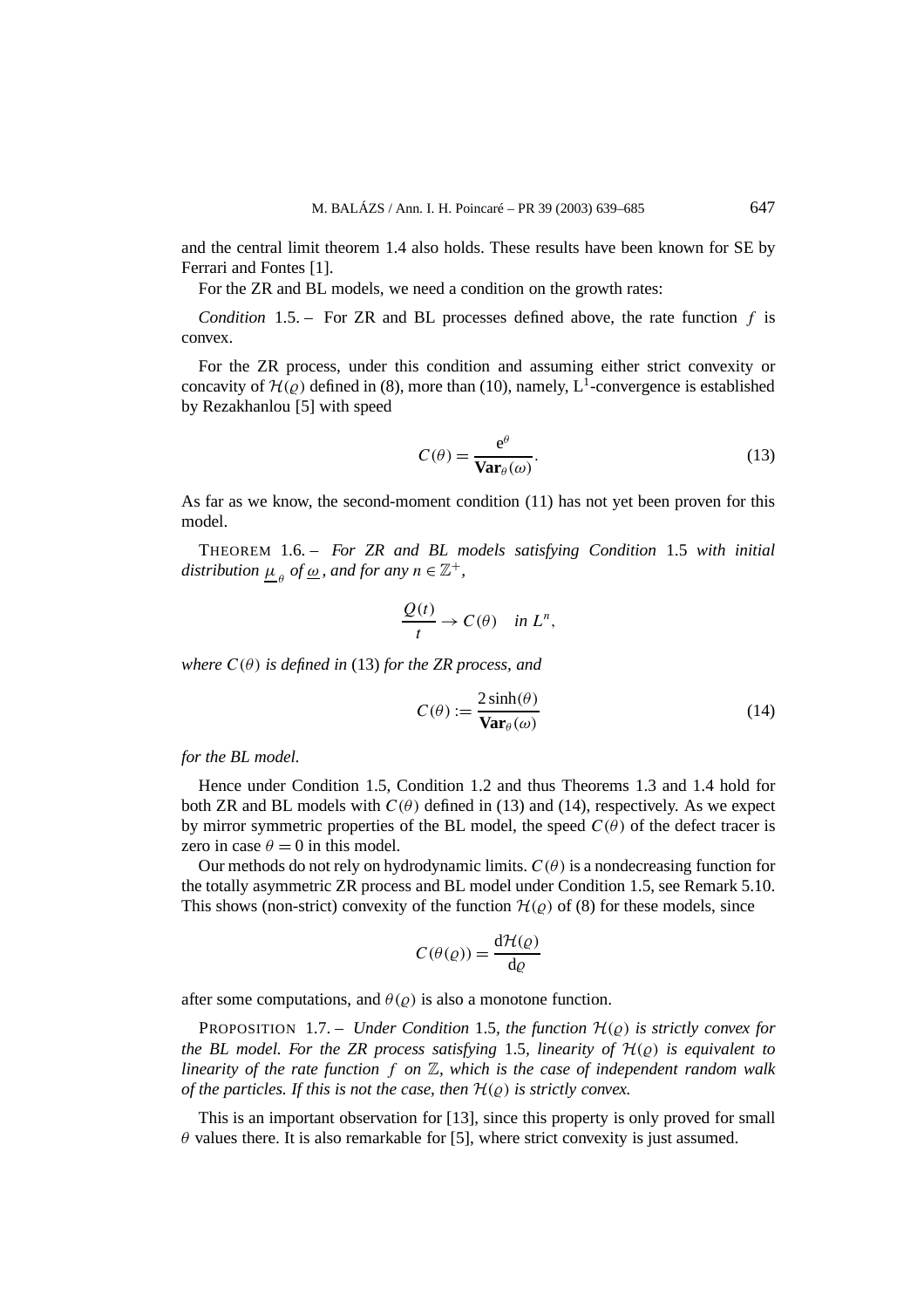We remark that rates for removal of the bricks can also be introduced to obtain a model with both growth and decrease of columns. In particle notations this represents possible left jumps of particles (or right jump of antiparticles, respectively). Therefore, not only the totally asymmetric case, but the general asymmetric case of particle processes (SE or ZR, for example) can also be included in the description. The extension of the proof of Theorems 1.3 and 1.4 to this case is straightforward. However, the coupling arguments used to establish Condition 1.2 for ZR and BL models in later sections are not applicable in case of brick-removal.

We see that  $\lim_{t\to\infty} \mathbf{Var}(J^{(V)}(t))/t$  vanishes if we observe this quantity from the moving position  $V t = C(\theta) t$ , having the characteristic speed of the hydrodynamical equation. This has been known for the SE model with strongly restricted values of  $\omega_i$ , and now it is proven for the class of more general models with possibly  $\omega_i \in \text{all } \mathbb{Z}$  also. The interesting question, of which the answer is strongly suggested for some models [2], is the correct exponent of *t* leading to nontrivial limit of  $\text{Var}(J^{(C)}(t))/t^{2\alpha}$  as  $t \to \infty$ .  $\alpha$ is believed to be  $1/3$ , in close connection to  $t^{2/3}$  order fluctuations of the position  $Q(t)$ of the defect tracer.

The structure of the paper is the following: after some definitions on the reversed chain, we begin with separating martingales from  $\text{Var}(J(t))$  in Section 2.2. Then we proceed in Section 2.3 by computing the generator's inverse on the rates and then by transforming  $\text{Var}(J(t))$  into nontrivial correlations. These correlations can be computed using monotonicity thus coupling possibilities of the model, this is done in Section 3. This section also includes a technical lemma showing an interesting relation of spacetime correlations to the motion of the defect tracer. After  $J(t)$ , we deal with  $J^{(\dot{V})}(t)$ , the growth in non-vertical directions in Section 4. Our results are proven in this section, except for Theorem 1.6, which is proven in the last section for the totally asymmetric ZR process and for BL models. This last section includes the introduction of a new random walk depending on our processes, and new coupling techniques based on convexity of the rate function  $f$ . As another consequence of these methods, this part is followed by a proof of strict convexity of the function  $\mathcal{H}(\varrho)$ .

## **2. The growth and correlations**

In this section we obtain a formula for  $\text{Var}(J(t))$ , which contains only space-time correlations of  $\omega_i(t)$ 's as nontrivial expressions.

## **2.1. The reversed chain**

The formal infinitesimal generator  $L^*$  for the reversed chain is of the form

$$
(L^*\varphi)(\underline{\omega}) = \sum_{i \in \mathbb{Z}} r^*(\omega_i, \omega_{i+1}) \cdot [\varphi(\ldots, \omega_i + 1, \omega_{i+1} - 1, \ldots) - \varphi(\underline{\omega})]
$$

on the finite cylinder functions. The rates  $r^*$  of the reversed process w.r.t.  $\mu_{\rho}$  can be determined by the equation

$$
\mathbf{E}_{\theta}(\psi(\underline{\omega})L\varphi(\underline{\omega})) = \mathbf{E}_{\theta}(\varphi(\underline{\omega})L^*\psi(\underline{\omega})).
$$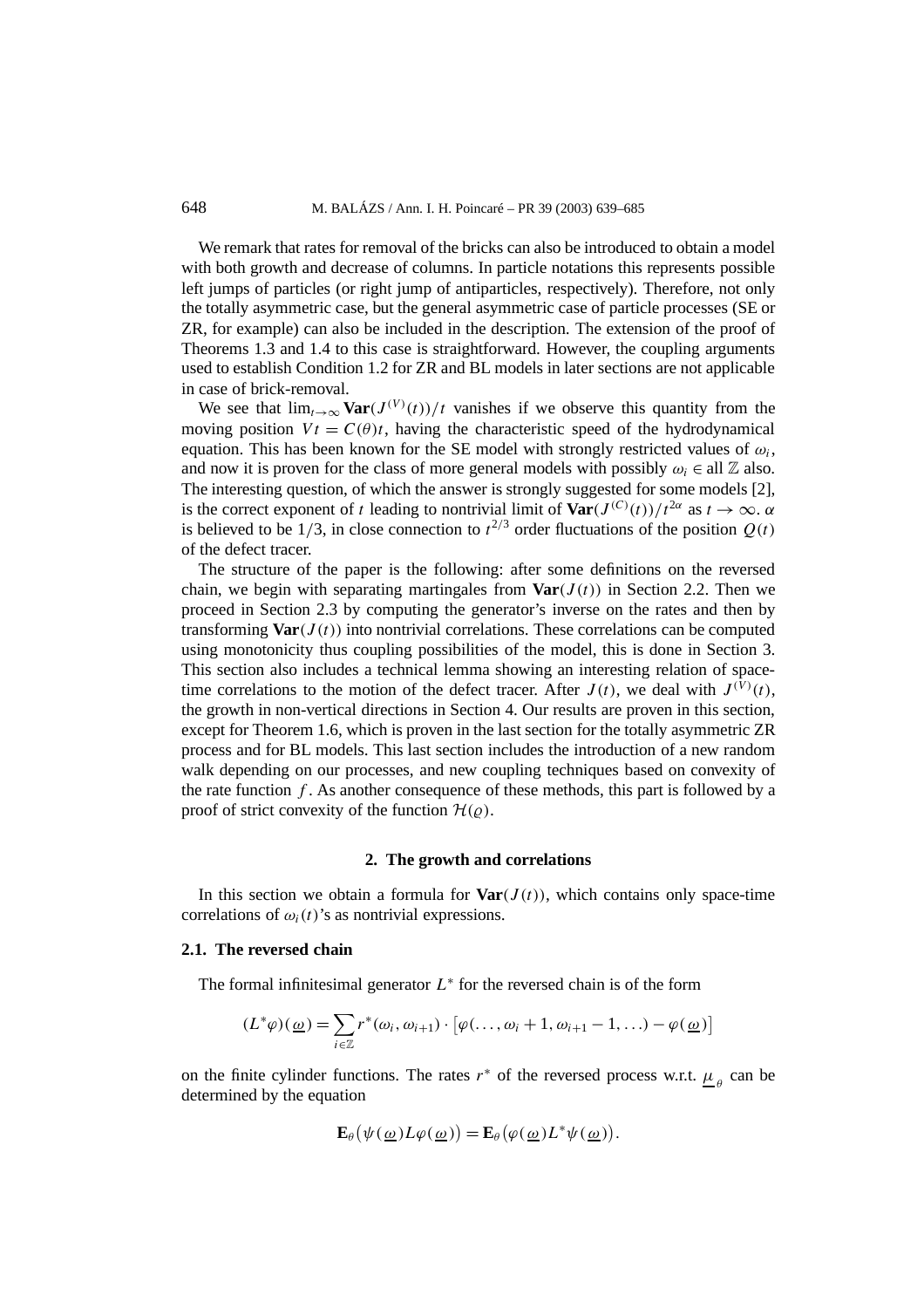PROPOSITION 2.1. – *For*  $\omega^{\min} \leq z, y \leq \omega^{\max}$ ,

$$
r^*(z, y) = r(y, z).
$$
 (15)

Note that the rates of the reversed process do not depend on the parameter *θ* of the original process' distribution.

*Proof.* – Let  $\psi$ ,  $\varphi$  be finite cylinder functions, and let  $\mathcal{I} \subset \mathbb{Z}$  be a finite discrete interval of which the size can be divided by three, and which contains the set

$$
\{i\in\mathbb{Z}\colon\psi,\text{ or }\varphi\text{ depends on }\omega_i\text{ or on }\omega_{i-1}\}.
$$

Then the summation index *i* in the definition (4) of the generator can be run on the set *T*. We begin by changing variables  $\omega_i$ ,  $\omega_{i+1}$ :

$$
\mathbf{E}_{\theta}(\psi(\underline{\omega})L\varphi(\underline{\omega}))
$$
\n
$$
= \mathbf{E}_{\theta} \sum_{i \in \mathcal{I}} \{r(\omega_{i}, \omega_{i+1})[\psi(\underline{\omega})\varphi(\ldots, \omega_{i}-1, \omega_{i+1}+1, \ldots) - \psi(\underline{\omega})\varphi(\underline{\omega})]\}
$$
\n
$$
= \mathbf{E}_{\theta} \sum_{i \in \mathcal{I}} \{r(\omega_{i}+1, \omega_{i+1}-1) \frac{\mu_{\theta}(\omega_{i}+1)\mu_{\theta}(\omega_{i+1}-1)}{\mu_{\theta}(\omega_{i})\mu_{\theta}(\omega_{i+1})}\n\times \psi(\ldots, \omega_{i}+1, \omega_{i+1}-1, \ldots)\varphi(\underline{\omega})\} - \mathbf{E}_{\theta} \{ \left(\sum_{i \in \mathcal{I}} r(\omega_{i}, \omega_{i+1})\right) \psi(\underline{\omega})\varphi(\underline{\omega})\}.
$$

Since  $|\mathcal{I}|$  can be divided by three, we can apply (2) in order to show that

$$
\sum_{i \in \mathcal{I}} r(\omega_i, \omega_{i+1}) = \sum_{i \in \mathcal{I}} r(\omega_{i+1}, \omega_i)
$$

in the second term. By using (7) for the first term we finally obtain

$$
\mathbf{E}_{\theta}(\psi(\underline{\omega})L\varphi(\underline{\omega}))
$$
\n
$$
= \mathbf{E}_{\theta} \sum_{i \in \mathcal{I}} \{r(\omega_{i+1}, \omega_i) [\psi(\ldots, \omega_i + 1, \omega_{i+1} - 1, \ldots) \varphi(\underline{\omega}) - \psi(\underline{\omega}) \varphi(\underline{\omega})] \},
$$

which equals to  $\mathbf{E}_{\theta}(\varphi(\omega)L^*\psi(\omega))$  by choosing  $r^*$  according to (15).  $\Box$ 

Combining (7) with (15) leads to

$$
r^{*}(z, y) = \frac{\mu_{\theta}(z+1)\mu_{\theta}(y-1)}{\mu_{\theta}(z)\mu_{\theta}(y)}r(z+1, y-1),
$$
 (16)

which is the natural formula suggested by considering conditional expectation values.

In order to simplify notations, let

$$
r(t) := r(\omega_0(t), \omega_1(t)), \qquad r^*(t) := r^*(\omega_0(t), \omega_1(t)).
$$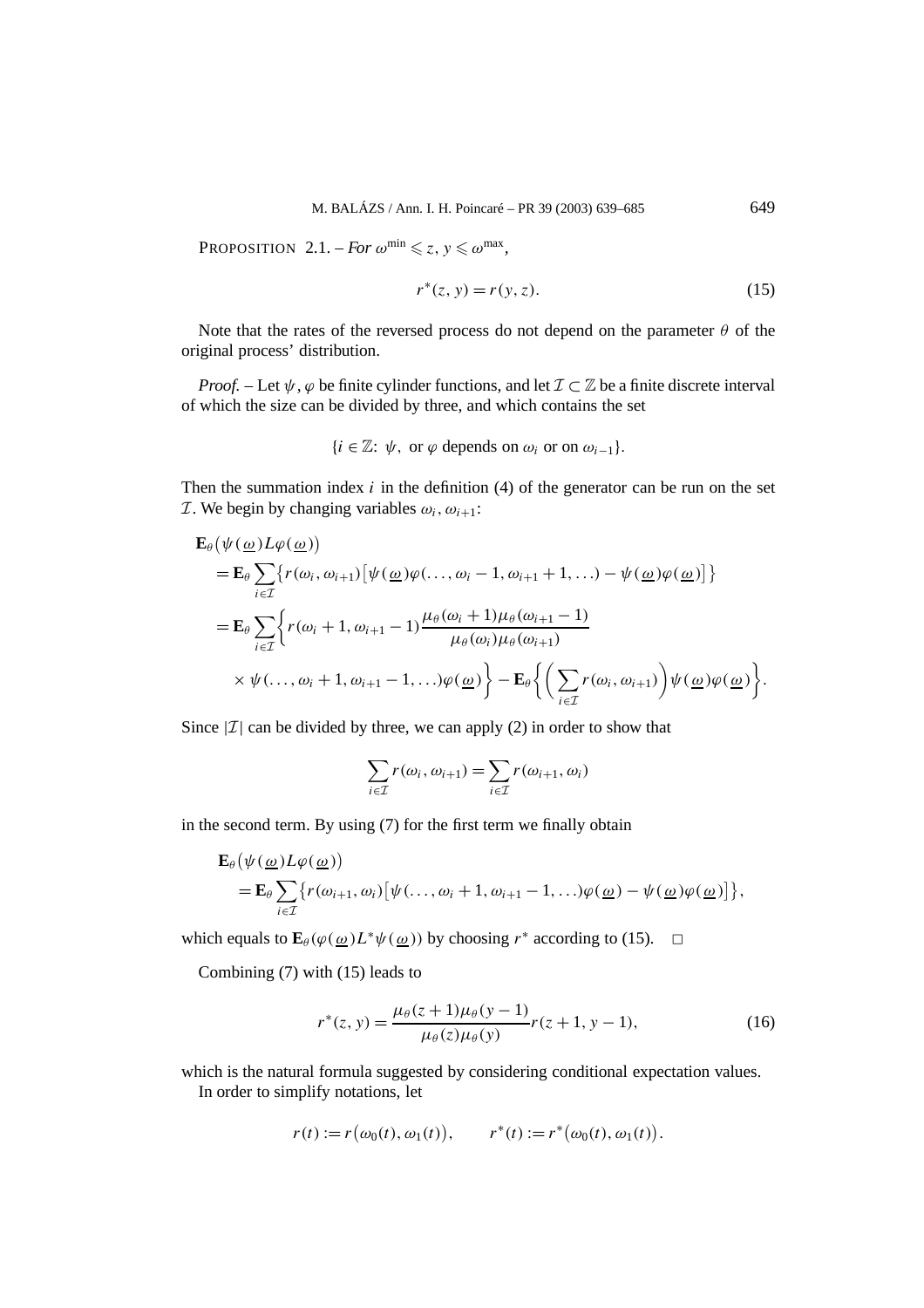## **2.2. Preparatory computations**

For a quantity  $A(\omega)$  with  $\mathbf{E}|A| < \infty$ , let

$$
\widetilde{A} = \widetilde{A}(\underline{\omega}) := A - \mathbf{E}A.
$$

LEMMA 2.2. – **Var** $(J(t)) = tE(r) + 2 \int_0^t (t - v)E(\tilde{r}(v)r^*(0)) dv$ . *Proof.* – By definition,  $\mathbf{E}(J(t) | \omega(0)) = tr(0) + o(t)$ , hence

$$
M(t) := J(t) - \int\limits_0^t r(s) \, \mathrm{d}s
$$

is a martingale with  $M(0) = 0$ . Using this,

$$
\mathbf{Var}(J(t)) = \mathbf{E}M(t)^2 + 2\mathbf{E}\left(M(t)\int\limits_0^t \tilde{r}(s) \,ds\right) + \mathbf{E}\left(\left(\int\limits_0^t \tilde{r}(s) \,ds\right)^2\right). \tag{17}
$$

Due to  $\mathbf{E}(M(t)^2|\omega(0)) = tr(0) + o(t)$ , the process

$$
N(t) := M(t)^{2} - \int_{0}^{t} r(s) \, ds
$$

is also a martingale with  $N(0) = 0$ . Hence

$$
\mathbf{E}M(t)^2 = t\mathbf{E}(r).
$$

Using the martingale property of  $M$ , the second term of (17) can be written as

$$
2\int\limits_{0}^{t}\mathbf{E}(M(t)\tilde{r}(s))\,\mathrm{d}s=2\int\limits_{0}^{t}\mathbf{E}(M(s)\tilde{r}(s))\,\mathrm{d}s.
$$

Simply changing the limits of integration in the third term of (17), we have

$$
\mathbf{E}\left(\left(\int\limits_0^t \tilde{r}(s) \,ds\right)^2\right) = 2\int\limits_0^t \mathbf{E}\left(\tilde{r}(s)\int\limits_0^s \tilde{r}(u) \,du\right) ds.
$$

These calculations lead to

$$
\mathbf{Var}(J(t)) = t\mathbf{E}(r) + 2\int_{0}^{t} \mathbf{E}\left(\tilde{r}(s)\left(M(s) + \int_{0}^{s} \tilde{r}(u) du\right)\right) ds
$$

$$
= t\mathbf{E}(r) + 2\int_{0}^{t} \mathbf{E}(\tilde{r}(s)J(s)) ds.
$$
(18)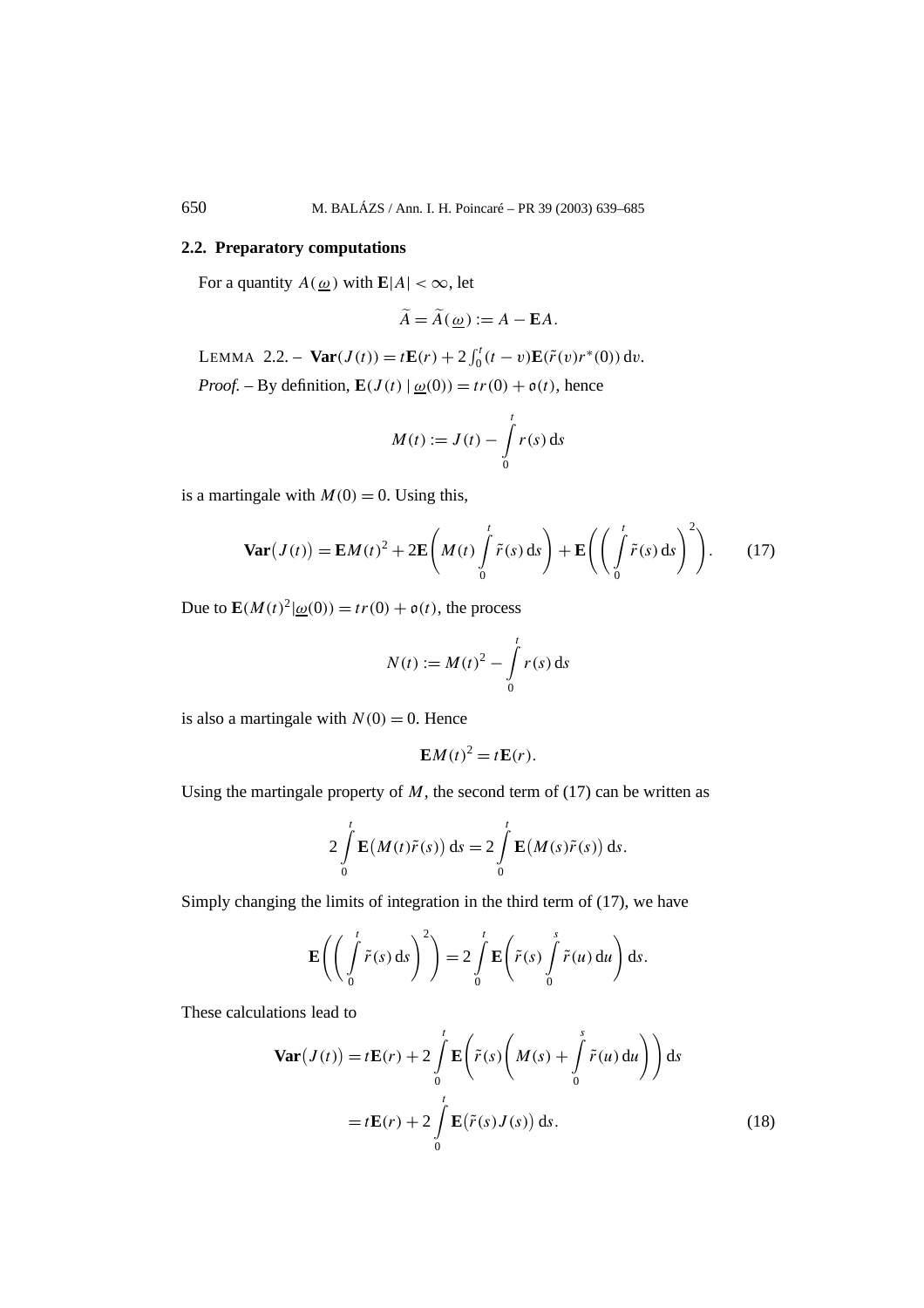In order to handle  $\mathbf{E}(\tilde{r}(s)J(s))$ , we introduce  $J^{(s)*}$ , the quantity corresponding to *J* in the reversed model by

$$
J^{(s)*}(u) := J(s) - J(s - u) \quad (s \geq u \geq 0).
$$

This is the number of bricks removed from the column in the reversed model started from time *s*. As in case of  $J(t)$ , a reversed martingale can be separated by

$$
M^{(s)*}(u) := J^{(s)*}(u) - \int\limits_{0}^{u} r^{*}(s-v) dv.
$$

For this reversed object,  $M^{(s)*}(0) = 0$  and  $\mathbf{E}(M^{(s)*}(u) | \mathcal{F}_{[t,\infty)}) = M^{(s)*}(s - t)$  if  $0 \leq s - t \leq u$ , where F stands for the natural filtration of the (forward) process. In view of this

$$
\mathbf{E}(\tilde{r}(s)J(s)) = \mathbf{E}[\tilde{r}(s)\mathbf{E}(J^{(s)*}(s) | \mathcal{F}_{[s,\infty)})]
$$
  
= 
$$
\mathbf{E}\left(\tilde{r}(s)\int_{0}^{s} r^{*}(s-v) dv\right) = \int_{0}^{s} \mathbf{E}(\tilde{r}(v)r^{*}(0)) dv,
$$

where in the last step we used time-invariance of the measure. Using this result, we obtain

$$
\mathbf{Var}(J(t)) = t\mathbf{E}(r) + 2\int_{0}^{t} (t - v)\mathbf{E}(\tilde{r}(v)r^{*}(0)) dv
$$

from (18) by changing the order of integration.  $\Box$ 

## **2.3. Occurrence of space-time correlations**

In this subsection we denote  $r(\omega_i, \omega_{i+1})$  and  $\tilde{r}(\omega_i, \omega_{i+1})$  by  $r_i$  and  $\tilde{r}_i$ , respectively. For  $k \in \mathbb{Z}$ , let

$$
d_k : \Omega \to I; \quad d_k(\underline{\omega}) = \omega_k
$$

be the *k*th coordinate of  $\Omega$ . Then

$$
(Ld_k)(\underline{\omega}) = r_{k-1} - r_k \quad \text{and} \quad (L^*d_k)(\underline{\omega}) = -r_{k-1}^* + r_k^*, \tag{19}
$$

where  $L^*$  is the infinitesimal generator  $(2.1)$  for the reversed process.

LEMMA 2.3. – *For*  $0 < \alpha < 1$  *the expressions* 

$$
\varphi_{\alpha} := \sum_{k=1}^{\infty} \alpha^{k-1} d_k, \qquad \psi_{\alpha} := \sum_{k=0}^{\infty} \alpha^k d_{-k}
$$
 (20)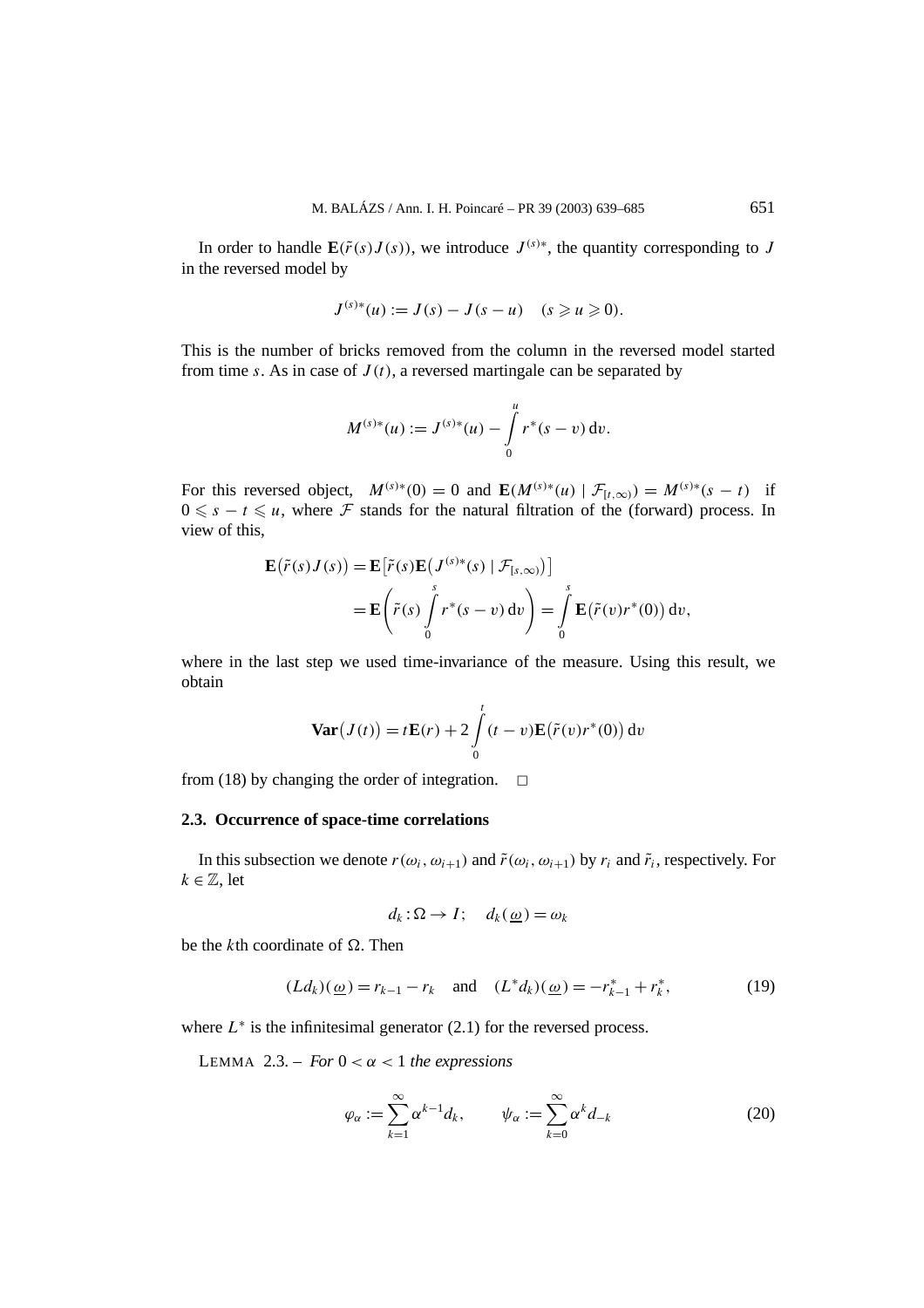*exist a.s., and*

$$
\lim_{\alpha \to 1} (L\varphi_{\alpha})(\underline{\omega}) = -\lim_{\alpha \to 1} (L\psi_{\alpha})(\underline{\omega}) = \tilde{r},
$$
  

$$
\lim_{\alpha \to 1} (L^*\psi_{\alpha})(\underline{\omega}) = -\lim_{\alpha \to 1} (L^*\varphi_{\alpha})(\underline{\omega}) = \tilde{r}^*
$$

 $\int$ *in I*<sup>2</sup>.

*Proof.* – The a.s. existence of the sums above can be easily shown by using the Borel– Cantelli lemma for the sets

$$
A_n:=\{\underline{\omega}:|\omega_n|\geqslant n\}.
$$

We show the first equation for  $\varphi_{\alpha}$ . By (19)

$$
(L\varphi_{\alpha})(\underline{\omega}) = r_0 + (\alpha - 1) \sum_{k=1}^{\infty} r_k \alpha^{k-1}
$$
  
=  $r_0 - \mathbf{E}r + (\alpha - 1) \sum_{k=1}^{\infty} (r_k - \mathbf{E}r) \alpha^{k-1}$   
=  $\tilde{r}_0 + (\alpha - 1) \sum_{k=1}^{\infty} \tilde{r}_k \alpha^{k-1}.$  (21)

By independence of  $\omega_i$  and  $\omega_j$  for  $i \neq j$ ,  $\mathbf{E}(\tilde{r}_l \cdot \tilde{r}_k) = 0$  if  $|l - k| > 1$  and  $|\mathbf{E}(\tilde{r}_l \cdot \tilde{r}_k)| \leq$  $\mathbf{E}(\tilde{r}_l \cdot \tilde{r}_l) = ||\tilde{r}||_2^2$ , if  $|k - l| = 0$  or 1. Hence the L<sup>2</sup>-norm of the second term on the righthand side of (21) tends to zero as  $\alpha \rightarrow 1$ :

$$
\left\| (\alpha - 1) \sum_{k=1}^{\infty} \tilde{r}_k \alpha^{k-1} \right\|_2^2 \leq (\alpha - 1)^2 \sum_{k=1}^{\infty} \|\tilde{r}_k\|_2^2 \alpha^{2k-2} + 2(\alpha - 1)^2 \sum_{k=1}^{\infty} \|\tilde{r}_k\|_2^2 \alpha^{2k-3}
$$

$$
= \frac{(\alpha - 1)^2}{1 - \alpha^2} \|\tilde{r}\|_2^2 (1 + 2\alpha^{-1}) \xrightarrow[\alpha \to 1]{}
$$
0.

The proof of the other three equations is similar.  $\Box$ 

Now we can compute the integrals in our expression for **Var***(J )*.

THEOREM 2.4. –

$$
\mathbf{Var}(J(t)) = t\mathbf{E}(r) - 2t\mathbf{E}(r^*(0)\tilde{\omega}_1(0)) + 2\sum_{n=1}^{\infty} n\mathbf{E}(\tilde{\omega}_0(0)\tilde{\omega}_n(t))
$$
  
=  $t\mathbf{E}(r) + 2t\mathbf{E}(r^*(0)\tilde{\omega}_0(0)) + 2\sum_{n=1}^{\infty} n\mathbf{E}(\tilde{\omega}_0(0)\tilde{\omega}_{-n}(t)).$  (22)

As can be seen in the next session, the sums on the right-hand side are convergent.

*Proof.* – Using L<sup>2</sup> convergence stated in Lemma 2.3 and Cauchy's inequality, we rewrite the integral in the result of Lemma 2.2. We can write  $\tilde{r}^*(0)$  instead of  $r^*(0)$ there, since  $\mathbf{E}(\widetilde{A}B) = \mathbf{E}(\widetilde{A}B)$  if both sides exist.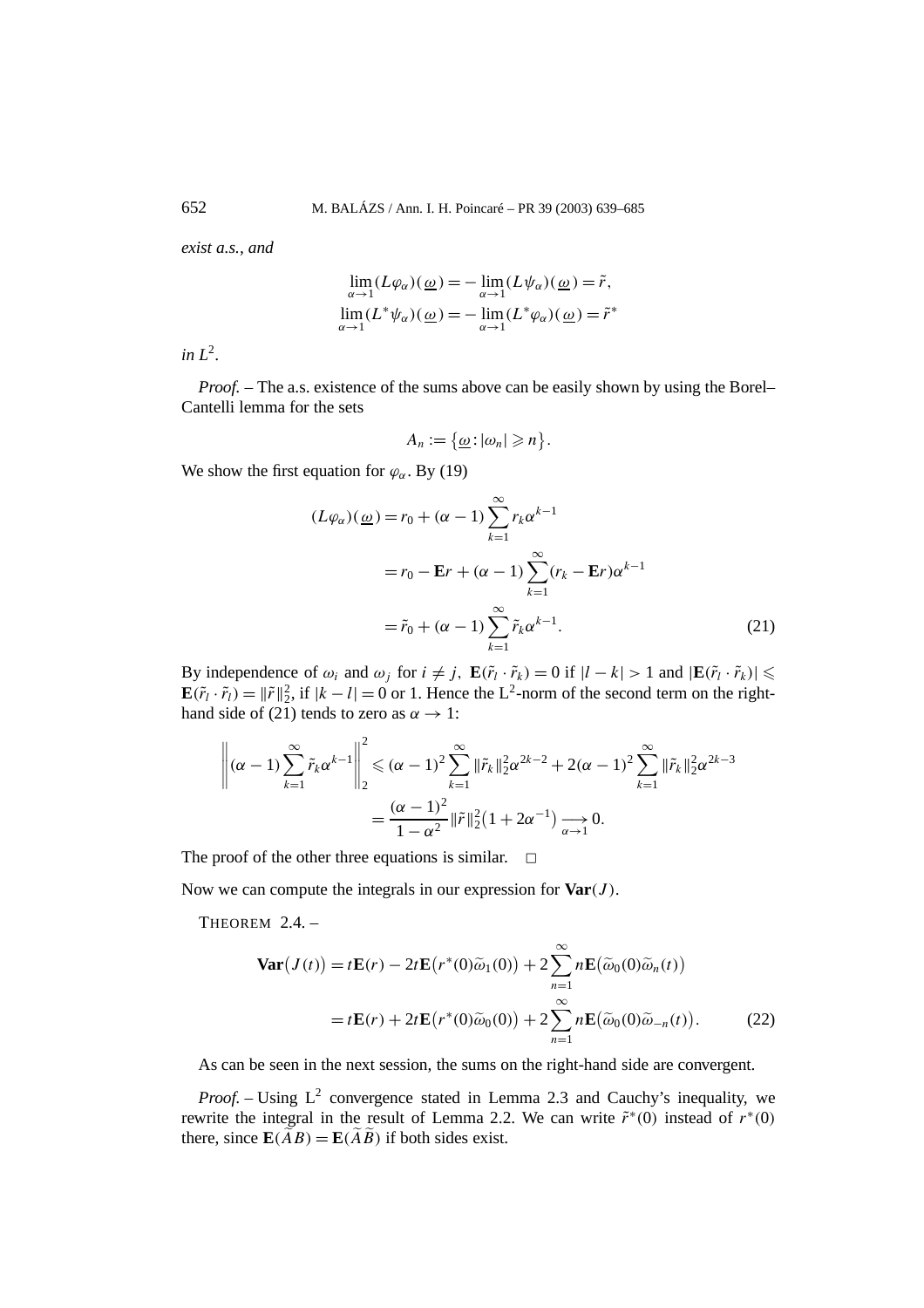M. BALÁZS / Ann. I. H. Poincaré – PR 39 (2003) 639–685 653

$$
\left| \int_{0}^{t} (t-v) \mathbf{E}(\tilde{r}(v)\tilde{r}^{*}(0)) dv - \lim_{\alpha \to 1} \int_{0}^{t} (t-v) \mathbf{E}(L\varphi_{\alpha}(v)\tilde{r}^{*}(0)) dv \right|
$$
  

$$
\leq \lim_{\alpha \to 1} \int_{0}^{t} (t-v) \sqrt{\mathbf{E}([\tilde{r}(v) - L\varphi_{\alpha}(v)]^{2}) \mathbf{E}(\tilde{r}^{*}(0)^{2})} dv
$$
  

$$
= \lim_{\alpha \to 1} \sqrt{\mathbf{E}([\tilde{r}(0) - L\varphi_{\alpha}(0)]^{2}) \mathbf{E}(\tilde{r}^{*}(0)^{2})} \int_{0}^{t} (t-v) dv = 0,
$$

hence we can apply integration by parts:

$$
\begin{split} \mathbf{Var}(J(t)) &= t\mathbf{E}(r) + 2\lim_{\alpha \to 1} \int_{0}^{t} (t - v)\mathbf{E}\left(L\varphi_{\alpha}(v)\tilde{r}^{*}(0)\right) \mathrm{d}v \\ &= t\mathbf{E}(r) + 2\lim_{\alpha \to 1} \int_{0}^{t} (t - v)\frac{\mathrm{d}}{\mathrm{d}v}\mathbf{E}\left(\varphi_{\alpha}(v)\tilde{r}^{*}(0)\right) \mathrm{d}v \\ &= t\mathbf{E}(r) - 2t\lim_{\alpha \to 1} \mathbf{E}\left(\tilde{\varphi}_{\alpha}(0)\tilde{r}^{*}(0)\right) + 2\lim_{\alpha \to 1} \int_{0}^{t} \mathbf{E}\left(\tilde{\varphi}_{\alpha}(v)\tilde{r}^{*}(0)\right) \mathrm{d}v. \end{split}
$$

The last integral here can be transformed in the same way, using Lemma 2.3 again:

$$
\int_{0}^{t} \mathbf{E}(\tilde{\varphi}_{\alpha}(v)\tilde{r}^{*}(0)) dv = \int_{0}^{t} \mathbf{E}(\tilde{\varphi}_{\alpha}(0)\tilde{r}^{*}(-v)) dv
$$
\n
$$
= \lim_{\gamma \to 1} \int_{0}^{t} \mathbf{E}(\tilde{\varphi}_{\alpha}(0)L^{*}\psi_{\gamma}(-v)) dv = \lim_{\gamma \to 1} \int_{0}^{t} \frac{d}{dv} \mathbf{E}(\tilde{\varphi}_{\alpha}(0)\psi_{\gamma}(-v)) dv
$$
\n
$$
= \lim_{\gamma \to 1} \mathbf{E}(\tilde{\varphi}_{\alpha}(0)\tilde{\psi}_{\gamma}(-t)) - \lim_{\gamma \to 1} \mathbf{E}(\tilde{\varphi}_{\alpha}(0)\tilde{\psi}_{\gamma}(0)).
$$

Hence with definitions (20), the variance of  $J(t)$  can now be written as

$$
\begin{split} \mathbf{Var}(J(t)) &= t\mathbf{E}(r) - 2t \lim_{\alpha \to 1} \mathbf{E}\big(\tilde{\varphi}_{\alpha}(0)\tilde{r}^*(0)\big) \\ &+ 2 \lim_{\alpha, \gamma \to 1} \mathbf{E}\big(\tilde{\varphi}_{\alpha}(0)\tilde{\psi}_{\gamma}(-t)\big) - 2 \lim_{\alpha, \gamma \to 1} \mathbf{E}\big(\tilde{\varphi}_{\alpha}(0)\tilde{\psi}_{\gamma}(0)\big) \\ &= t\mathbf{E}(r) - 2t \lim_{\alpha \to 1} \mathbf{E}\bigg(\sum_{k=1}^{\infty} \alpha^{k-1} \tilde{\omega}_{k}(0)\tilde{r}^*(0)\bigg) \\ &+ 2 \lim_{\alpha, \gamma \to 1} \mathbf{E}\bigg(\sum_{k=1}^{\infty} \alpha^{k-1} \tilde{\omega}_{k}(0)\sum_{l=0}^{\infty} \gamma^l \tilde{\omega}_{-l}(-t)\bigg) \\ &- 2 \lim_{\alpha, \gamma \to 1} \mathbf{E}\bigg(\sum_{k=1}^{\infty} \alpha^{k-1} \tilde{\omega}_{k}(0)\sum_{l=0}^{\infty} \alpha^l \tilde{\omega}_{-l}(0)\bigg). \end{split}
$$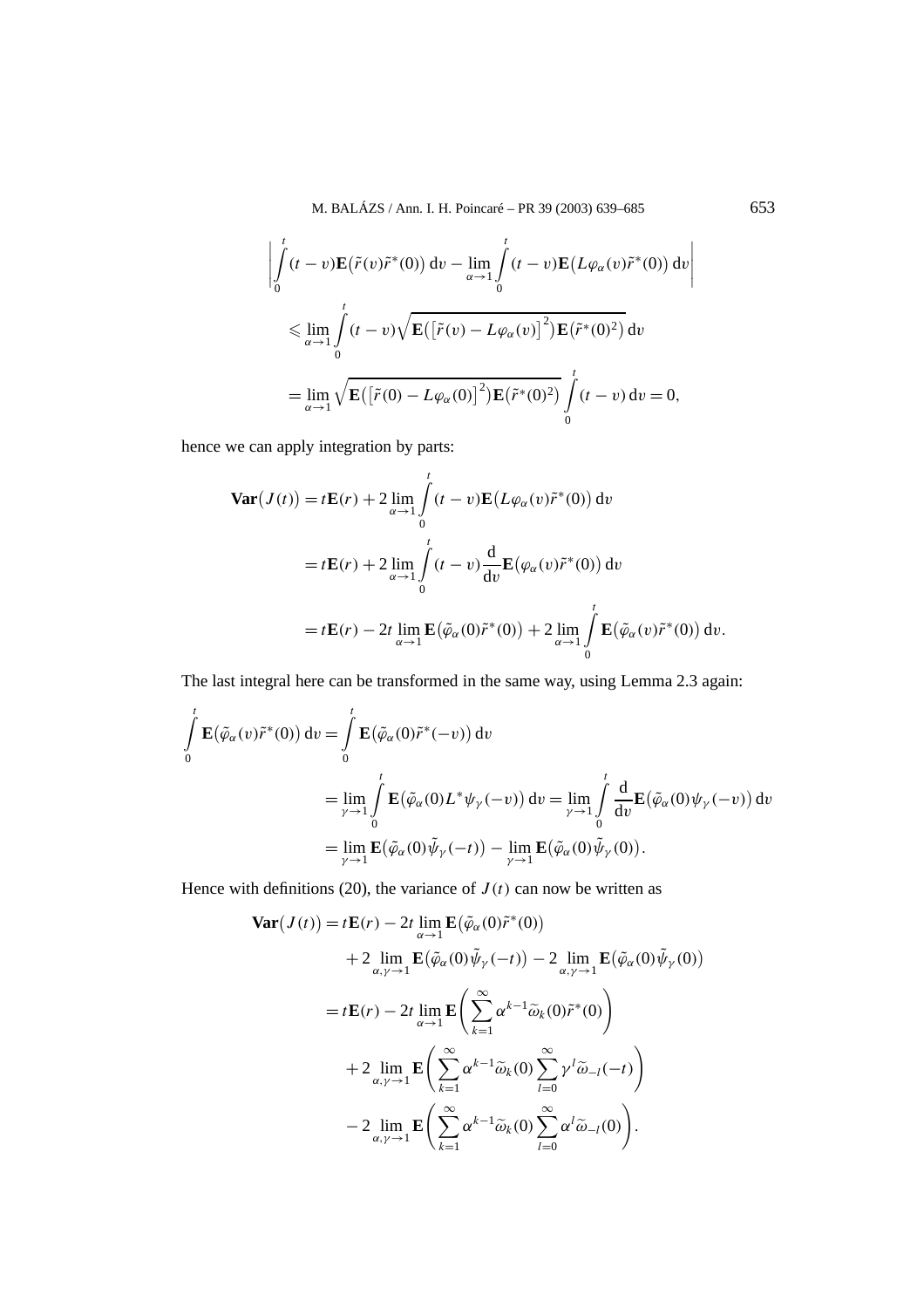Using product property of the measure at time  $t = 0$  and the fact that  $r^*$  depends only on  $\omega_0$  and  $\omega_1$ , most of our expressions become simple (recall that all quantities with tilde are centered random variables):

$$
\mathbf{Var}(J(t)) = t\mathbf{E}(r) - 2t\mathbf{E}(\widetilde{\omega}_1(0)\widetilde{r}^*(0)) + 2\sum_{k=1}^{\infty} \sum_{l=0}^{\infty} \mathbf{E}(\widetilde{\omega}_k(0)\widetilde{\omega}_{-l}(-t)) - 0
$$
  
=  $t\mathbf{E}(r) - 2t\mathbf{E}(\widetilde{\omega}_1(0)\widetilde{r}^*(0)) + 2\sum_{n=1}^{\infty} n\mathbf{E}(\widetilde{\omega}_n(t)\widetilde{\omega}_0(0)).$ 

In the last step, we used translation- and time-invariance of the measure.

We needed  $L\varphi_{\alpha} \to \tilde{r}$  and  $L^*\psi_{\alpha} \to \tilde{r}^*$  in  $L^2$  so far. The properties  $-L\psi_{\alpha} \to \tilde{r}$  and  $-L^*\varphi_\alpha \to \tilde{r}^*$  can be used in a similar way to prove the second equation of the theorem. However, we need both  $\varphi_{\alpha}$  and  $\psi_{\alpha}$ : using only one of them would have lead to a divergent sum in the last step.  $\Box$ 

The first two expressions of formula (22) can be computed easily. The difficulty is in determining the space-time correlations  $\mathbf{E}(\tilde{\omega}_0(0)\tilde{\omega}_k(t))$ . In order to do this, we use coupling technique.

#### **3. Coupling and correlations**

In this section, we show how to couple a pair of our models, with the help of the so-called second class particles. We can use second class particles to compute our expressions containing space-time correlations.

## **3.1. The basic coupling**

We consider two realizations of a model, namely, *ζ* and *η*. We show the basic coupling preserving

$$
\zeta_i(t) \geqslant \eta_i(t),\tag{23}
$$

if this property holds initially for  $t = 0$ . We say that  $n = \zeta_i(t) - \eta_i(t) \geq 0$  is the number of *second class particles* present at site *i* at time *t*. During the evolution of the processes, the total number of these particles is preserved, and each of them performs a nearest neighbor random walk.

The height of the column of  $\zeta$  (or  $\eta$ ) between sites *i* and  $i + 1$  is denoted by  $g_i$ (or  $h_i$ , respectively). (These quantities are just used for easier understanding, they are not essential for the processes.) Let  $g_i \uparrow$  (or  $h_i \uparrow$ ) mean that the column of *ζ* (or the column of  $\eta$ , respectively) between the sites *i* and  $i + 1$  has grown by one brick. Then the coupling rules are shown in Table 1. Each line of this table represents a possible move, with rate written in the first column. In the last column,  $\sim$  (or  $\curvearrowleft$ ) means that a second class particle has jumped from  $i$  to  $i + 1$  (or from  $i + 1$  to  $i$ , respectively). This coupling for the SE model is described (with particle notations) in Liggett [14,10,15]. The rates of these steps are non-negative due to  $(23)$  and monotonicity  $(1)$  of r. These rules clearly preserve property (23), since the rate of any move which could destroy this condition becomes zero. Summing the rates corresponding to either  $g_i \uparrow$  or to  $h_i \uparrow$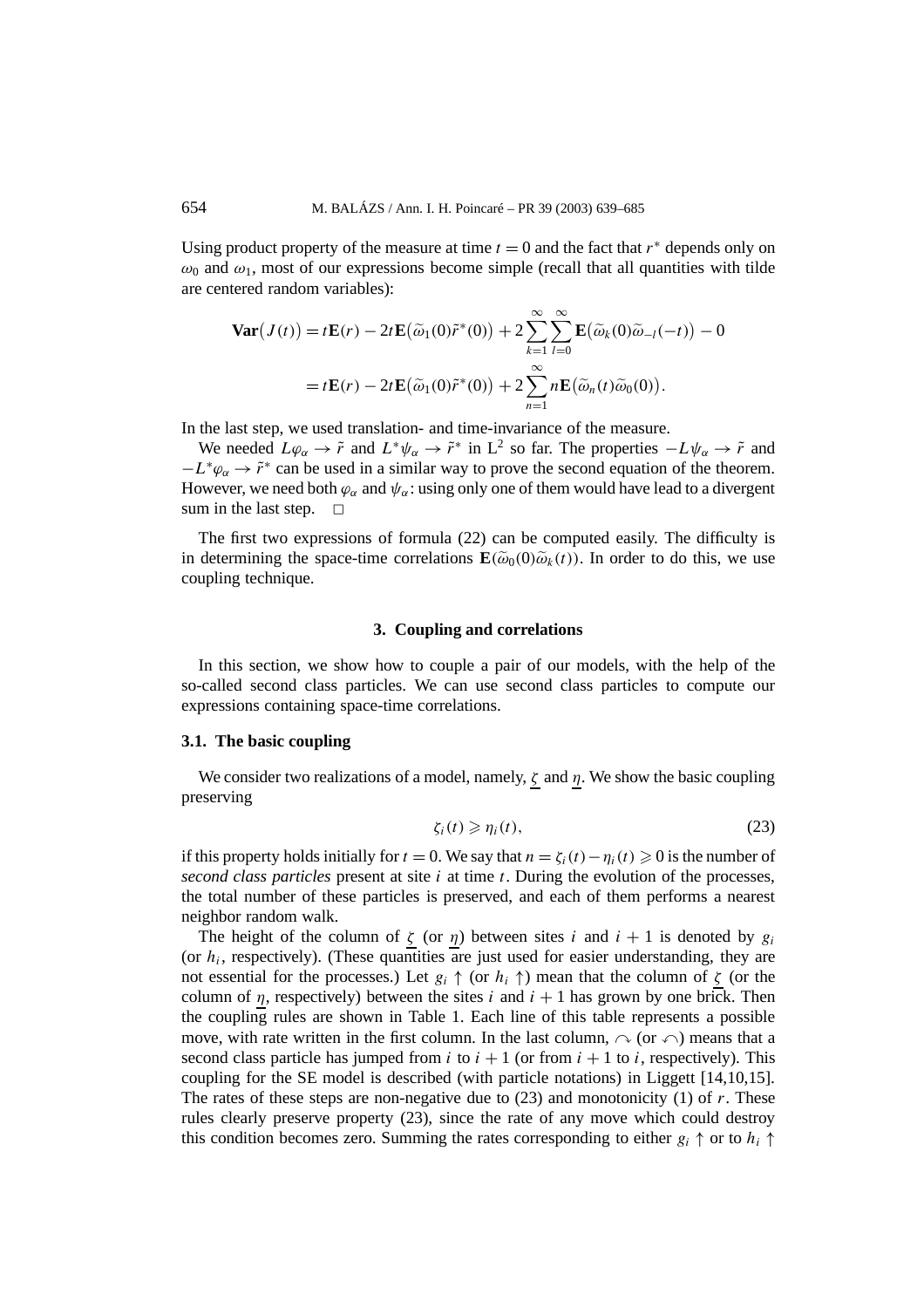| Growth coupling rules                              |                |                |                         |
|----------------------------------------------------|----------------|----------------|-------------------------|
| With rate                                          | $g_i \uparrow$ | $h_i \uparrow$ | A second class particle |
| $r(\zeta_i, \zeta_{i+1}) - r(\eta_i, \zeta_{i+1})$ | $\bullet$      |                | ⌒ℷ                      |
| $r(\eta_i, \eta_{i+1}) - r(\eta_i, \zeta_{i+1})$   |                |                | ∽                       |
| $r(\eta_i, \zeta_{i+1})$                           |                |                |                         |

Table 1

shows that each  $\zeta$  and  $\eta$  evolves according to its own rates. It would be possible to couple models possessing rates for removal of bricks as well.

#### **3.2. Correlations and the defect tracer**

We introduce the notation  $\delta_i \in \Omega$ , a configuration being one at site *i* and zero at all other sites. Let <u> $\omega$ </u> be a model distributed according to  $\mu_{\rho}$ , and  $\zeta(0) = \omega(0) + \delta_0$ , i.e. we have a single one second class particle between  $\zeta$  and  $\omega$ , initially at site 0. In order to avoid confusions, we call this particle the *defect tracer*. According to the basic coupling, this single defect tracer is conserved for any time *t*:

$$
\underline{\zeta}(t) = \underline{\omega}(t) + \underline{\delta}_{Q(t)}.\tag{24}
$$

The quantity  $Q(t)$  is the position of the defect tracer, performing a nearest neighbor random walk on  $\mathbb{Z}$ .

In this subsection we consider the process  $(\omega(t), Q(t))$ , the model distributed according to the Gibbs measure  $\mu$  and the random walk  $Q(t)$  connected to it with  $Q(0) = 0$ . Using Condition 1.2, we prove Theorem 1.3 for  $V = 0$ . We begin with a technical lemma, showing how to make use of the defect tracer.

LEMMA 3.1. – *For the pair*  $(\omega(t), Q(t))$  *defined above, and for a function*  $F: I \to \mathbb{R}$ *with*  $F(\omega^{\max}) = 0$  *and with finite expectation value*  $\sum F(z) \mu(z)$ *,* 

$$
\mathbf{E}\left(\omega_n(t)\left[\frac{F(\omega_0(0)-1)\mu(\omega_0(0)-1)}{\mu(\omega_0(0))}-F(\omega_0(0))\right]\right) = \mathbf{E}\left(\mathbf{1}\{Q(t)=n\}F(\omega_0(0))\right).
$$
\n(25)

*Proof.* – We take conditional expectation value of (24):

$$
\mathbf{E}(\zeta_n(t) \mid \omega_0(0) = z) = \mathbf{E}(\omega_n(t) \mid \omega_0(0) = z) + \mathbf{P}(Q(t) = n \mid \omega_0(0) = z).
$$
 (26)

Initially,  $\zeta(0) = \omega(0) + \underline{\delta}_0$ . Therefore,  $\zeta$  itself is also a model with initial distribution *μ*, except for the origin. Hence

$$
\mathbf{E}(\zeta_n(t) | \omega_0(0) = z) = \mathbf{E}(\zeta_n(t) | \zeta_0(0) = z + 1) = \mathbf{E}(\omega_n(t) | \omega_0(0) = z + 1),
$$

and (26) can be written as

$$
\mathbf{E}(\omega_n(t) | \omega_0(0) = z + 1) - \mathbf{E}(\omega_n(t) | \omega_0(0) = z) = \mathbf{P}(Q(t) = n | \omega_0(0) = z).
$$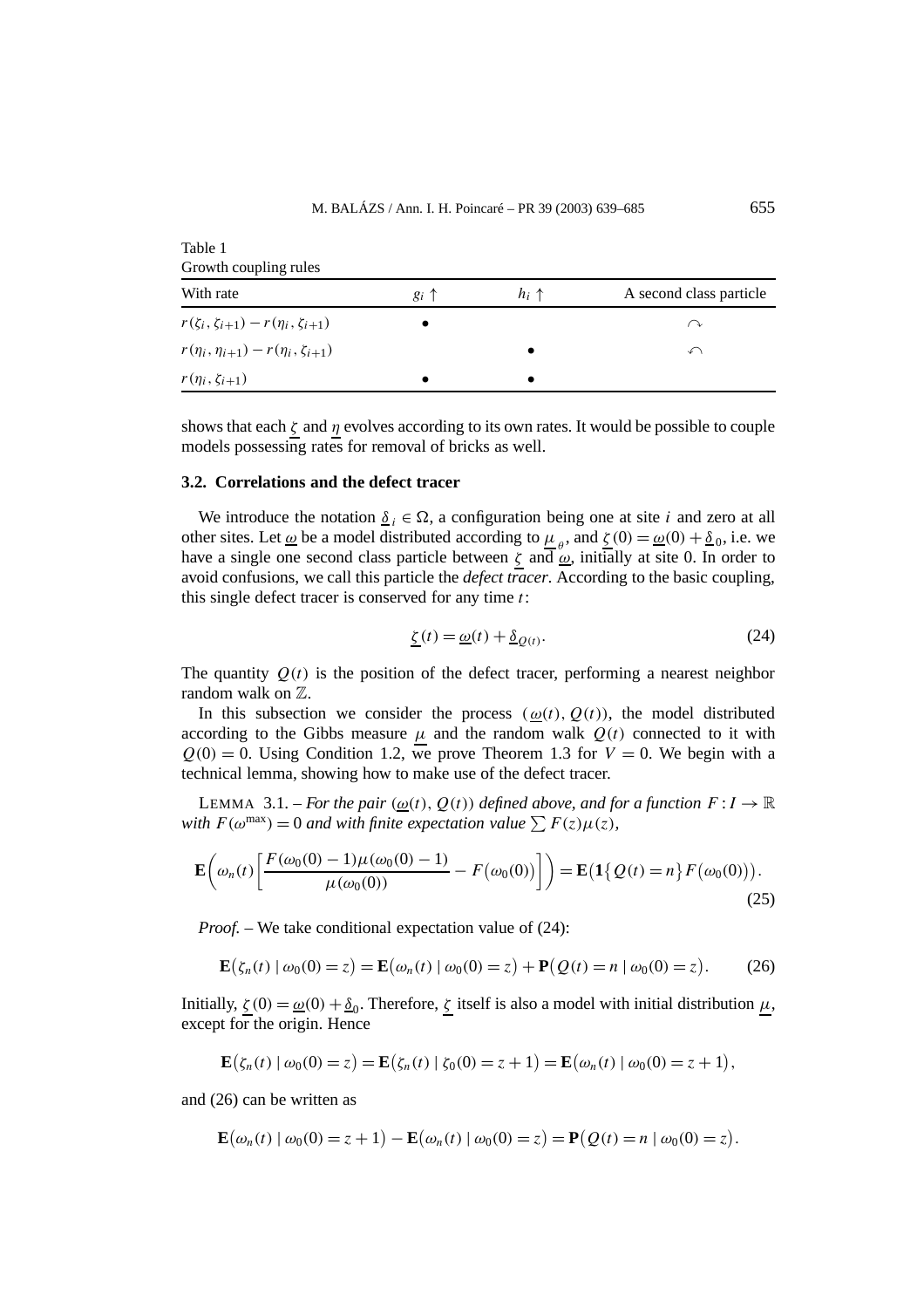We multiply both sides with  $F(z) \mu(z)$  and then add up for all  $z \in I$  to obtain

$$
\sum_{z \in I} \mathbf{E}(\omega_n(t) | \omega_0(0) = z) (F(z - 1)\mu(z - 1) - F(z)\mu(z))
$$
  
= 
$$
\sum_{z \in I} \mathbf{P}(Q(t) = n | \omega_0(0) = z) F(z) \mu(z).
$$

Here we used that  $F(\omega^{\text{max}}) = 0$  and we write  $\mu(\omega^{\text{min}} - 1) = 0$ . We know that  $\mathbf{P}(\omega_0(0) = 0)$  $z) = \mu(z)$ , hence the proof follows.  $\Box$ 

COROLLARY 3.2. – *We use the convention that the empty sum equals zero. Let*

$$
g(z) := z - \sum_{y \in I} y\mu(y).
$$

*For*  $n \in \mathbb{Z}$ *,* 

$$
\mathbf{E}(\widetilde{\omega}_0(0)\widetilde{\omega}_n(t)) = \mathbf{E}\Bigg(\mathbf{1}\big\{\mathcal{Q}(t)=n\big\}\sum_{z=\omega_0+1}^{\omega^{\max}} g(z)\frac{\mu(z)}{\mu(\omega_0)}\Bigg).
$$

*Proof. –* By the previous lemma, our goal is now to find the correct function *F*, for which

$$
\frac{F(z-1)\mu(z-1)}{\mu(z)} - F(z) = g(z) = z - \sum_{y \in I} y\mu(y)
$$

is satisfied. By inverting the operation on the left side, we find

$$
F(z) := \sum_{y=z+1}^{\omega^{\max}} g(y) \frac{\mu(y)}{\mu(z)}.
$$

This function satisfies the conditions of the lemma. Using (25),

$$
\mathbf{E}(\widetilde{\omega}_n(t)\widetilde{\omega}_0(0)) = \mathbf{E}(\omega_n(t)\widetilde{\omega}_0(0)) = \mathbf{E}(\omega_n(t)g(\omega_0(0)))
$$
  
\n
$$
= \mathbf{E}\left(\omega_n(t)\left[\frac{F(\omega_0(0) - 1)\mu(\omega_0(0) - 1)}{\mu(\omega_0(0))} - F(\omega_0(0))\right]\right)
$$
  
\n
$$
= \mathbf{E}\left(\mathbf{1}\{Q(t) = n\}F(\omega_0(0))\right)
$$
  
\n
$$
= \mathbf{E}\left(\mathbf{1}\{Q(t) = n\}\sum_{y = \omega_0(0) + 1}^{\omega^{\text{max}}} g(y) \frac{\mu(y)}{\mu(\omega_0(0))}\right).
$$

Now it becomes clear that we need to know something about the motion of the defect tracer. *ζ* and *ω* cannot be started together from their original stationary distribution due to the initial difference between them, present at the origin. We could follow our defect tracer. Knowing a measure stationary as seen from site  $Q(t)$  for all time *t* would help us to state the law of large numbers for the  $Q(t)$  process. In general, we don't know such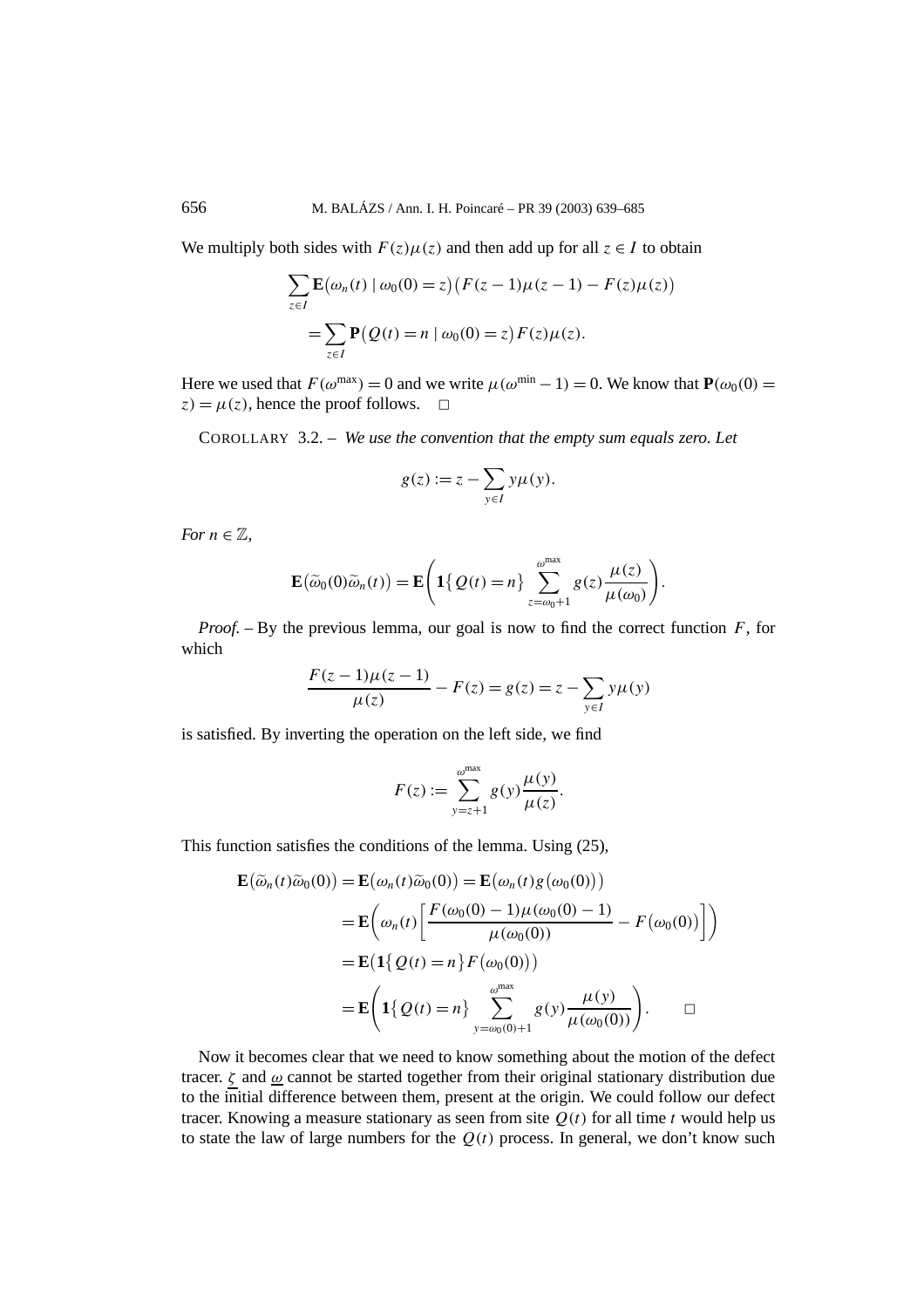a stationary measure which has the same asymptotics far on the left and far on the right side. It is shown in [13], that under some weak assumptions for BL models, this measure can not be a product-distribution. (Instead, a shock-like stationary product-measure is described there for certain type of rates, under which the slope of the surface differs on the left side from that on the right side.)

For SE and some types of ZR processes, law of large numbers (10) is known. This law and the second moment condition (11) for BL and ZR models possessing convexity Condition 1.5 are proven in Section 5. As shown in the next theorem, this allows us to do further computations on the space-time correlations of the models. We need the following properties of the canonical measure:

LEMMA 3.3. – (i) *The sum*

$$
\sum_{z \in I} \sum_{y=z+1}^{\omega^{\max}} g(y) \frac{\mu(y)}{\sqrt{\mu(z)}}
$$

*is convergent, and* (ii) *the sum*

$$
\sum_{z \in I} \sum_{y=z+1}^{\omega^{\max}} g(y)\mu(y) = \mathbf{Var}(\omega_0)
$$

*is convergent and the equality holds.*

*Proof.* – For  $\theta \in (\theta, \bar{\theta})$ , the tails of the measure  $\mu_{\theta}(\cdot)$  have exponential decay. Hence the convergence in both expressions holds. The identity in (ii) is straightforward and is left to the reader.  $\Box$ 

The next lemma shows the essential connection of the defect tracer to space-time correlations in the model.

LEMMA 3.4. – *Assume Condition* 1.2 *with speed value C. Let B(t) be a real-valued function with*  $\lim_{t\to\infty} B(t) = B \in \mathbb{R}$ ,  $n_1, n_2 \in \mathbb{Z}$ ,  $A \in \mathbb{R}$ ,  $V_1 < V_2$  *in*  $\mathbb{R} \cup \{-\infty, \infty\}$  *and the real interval*  $V := [V_1, V_2]$ *. If either* 

 $(i)$   $C \neq V_1$ ,  $V_2$ , or (ii)  $C \in \mathbb{R}$  *and*  $AC = -B$ *holds, then*

$$
\lim_{t\to\infty}\sum_{n=\lceil tV_1\rceil+n_1}^{\lfloor tV_2\rfloor+n_2}\left(\frac{n}{t}A+B(t)\right)\mathbf{E}\big(\widetilde{\omega}_0(0)\widetilde{\omega}_n(t)\big)=(AC+B)\mathbf{1}\{C\in\mathcal{V}\}\mathbf{Var}(\omega_0),
$$

*where*  $\text{Var}(\omega_0)$  *is the variance of*  $\omega_0$  *w.r.t. the canonical Gibbs-measure.* 

*Proof.* – We define  $V^t$  by

$$
\mathcal{V}^t := \left[ V_1 + \frac{n_1}{t}, \ V_2 + \frac{n_2}{t} \right].
$$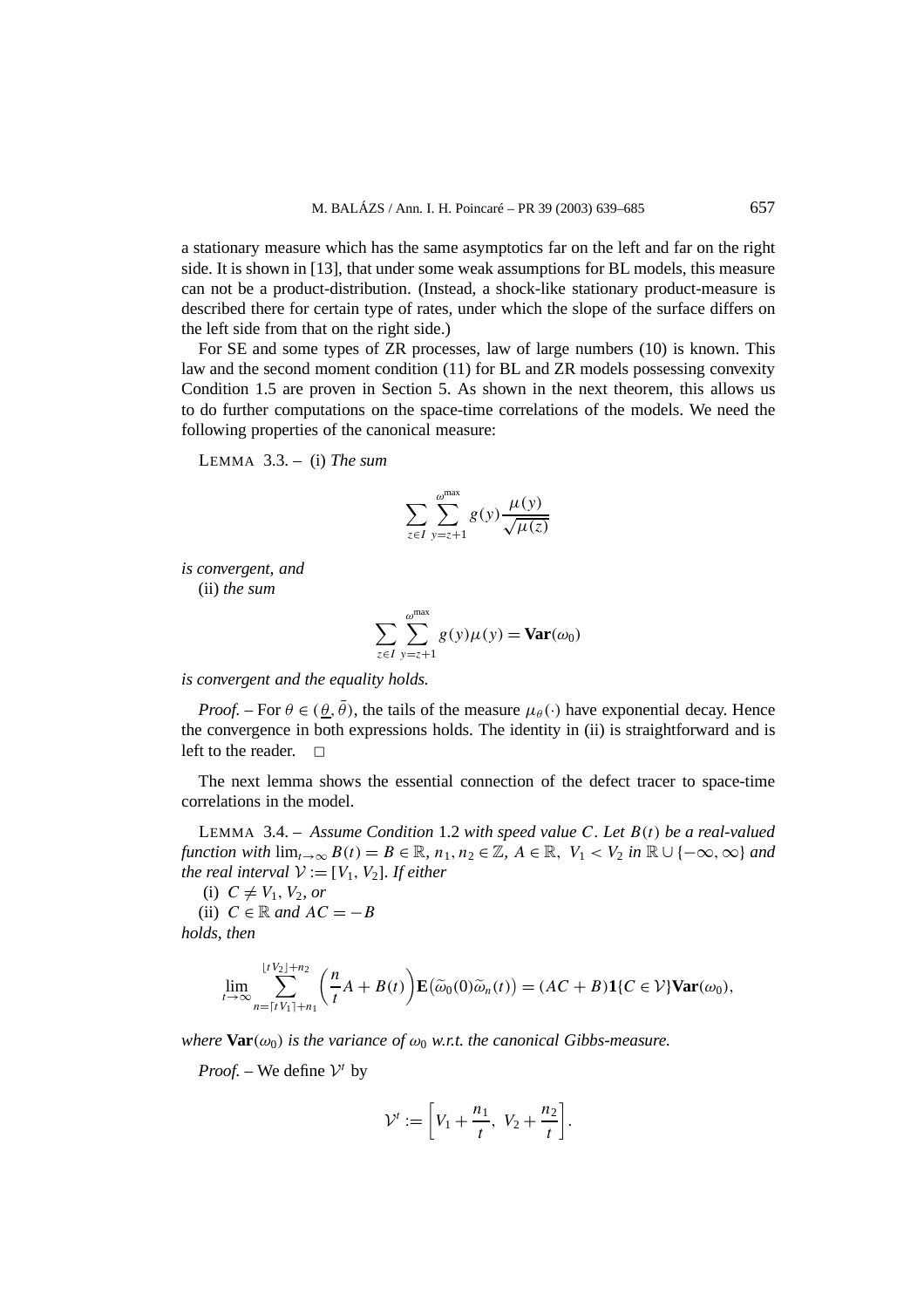By Corollary 3.2,

$$
\lim_{t \to \infty} \sum_{n=\lceil t V_1 \rceil + n_1}^{\lfloor t V_2 \rfloor + n_2} \left( \frac{n}{t} A + B(t) \right) \mathbf{E}(\tilde{\omega}_0(0) \tilde{\omega}_n(t))
$$
\n
$$
= \lim_{t \to \infty} \sum_{n=\lceil t V_1 \rceil + n_1}^{\lfloor t V_2 \rfloor + n_2} \left( \frac{n}{t} A + B(t) \right) \mathbf{E} \left( \mathbf{1} \{ Q(t) = n \} \sum_{y = \omega_0(0) + 1}^{\omega^{\max}} g(y) \frac{\mu(y)}{\mu(\omega_0(0))} \right)
$$
\n
$$
= \lim_{t \to \infty} \mathbf{E} \left( \left( A \frac{Q(t)}{t} + B(t) \right) \mathbf{1} \{ Q(t) / t \in \mathcal{V}^t \} \sum_{y = \omega_0(0) + 1}^{\omega^{\max}} g(y) \frac{\mu(y)}{\mu(\omega_0(0))} \right)
$$
\n
$$
= \lim_{t \to \infty} \sum_{z \in I} \mathbf{E} \left( \left( A \frac{Q(t)}{t} + B(t) \right) \mathbf{1} \{ Q(t) / t \in \mathcal{V}^t \} \mathbf{1} \{ \omega_0(0) = z \} \right)
$$
\n
$$
\times \sum_{y = z + 1}^{\omega^{\max}} g(y) \frac{\mu(y)}{\mu(z)}.
$$
\n(27)

We show that the limit and the summation can be interchanged in this expression. We use Cauchy's inequality to obtain

$$
\left| \mathbf{E} \left( \left( A \frac{\mathcal{Q}(t)}{t} + B(t) \right) \mathbf{1} \{ \mathcal{Q}(t) / t \in \mathcal{V}' \} \mathbf{1} \{ \omega_0(0) = z \} \right) \right|
$$
  
\$\leq \sqrt{\mathbf{E} \left( \left( A \frac{\mathcal{Q}(t)}{t} + B(t) \right)^2 \right)} \sqrt{\mathbf{P} \left( \frac{\mathcal{Q}(t)}{t} \in \mathcal{V}' \text{ and } \omega\_0(0) = z \right)}\$  
\$\leq K' \sqrt{\mathbf{P} \left( \frac{\mathcal{Q}(t)}{t} \in \mathcal{V}' \mid \omega\_0(0) = z \right)} \sqrt{\mu(z)} \leq K' \sqrt{\mu(z)}\$

for some constant  $K'$  by (11). Since  $g(y)$  is monotone in y and

$$
\sum_{y=\omega^{\min}}^{\omega^{\max}} g(y)\mu(y) = 0,
$$

the sum

$$
\sum_{y=z+1}^{\omega^{\max}} g(y)\mu(y)
$$

is non-negative for any  $z \in I$ . Hence we can bound from above the absolute value of the terms in (27) for each  $z \in I$  by

$$
K' \sum_{y=z+1}^{\omega^{\max}} g(y) \frac{\mu(y)}{\sqrt{\mu(z)}},
$$

and the sum

$$
\sum_{z \in I} K' \sum_{y=z+1}^{\omega^{\max}} g(y) \frac{\mu(y)}{\sqrt{\mu(z)}}
$$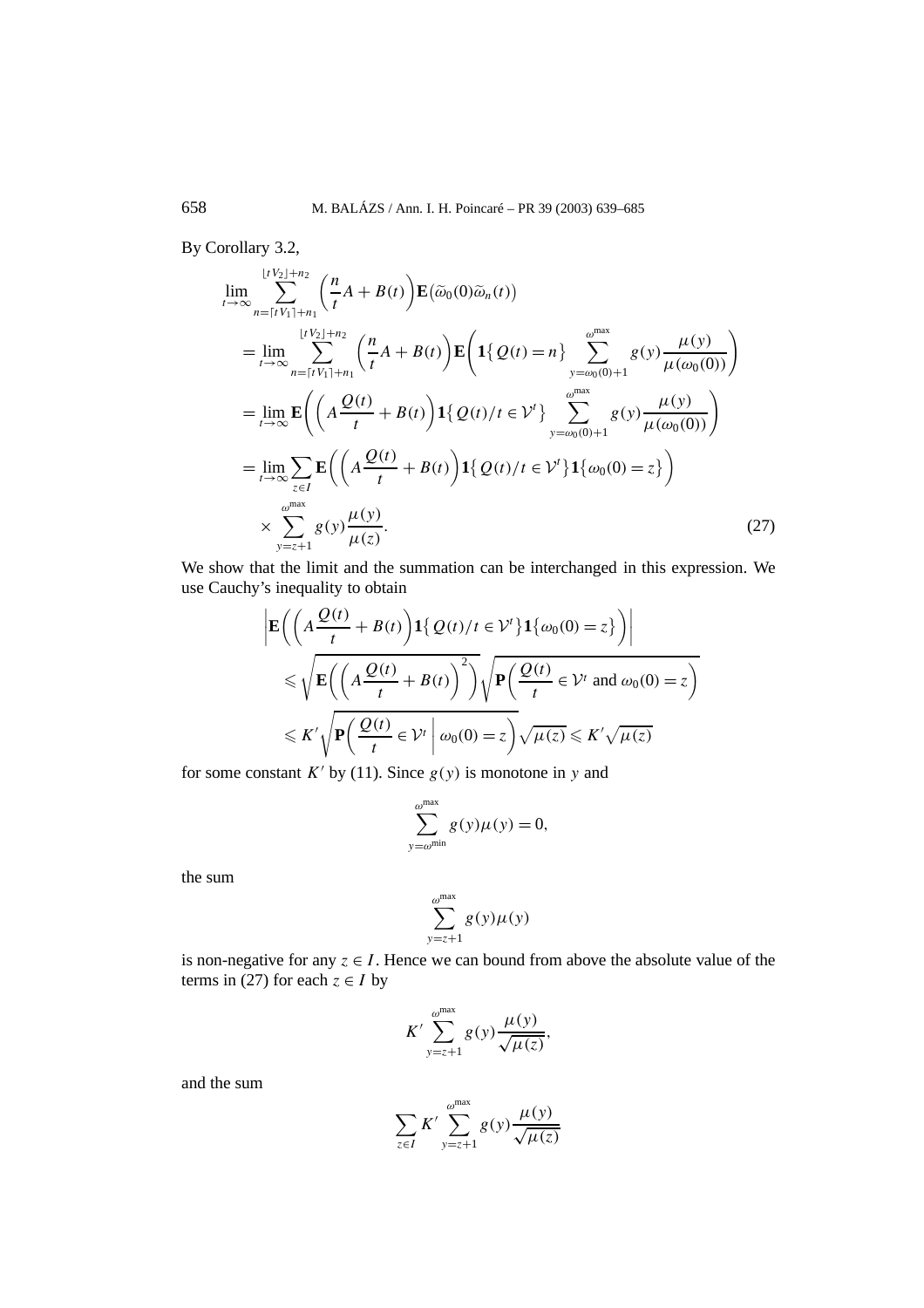is convergent by Lemma 3.3. Using dominated convergence, we write

$$
\lim_{t \to \infty} \sum_{n=\lceil t V_1 \rceil + n_1}^{\lfloor t V_2 \rfloor + n_2} \left( \frac{n}{t} A + B(t) \right) \mathbf{E}(\widetilde{\omega}_0(0) \widetilde{\omega}_n(t))
$$
\n
$$
= \sum_{z \in I} \lim_{t \to \infty} \mathbf{E} \left( \left( A \frac{Q(t)}{t} + B(t) \right) \mathbf{1} \{ Q(t) / t \in \mathcal{V}^t \} \mathbf{1} \{ \omega_0(0) = z \} \right) \sum_{y=z+1}^{\omega^{\max}} g(y) \frac{\mu(y)}{\mu(z)}.
$$

We introduce the set  $V_{\varepsilon}^t := V^t \cap \mathcal{B}_{\varepsilon}(C)$ , where for  $\varepsilon > 0$ ,  $\mathcal{B}_{\varepsilon}(C) = (C - \varepsilon, C + \varepsilon) \subset \mathbb{R}$ . Hence  $V^t = V^t_{\varepsilon} \cup (V^t \setminus \mathcal{B}_{\varepsilon}(C))$ :

$$
\lim_{t \to \infty} \sum_{n=\lceil t V_1 \rceil + n_1}^{\lfloor t V_2 \rfloor + n_2} \left( \frac{n}{t} A + B(t) \right) \mathbf{E}(\tilde{\omega}_0(0) \tilde{\omega}_n(t))
$$
\n
$$
= \sum_{z \in I} \lim_{t \to \infty} \mathbf{E} \left( \left( A \frac{Q(t)}{t} + B(t) \right) \mathbf{1} \{ Q(t) / t \in V_{\varepsilon}^t \} \mathbf{1} \{ \omega_0(0) = z \} \right) \sum_{y = z + 1}^{\omega^{\max}} g(y) \frac{\mu(y)}{\mu(z)}
$$
\n
$$
+ \sum_{z \in I} \lim_{t \to \infty} \mathbf{E} \left( \left( A \frac{Q(t)}{t} + B(t) \right) \mathbf{1} \{ Q(t) / t \in V^t \setminus B_{\varepsilon}(C) \} \mathbf{1} \{ \omega_0(0) = z \} \right)
$$
\n
$$
\times \sum_{y = z + 1}^{\omega^{\max}} g(y) \frac{\mu(y)}{\mu(z)}.
$$
\n(28)

(28) contains two terms. We use Cauchy's inequality on the second term as we have done before:

$$
\left| \mathbf{E} \bigg( \bigg( A \frac{\mathcal{Q}(t)}{t} + B(t) \bigg) \mathbf{1} \{ \mathcal{Q}(t) / t \in \mathcal{V}^t \setminus \mathcal{B}_{\varepsilon}(C) \} \mathbf{1} \{ \omega_0(0) = z \} \bigg) \right|
$$
  
\$\leqslant K' \sqrt{\mathbf{P} \bigg( \frac{\mathcal{Q}(t)}{t} \in \mathcal{V}^t \setminus \mathcal{B}\_{\varepsilon}(C) \text{ and } \omega\_0(0) = z \bigg)}\$  
\$\leqslant K' \sqrt{\mathbf{P} \bigg( \frac{\mathcal{Q}(t)}{t} \notin \mathcal{B}\_{\varepsilon}(C) \bigg)} \to 0\$

as  $t \to \infty$  by the law of large numbers (10). Only the first term of (28) remained, for which we write

$$
\lim_{t \to \infty} \sum_{n=\lceil t V_1 \rceil + n_1}^{\lfloor t V_2 \rfloor + n_2} \left( \frac{n}{t} A + B(t) \right) \mathbf{E}(\widetilde{\omega}_0(0) \widetilde{\omega}_n(t))
$$
\n
$$
= \sum_{z \in I} \lim_{t \to \infty} \left( AC + B(t) + \mathcal{O}(\varepsilon) \right) \mathbf{P}(\mathcal{Q}(t) / t \in \mathcal{V}_{\varepsilon}^t \text{ and } \omega_0(0) = z)
$$
\n
$$
\times \sum_{y=z+1}^{\omega^{\max}} g(y) \frac{\mu(y)}{\mu(z)}.
$$
\n(29)

We have three possibilities.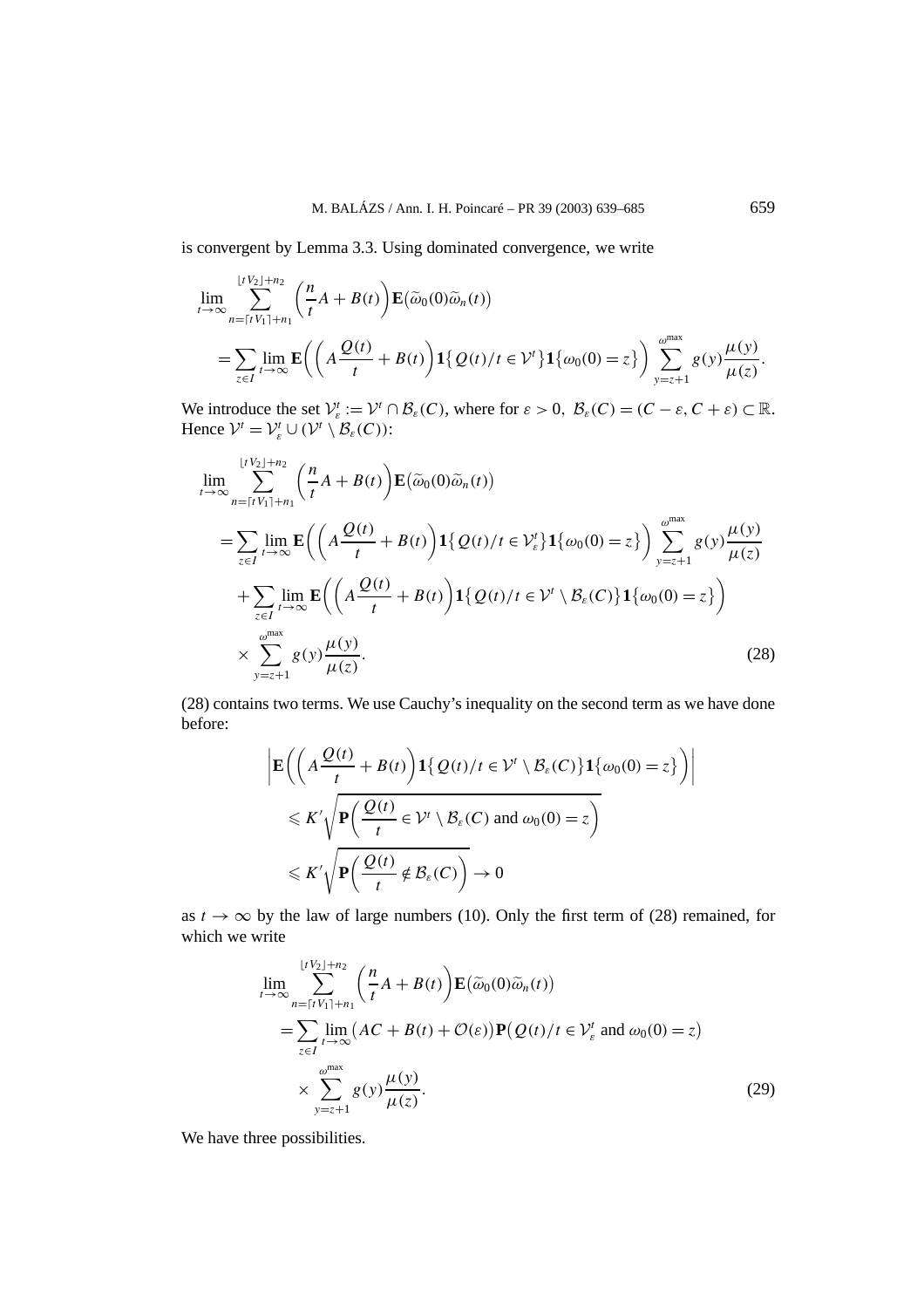(i) If  $C \in \mathcal{V}$ ,  $C \neq V_1$ ,  $V_2$ , then for small  $\varepsilon$  and large  $t$ ,  $\mathcal{V}_{\varepsilon}^t = \mathcal{B}_{\varepsilon}(C)$ , and by (10),

$$
\lim_{t \to \infty} \mathbf{P}(Q(t)/t \in \mathcal{V}_{\varepsilon}^{t} \text{ and } \omega_{0}(0) = z)
$$
  
= 
$$
\lim_{t \to \infty} \mathbf{P}(Q(t)/t \in \mathcal{B}_{\varepsilon}(C) \text{ and } \omega_{0}(0) = z) = \mathbf{P}(\omega_{0}(0) = z) = \mu(z).
$$

Hence we can continue (29) by

$$
\lim_{t \to \infty} \sum_{n=\lceil t V_1 \rceil + n_1}^{\lfloor t V_2 \rfloor + n_2} \left( \frac{n}{t} A + B(t) \right) \mathbf{E}(\widetilde{\omega}_0(0) \widetilde{\omega}_n(t))
$$
\n
$$
= \sum_{z \in I} \lim_{t \to \infty} \left( AC + B(t) + \mathcal{O}(\varepsilon) \right) \sum_{y=z+1}^{\omega^{\max}} g(y) \mu(y)
$$
\n
$$
\to (AC + B) \sum_{z \in I} \sum_{y=z+1}^{\omega^{\max}} g(y) \mu(y) = (AC + B) \text{Var}(\omega_0)
$$

as  $\varepsilon \to 0$ . The last equality is a result of Lemma 3.3.

(ii) If  $AC = -B$ , then the right-hand side of (29) tends to  $\mathcal{O}(\varepsilon)$  as  $t \to \infty$  for all  $\varepsilon$  > 0, hence is zero in this limit. Here we used that

$$
\mathbf{P}(Q(t)/t \in \mathcal{V}_{\varepsilon}^{t} \text{ and } \omega_0(0) = z) \leq \mathbf{P}(\omega_0(0) = z) = \mu(z),
$$

and that

$$
\sum_{z \in I} \sum_{y=z+1}^{\omega^{\max}} g(y) \mu(y)
$$

is convergent.

(iii) In case  $C \notin V$ , then  $V_{\varepsilon}$  is empty for  $\varepsilon$  small and  $t$  large enough, and hence the right-hand side of (29) is zero.

The result of these three cases completes the proof the lemma.  $\Box$ 

Now we are able to compute  $\lim_{t\to\infty} \text{Var}(J^V(t))/t$  for  $V=0$ . The proof of the general formula (12) requires some more computations in the next subsection.

THEOREM 3.5. – *Assume Condition* 1.2 *with speed C. Then*

$$
\lim_{t \to \infty} \frac{\text{Var}(J(t))}{t} = \mathbf{E}(r) - 2\mathbf{E}(r^*(0)\tilde{\omega}_1(0)) + 2C^+\text{Var}(\omega_0)
$$

$$
= \mathbf{E}(r) + 2\mathbf{E}(r^*(0)\tilde{\omega}_0(0)) + 2C^-\text{Var}(\omega_0).
$$
(30)

*Here*  $0 \le C^{\pm}$  *is the positive or the negative part of C, respectively.* 

*Proof. –* We consider the result of Theorem 2.4. Dividing (22) by *t* and taking the limit  $t \to \infty$  allows us to use the result of Lemma 3.4. For the first equality of (22), we use this lemma with parameters  $V_1 = 0$ ,  $V_2 = \infty$ ,  $n_1 = 1$ ,  $n_2 = 0$ ,  $A = 1$ ,  $B(t) = 0$ . Then we obtain

$$
\lim_{t \to \infty} \frac{\text{Var} J(t)}{t} = \mathbf{E}(r) - 2\mathbf{E}\big(r^*(0)\widetilde{\omega}_1(0)\big) + 2C\mathbf{1}\{C \geq 0\}\text{Var}(\omega_0).
$$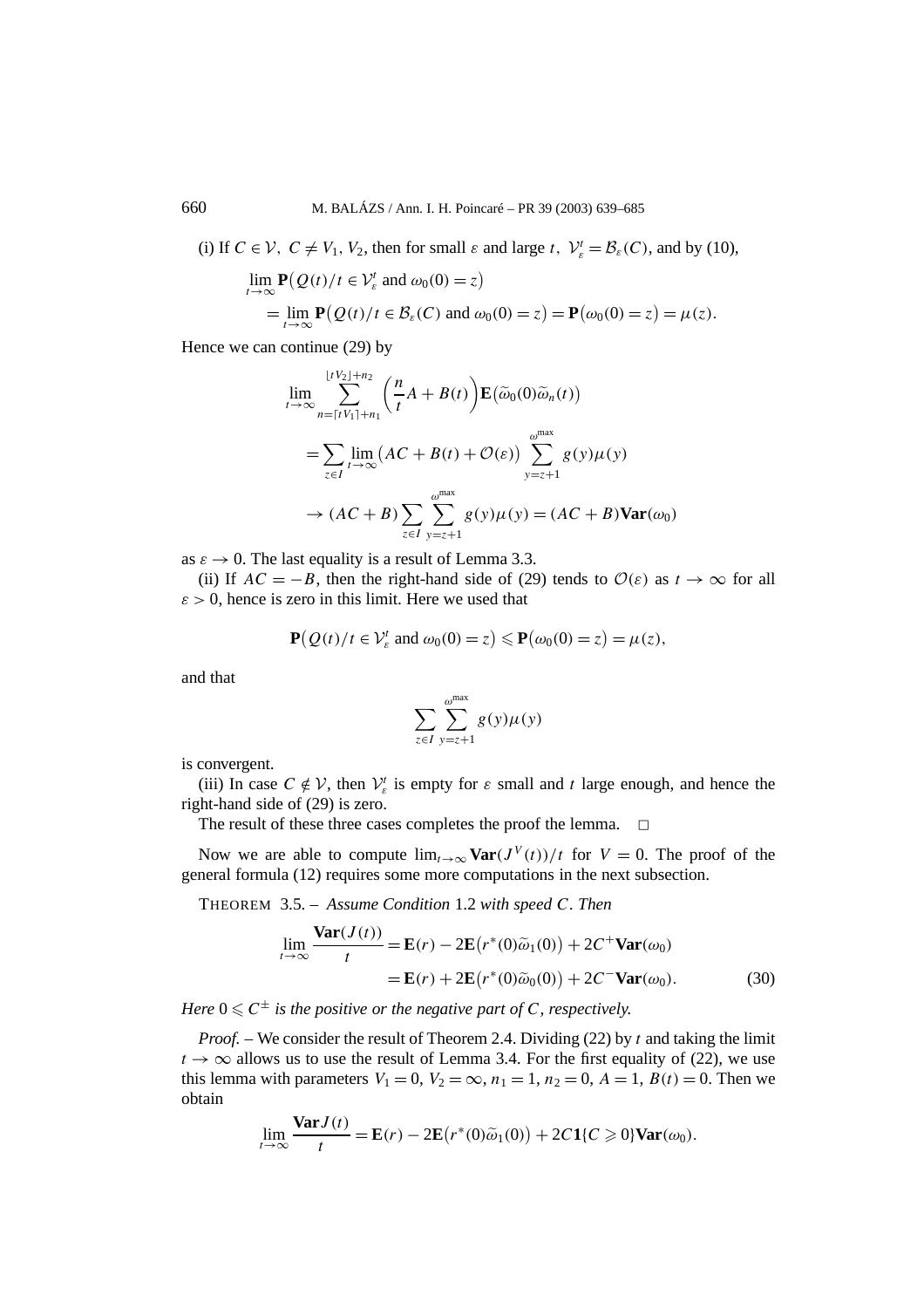For the second equality of (22), we rewrite the sum as

$$
\lim_{t\to\infty}\frac{\text{Var}J(t)}{t}=\mathbf{E}(r)+2\mathbf{E}\big(r^*(0)\widetilde{\omega}_0(0)\big)-2\sum_{n=-\infty}^{-1}n\mathbf{E}\big(\widetilde{\omega}_0(0)\widetilde{\omega}_n(t)\big),
$$

in order to use Lemma 3.4 with parameters  $V_1 = -\infty$ ,  $V_2 = 0$ ,  $n_1 = 0$ ,  $n_2 = -1$ ,  $A = 1$ ,  $B(t) = 0$ . Hence

$$
\lim_{t\to\infty}\frac{\text{Var}J(t)}{t}=\mathbf{E}(r)+2\mathbf{E}\big(r^*(0)\widetilde{\omega}_0(0)\big)-2C\mathbf{1}\{C\leq 0\}\text{Var}(\omega_0),
$$

which proves the second equality of the theorem.  $\Box$ 

We obtained two formulas for the variance of  $J(t)$ . If the characteristic speed C exists, then we can compute it by subtracting the two lines of (30).

#### **4. The growth in non-vertical directions**

We have examined so far  $\text{Var}(J(t))$ , the growth fluctuation of a fixed column, i.e. the fluctuation of vertical growth. In this section we deal with the growth fluctuation of the surface in equilibrium, but considered in a slanting direction, namely,  $\text{Var}(J^{(V)}(t))$ . From now on, we assume without loss of generity  $h_0(0) = 0$ .

*Proof of* (9). – By definition  $\omega_i(t) = h_{i-1}(t) - h_i(t)$ , we have

$$
h_i(t) = h_0(t) - \sum_{j=1}^{i} \omega_j(t)
$$
\n(31)

for any site  $i > 0$ , hence for  $V > 0$ ,

$$
J^{(V)}(t) = h_{\lfloor Vt \rfloor}(t) = h_0(t) - \sum_{j=1}^{\lfloor Vt \rfloor} \omega_j(t) = h_0(t) - \lfloor Vt \rfloor \frac{1}{\lfloor Vt \rfloor} \sum_{j=1}^{\lfloor Vt \rfloor} \omega_j(t).
$$

By ergodicity, the first term has the limit **E***r* a.s. when divided by *t*. The second term is  $|Vt|$  times the average of an increasing number of different iid. variables. These variables have finite moments, hence the fourth-moment argument (see e.g. [16, Theorem 7.1]) is applicable with the discretization series  $t_n := n/V$  to show that

$$
\lim_{n\to\infty}\frac{1}{\lfloor t_nV\rfloor}\sum_{j=1}^{\lfloor t_nV\rfloor}\omega_j(t_n)=\lim_{n\to\infty}\frac{1}{n}\sum_{j=1}^n\omega_j(t_n)=\mathbf{E}(\omega) \text{ a.s.}
$$

This shows (9) for the limit taken along the subsequence  $t_n$ . For any  $t \in \mathbb{R}^+$ , there is a unique  $n_t \in \mathbb{Z}^+$  for which  $t_{n_t} \leq t < t_{n_t+1}$ , and  $J^{(V)}(t) - J^{(V)}(t_{n_t})$  is the number of bricks laid on column  $n_t$  in a time interval shorter than  $1/V$ , hence dividing it by *t* leads a.s. to zero in the limit. Therefore (9) holds for the limit of  $J^{(V)}(t)/t$  as well. Similar computation works for  $V < 0$ , and finally, the case  $V = 0$  is trivial.  $\Box$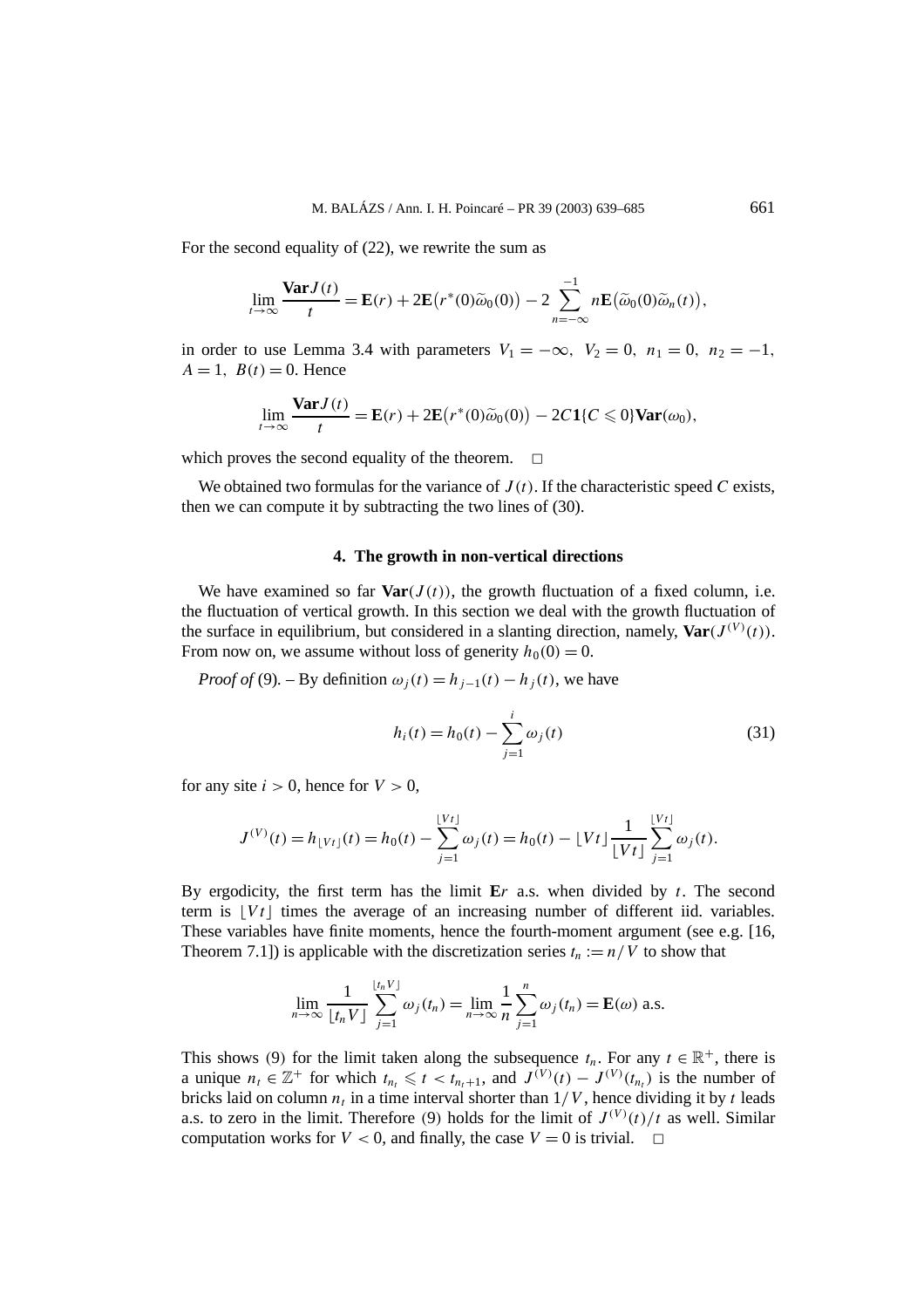Now we consider the fluctuations (with tilde meaning the mean value subtracted):

$$
\begin{split} \mathbf{Var}(J^{(V)}(t)) &= \mathbf{E}\left\{ \left( J^{(V)}(t) - \mathbf{E}J^{(V)}(t) \right)^{2} \right\} \\ &= \mathbf{E}\left\{ \left( \tilde{h}_{\lfloor Vt \rfloor}(t) \right)^{2} \right\} = \mathbf{E}\left\{ \left( \left[ \tilde{h}_{\lfloor Vt \rfloor}(t) - \tilde{h}_{\lfloor Vt \rfloor}(0) \right] + \tilde{h}_{\lfloor Vt \rfloor}(0) \right)^{2} \right\} \\ &= \mathbf{E}\left\{ \left( \tilde{h}_{\lfloor Vt \rfloor}(t) - \tilde{h}_{\lfloor Vt \rfloor}(0) \right)^{2} \right\} - \mathbf{E}\left\{ \left( \tilde{h}_{\lfloor Vt \rfloor}(0) \right)^{2} \right\} \\ &+ 2\mathbf{E}(\tilde{h}_{\lfloor Vt \rfloor}(t)\tilde{h}_{\lfloor Vt \rfloor}(0)). \end{split} \tag{32}
$$

By translation-invariance, the first term is  $\text{Var}(J(t))$ , computed in the previous sections. By (31) and by product structure of the measure, the second term of the right-hand side of (32) is

$$
-\mathbf{E}\{(\tilde{h}_{\lfloor Vt\rfloor}(0))^2\} = -\lfloor Vt\rfloor \mathbf{E}(\tilde{\omega}_0(0)^2) = -\lfloor Vt\rfloor \text{Var}(\omega).
$$

The limit of the third term divided by *t* in (32) is computed in the following two lemmas:

LEMMA  $4.1 - For V > 0$ ,

$$
\mathbf{E}(\tilde{h}_{\lfloor Vt\rfloor}(t)\tilde{h}_{\lfloor Vt\rfloor}(0)) = \sum_{n=-\infty}^{\lfloor Vt\rfloor-1} (\lfloor Vt\rfloor - n) \mathbf{E}(\tilde{\omega}_n(t)\tilde{\omega}_0(0)) + \sum_{n=-\infty}^{-1} n \mathbf{E}(\tilde{\omega}_n(t)\tilde{\omega}_0(0)).
$$
\n(33)

*Proof. –* Using (31) again,

$$
\mathbf{E}(\tilde{h}_{\lfloor Vt\rfloor}(t)\tilde{h}_{\lfloor Vt\rfloor}(0)) = -\mathbf{E}\left(h_0(t)\sum_{j=1}^{\lfloor Vt\rfloor} \tilde{\omega}_j(0)\right) + \mathbf{E}\left(\sum_{i=1}^{\lfloor Vt\rfloor} \tilde{\omega}_i(t)\sum_{j=1}^{\lfloor Vt\rfloor} \tilde{\omega}_j(0)\right)
$$

$$
= -\sum_{j=1}^{\lfloor Vt\rfloor} \mathbf{E}(h_0(t)\tilde{\omega}_j(0)) + \sum_{i=1}^{\lfloor Vt\rfloor} \sum_{j=1}^{\lfloor Vt\rfloor} \mathbf{E}(\tilde{\omega}_i(t)\tilde{\omega}_j(0)). \tag{34}
$$

A martingale

$$
H(t) := h_0(t) - \int_0^t r_0(s) \, \mathrm{d}s
$$

with  $H(0) = 0$  can be separated in order to show that

$$
\mathbf{E}(h_0(t)\widetilde{\omega}_j(0)) = \mathbf{E}(H(t)\widetilde{\omega}_j(0)) + \int_0^t \mathbf{E}(r_0(s)\widetilde{\omega}_j(0)) ds = \int_0^t \mathbf{E}(\widetilde{r}_0(s)\widetilde{\omega}_j(0)) ds.
$$

Now we use an argument very similar to the proof of Theorem 2.4. By Lemma 2.3, the  $L^2$ -convergence

$$
-\lim_{\alpha\to 1}(L\psi_\alpha)(\underline{\omega})=\tilde{r}_0
$$

can be used to replace our integral: for  $j \geq 1$  we continue by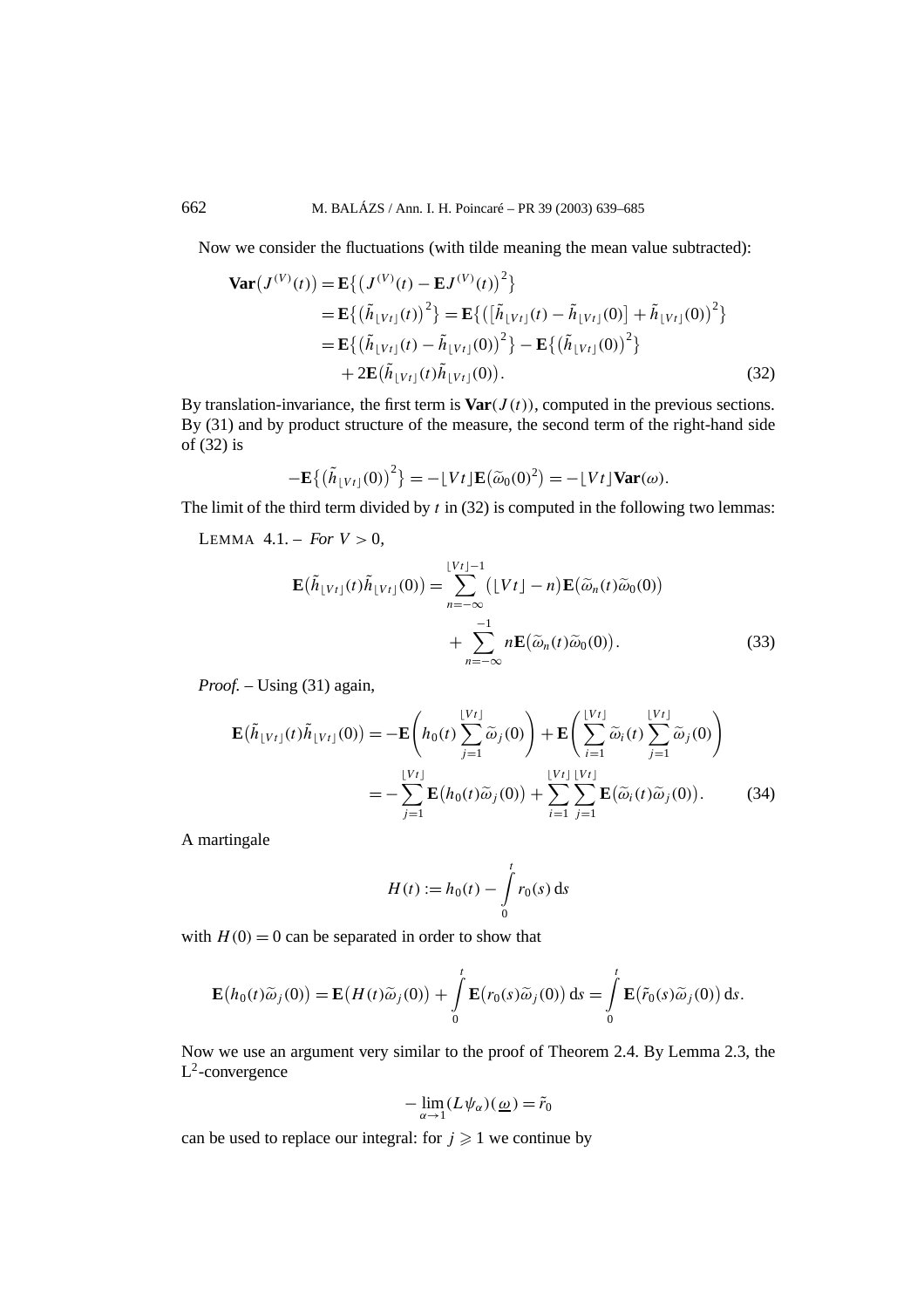$$
\mathbf{E}(h_0(t)\tilde{\omega}_j(0)) = \int_0^t \mathbf{E}(\tilde{r}_0(s)\tilde{\omega}_j(0)) ds = -\lim_{\alpha \to 1} \int_0^t \mathbf{E}(L\psi_\alpha(s)\tilde{\omega}_j(0)) ds
$$
  
= 
$$
-\lim_{\alpha \to 1} \int_0^t \frac{d}{ds} \mathbf{E}(\psi_\alpha(s)\tilde{\omega}_j(0)) ds = \mathbf{E}(\psi_\alpha(t)\tilde{\omega}_j(0)) - \mathbf{E}(\psi_\alpha(0)\tilde{\omega}_j(0)).
$$

Using definition (20) of  $\psi_{\alpha}$  and product structure of the canonical measure,

$$
\mathbf{E}(h_0(t)\tilde{\omega}_j(0)) = \mathbf{E}\left(-\sum_{i=0}^{\infty} \omega_{-i}(t)\tilde{\omega}_j(0)\right) - \mathbf{E}\left(-\sum_{i=0}^{\infty} \omega_{-i}(0)\tilde{\omega}_j(0)\right)
$$

$$
= -\sum_{i=0}^{\infty} \mathbf{E}(\tilde{\omega}_{-i}(t)\tilde{\omega}_j(0)) = -\sum_{i=-\infty}^{0} \mathbf{E}(\tilde{\omega}_i(t)\tilde{\omega}_j(0)).
$$

Combining this expression with (34) leads to

$$
\mathbf{E}(\tilde{h}_{\lfloor Vt\rfloor}(t)\tilde{h}_{\lfloor Vt\rfloor}(0)) = \sum_{i=-\infty}^{0} \sum_{j=1}^{\lfloor Vt\rfloor} \mathbf{E}(\tilde{\omega}_i(t)\tilde{\omega}_j(0)) + \sum_{i=1}^{\lfloor Vt\rfloor} \sum_{j=1}^{\lfloor Vt\rfloor} \mathbf{E}(\tilde{\omega}_i(t)\tilde{\omega}_j(0))
$$
  

$$
= \sum_{i=-\infty}^{\lfloor Vt\rfloor} \sum_{j=1}^{\lfloor Vt\rfloor} \mathbf{E}(\tilde{\omega}_i(t)\tilde{\omega}_j(0)) = \sum_{i=-\infty}^{\lfloor Vt\rfloor} \sum_{j=1}^{\lfloor Vt\rfloor} \mathbf{E}(\tilde{\omega}_{i-j}(t)\tilde{\omega}_0(0))
$$

by translation-invariance. Changing the summation indices leads to the proof of the lemma.  $\Box$ 

LEMMA 4.2. – Assume Condition 1.2. Then for  $V > 0$ ,

$$
\lim_{t\to\infty}\frac{1}{t}\mathbf{E}(\tilde{h}_{\lfloor Vt\rfloor}(t)\tilde{h}_{\lfloor Vt\rfloor}(0))=(V-C^+)^+\mathbf{Var}(\omega).
$$

*Proof. –* We use Lemma 3.4 for the two terms on the right-hand side of (33). For the first one we set  $V_1 = -\infty$ ,  $V_2 = V$ ,  $n_1 = 0$ ,  $n_2 = -1$ ,  $A = -1$ ,  $B(t) = \lfloor V_t \rfloor / t$ , while for the second term in (33) we put  $V_1 = -\infty$ ,  $V_2 = 0$ ,  $n_1 = 0$ ,  $n_2 = -1$ ,  $A = 1$ ,  $B(t) = 0$ . One can easily check that for any  $C \in \mathbb{R}$  and  $V > 0$ , one of the cases (i) or (ii) of Lemma 3.4 apply. Consequently, we obtain

$$
\lim_{t \to \infty} \frac{1}{t} \mathbf{E}(\tilde{h}_{\lfloor Vt \rfloor}(t) \tilde{h}_{\lfloor Vt \rfloor}(0))
$$
\n
$$
= [(V - C)1\{C \leq V\} + C1\{C \leq 0\}] \text{Var}(\omega) = (V - C^{+})^{+} \text{Var}(\omega). \qquad \Box
$$

Now we divide Eq. (32) by *t* and take the limit  $t \to \infty$ . We use the result of Lemma 4.2 to obtain

$$
\lim_{t \to \infty} \frac{\text{Var}(J^{(V)}(t))}{t} = \lim_{t \to \infty} \frac{\text{Var}(J(t))}{t} + \left[2(V - C^+)^\dagger - V\right] \text{Var}(\omega) \tag{35}
$$

for  $V > 0$ .

For  $V < 0$ , we proceed as we did above with  $J^{(V)}$  for positive V's. The only important difference is using  $\varphi_{\alpha}$  instead of  $-\psi_{\alpha}$  in the proof of Lemma 4.1. The result of a similar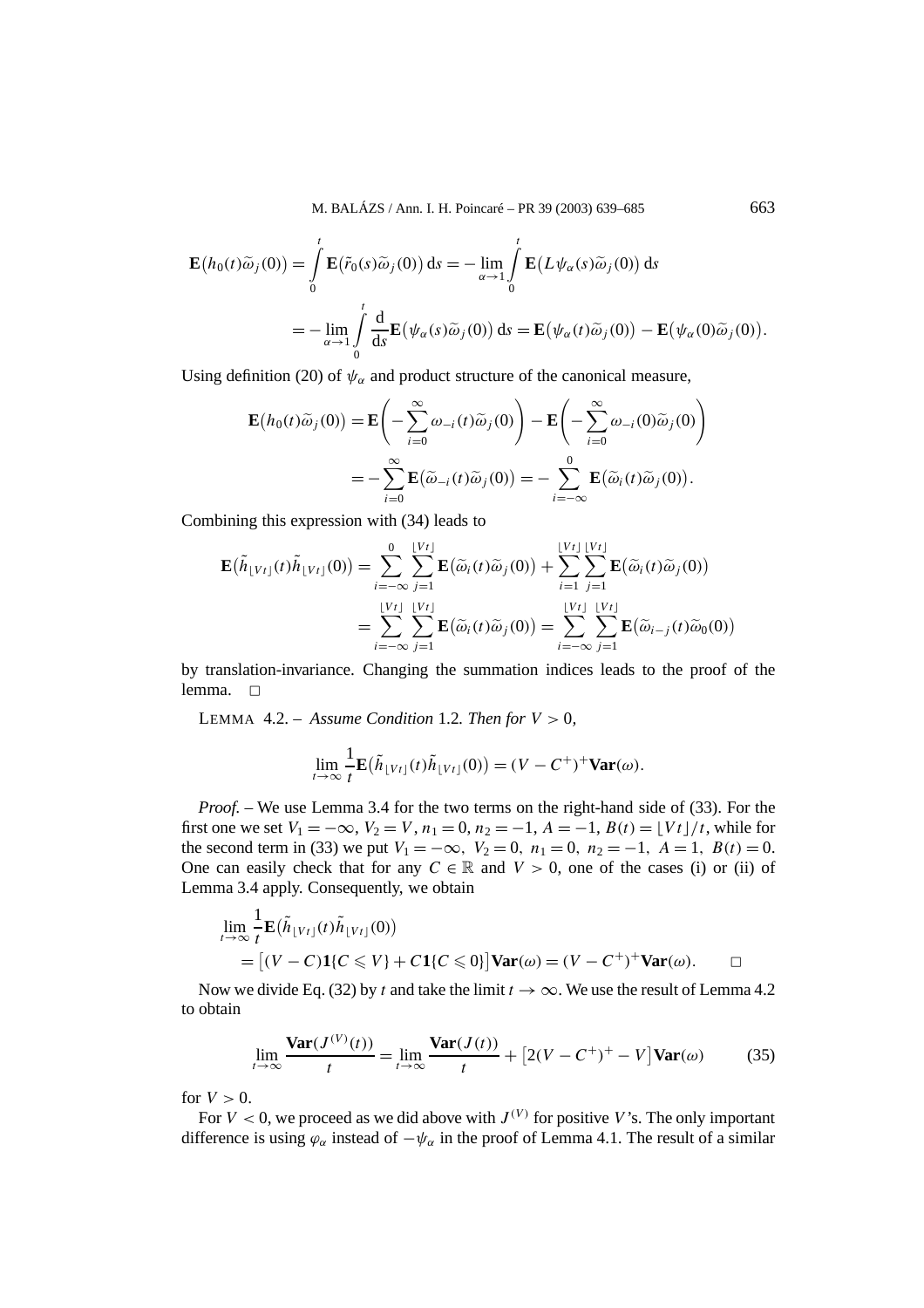lemma for  $V < 0$  is

$$
\mathbf{E}(\tilde{h}_{\lceil Vt\rceil}(t)\tilde{h}_{\lceil Vt\rceil}(0))=-\sum_{n=\lceil Vt\rceil+1}^{\infty}(\lceil Vt\rceil-n)\mathbf{E}(\tilde{\omega}_n(t)\tilde{\omega}_0(0))-\sum_{n=1}^{\infty}n\mathbf{E}(\tilde{\omega}_n(t)\tilde{\omega}_0(0)).
$$

Therefore, Lemma 3.4 is applicable in a similar way as in Lemma 4.2 above. The result of this application is

$$
\lim_{t\to\infty}\frac{1}{t}\mathbf{E}(\tilde{h}_{\lceil Vt\rceil}(t)\tilde{h}_{\lceil Vt\rceil}(0))=(V+C^-)^-\mathbf{Var}(\omega).
$$

Computing  $\text{Var}(J^{(V)})$  for  $V < 0$  as we did in (32) leads then to

$$
\lim_{t \to \infty} \frac{\text{Var}(J^{(V)}(t))}{t} = \lim_{t \to \infty} \frac{\text{Var}(J(t))}{t} + \left[2(V + C^{-})^{-} + V\right] \text{Var}(\omega). \tag{36}
$$

Now, assuming Condition 1.2, we can prove (12) by the result of Theorem 3.5.

*Proof of Theorem* 1.3*. –* All time arguments of our variables for this proof are thought to be zero without mentioning it. By (16),

$$
\mathbf{E}(r^* \cdot (\widetilde{\omega}_0 - \widetilde{\omega}_1)) = \mathbf{E}(r^* \cdot (\omega_0 - \omega_1))
$$
  
\n
$$
= \mathbf{E}\Big(r(\omega_0 + 1, \omega_1 - 1)\frac{\mu(\omega_0 + 1)\mu(\omega_1 - 1)}{\mu(\omega_0)\mu(\omega_1)}(\omega_0 - \omega_1)\Big)
$$
  
\n
$$
= \mathbf{E}(r \cdot (\omega_0 - \omega_1)) - 2\mathbf{E}(r) = \mathbf{E}(r \cdot (\widetilde{\omega}_0 - \widetilde{\omega}_1)) - 2\mathbf{E}(r)
$$
  
\n
$$
= -\mathbf{E}(r^* \cdot (\widetilde{\omega}_0 - \widetilde{\omega}_1)) - 2\mathbf{E}(r),
$$

we used (15) in the last step. Hence we obtain

$$
\mathbf{E}(r^*\cdot(\widetilde{\omega}_0-\widetilde{\omega}_1))=-\mathbf{E}(r).
$$

We have two formulas for the variance  $\text{Var}(J(t))$  by Theorem 3.5, which are used together with (35) and (36) to obtain

$$
\lim_{t \to \infty} \frac{\text{Var}(J^{(V)}(t))}{t} = \mathbf{E}(r) - 2\mathbf{E}(r^* \cdot \widetilde{\omega}_1) + (|V - C| + C)\text{Var}(\omega)
$$

$$
= \mathbf{E}(r) + 2\mathbf{E}(r^* \cdot \widetilde{\omega}_0) + (|V - C| - C)\text{Var}(\omega).
$$

We take the average of these two formulas:

$$
\lim_{t \to \infty} \frac{\text{Var}(J^{(V)}(t))}{t} = \mathbf{E}(r) + \mathbf{E}(r^* \cdot (\widetilde{\omega}_0 - \widetilde{\omega}_1)) + |V - C| \text{Var}(\omega)
$$

$$
= |V - C| \text{Var}(\omega). \qquad \Box
$$

Now it is easy to prove central limit theorem for  $J^{(V)}$ .

*Proof of Theorem* 1.4*.* – We introduce the drifted form of  $J^{(C)}$  by  $i \in \mathbb{Z}$ :

$$
J_i^{(C)}(t) := h_{\lfloor Ct\rfloor+i}(t) - h_i(0)
$$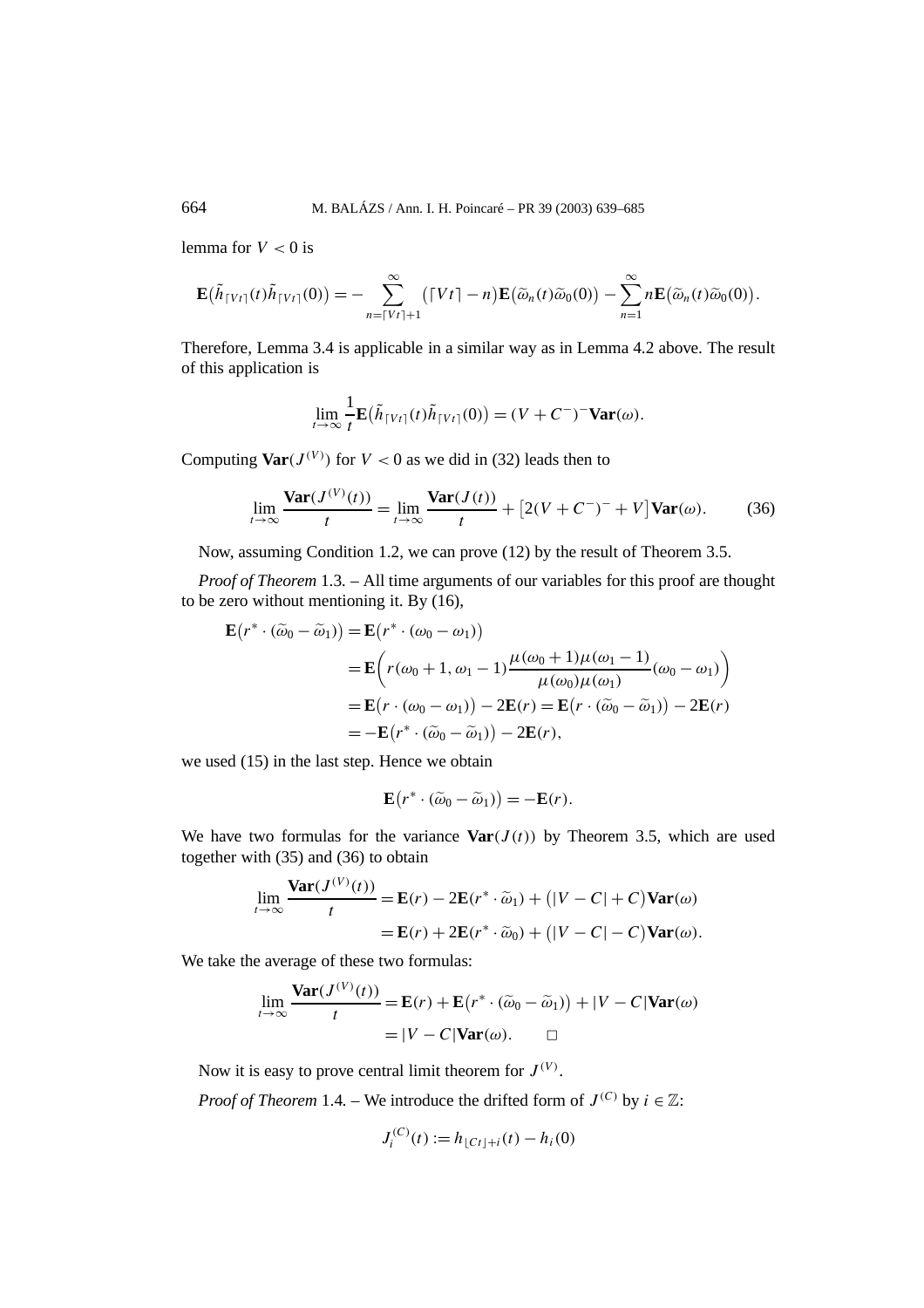for  $C \geqslant 0$ , and

$$
J_i^{(C)}(t) := h_{\lceil Ct\rceil+i}(t) - h_i(0)
$$

for  $C < 0$ . Due to translation-invariance, the distribution of this quantity is independent of *i*. Hence by (12), for  $C \ge 0$  and  $V \ge 0$ , the variance of

$$
J_{\lfloor Vt \rfloor - \lfloor Ct \rfloor}^{(C)}(t) = h_{\lfloor Vt \rfloor}(t) - h_{\lfloor Vt \rfloor - \lfloor Ct \rfloor}(0) = J^{(V)}(t) - h_{\lfloor Vt \rfloor - \lfloor Ct \rfloor}(0)
$$

is  $o(t)$  as  $t \to \infty$ . Thus it follows that we only need central limit theorem for  $h_{|V_t|-|C_t|}(0)$ , which is, by (31) and by  $h_0(0) = 0$ , the sum of  $|V_t| - |C_t|$  number of iid.  $\omega_i(0)$  variables with finite moments. Hence the theorem follows for  $V \ge 0$ ,  $C \ge 0$ . For  $V \geqslant 0$ ,  $C < 0$ ,

$$
J_{\lfloor Vt \rfloor - \lceil Ct \rceil}^{(C)}(t) = h_{\lfloor Vt \rfloor}(t) - h_{\lfloor Vt \rfloor - \lceil Ct \rceil}(0) = J^{(V)}(t) - h_{\lfloor Vt \rfloor - \lceil Ct \rceil}(0),
$$

here we have (and we only need) central limit theorem for the sum of  $|Vt| - |Ct|$ number of iid.  $\omega_i(0)$  variables, which proves the theorem. Similar argument works for  $V < 0$  also.  $\Box$ 

## **5. The motion of the defect tracer**

With the help of another type of coupling, with any  $n \in \mathbb{Z}^+$ , we prove  $L^n$ -convergence for  $Q(t)/t$  of BL and totally asymmetric ZR models in this section. This coupling only works under convexity Condition 1.5, which we assume for the rest of the paper. The idea of the proof is the following: we fix our  $(\omega, Q)$  pair and compare it with another model  $\zeta$ . The difference between  $\omega$  and  $\zeta$  is realized by second class particles. The current of these particles satisfies law of large numbers by separate ergodicity of *ω* and *ζ* , and we compare their motion to our defect tracer *Q* placed on *ω*. The main difficulty is finding the way to couple the defect tracer to the second class particles. As shown later, this coupling can not be made directly; we need to introduce a new process called the *S*-*particles*, a random process defined in terms of the second class particles.

We set  $\theta_1 < \theta_2$ , then there exists a two-dimensional measure  $\mu$  on  $\mathbb{Z} \times \mathbb{Z}$ , which has marginals  $\mu_{\theta_1}$  and  $\mu_{\theta_2}$ , respectively, and for which  $\mu(x, y) = 0$  if  $x > y$ . We fix two configurations *η* and *ζ* of our model, distributed initially according to a product measure with marginals  $P(\eta_i(0) = x, \zeta_i(0) = y) = \mu(x, y)$ . Therefore,  $\eta$  is itself in distribution  $\mu_{\theta_1}$ ,  $\zeta$  is in distribution  $\mu_{\theta_2}$ , and  $\eta_i(0) \leq \zeta_i(0)$  for each site *i* is satisfied. According to the basic coupling described in Section 3.1,  $\eta_i(t) \leq \zeta_i(t)$  holds for all later times *t*, and we have a positive density of second class particles between these two models. The number of these particles at site *i* is  $\zeta_i - \eta_i \geq 0$ . Hence they are initially distributed according to a product measure but, at later times, only the marginal distributions of *η* or of  $\zeta$  will possess a product structure. Note that the joint distribution of the processes is translation invariant.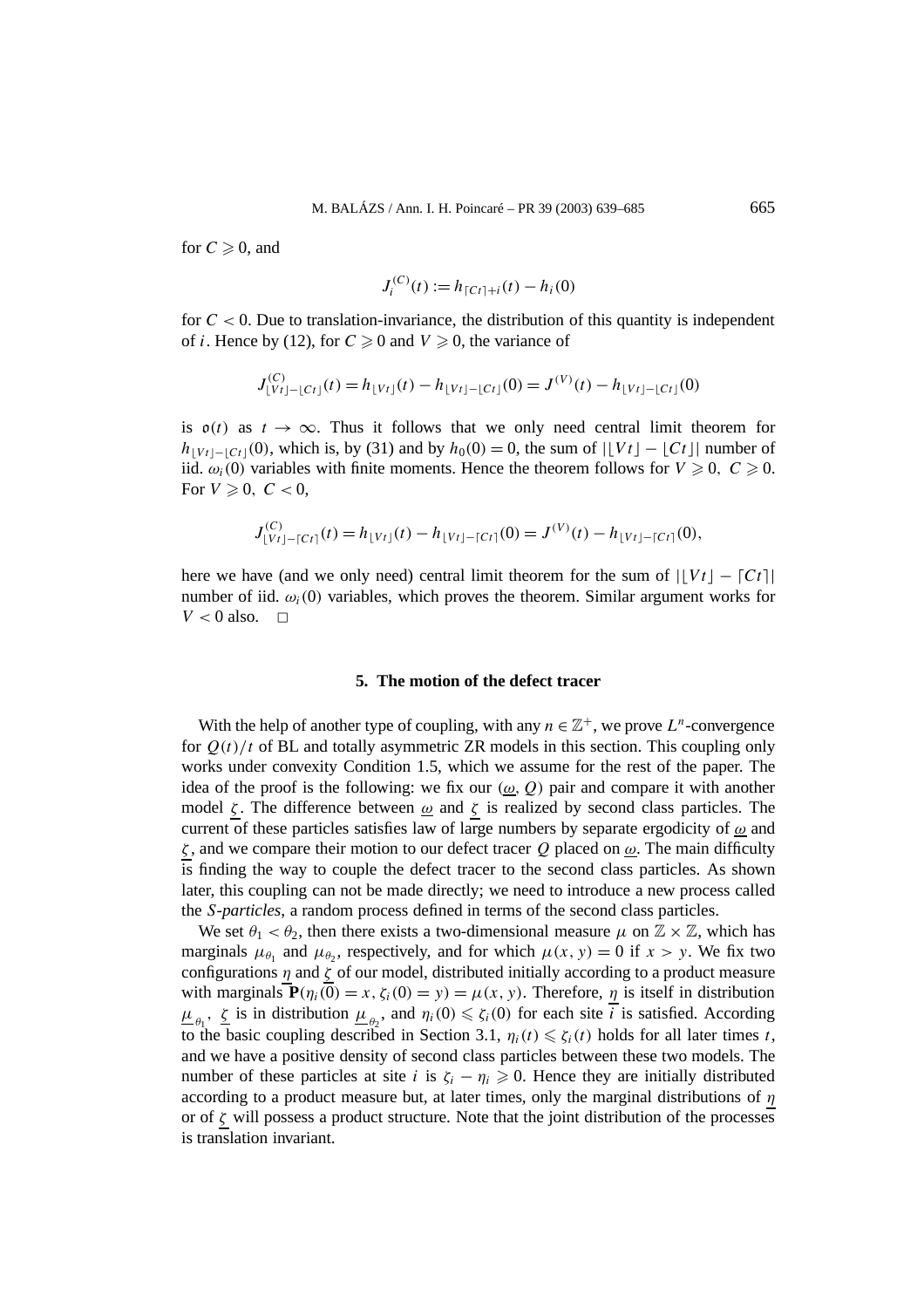#### **5.1. The Palm distribution**

For further applications, we want to select "a typical second class particle". We do it as follows. We introduce the drifted form of the models: for  $k \in \mathbb{Z}$ ,

$$
(\tau_k \underline{\eta})_i := \eta_{i+k}, \quad (\tau_k \underline{\zeta})_i := \zeta_{i+k}.
$$

If  $N \in \mathbb{Z}^+$  is large enough, we choose uniformly one second class particle among the particles present at sites  $-N \le i \le N$ . We determine the distribution of the values of a function *g* depending on  $(\eta, \zeta)$ , as seen from the position *k* of the randomly selected second class particle. For *N* large enough, the total number

$$
\sum_{j=-N}^{N}(\zeta_i-\eta_i)
$$

of second class particles at sites  $−N \le i \le N$  is positive, and then

$$
\mathbf{E}^{(N)}(g(\tau_k \underline{\eta}, \tau_k \underline{\zeta})) = \mathbf{E}[\mathbf{E}(g(\tau_k \underline{\eta}, \tau_k \underline{\zeta}) \mid \underline{\eta}, \underline{\zeta})]
$$
  
\n
$$
= \mathbf{E}\left(\sum_{i=-N}^{N} g(\tau_i \underline{\eta}, \tau_i \underline{\zeta}) \frac{\zeta_i - \eta_i}{\sum_{j=-N}^{N} (\zeta_j - \eta_j)}\right)
$$
  
\n
$$
= \mathbf{E}\left(\frac{\frac{1}{2N+1}\sum_{i=-N}^{N} g(\tau_i \underline{\eta}, \tau_i \underline{\zeta}) \cdot (\zeta_i - \eta_i)}{\frac{1}{2N+1}\sum_{j=-N}^{N} (\zeta_j - \eta_j)}\right).
$$

For bounded *g*, the random variable we see in the last line of the display is bounded, and is the quotient of two random variables, both having a.s. limit as  $N \to \infty$  by translation invariance and ergodicity of translations. Hence our expression converges due to dominated convergence, and have the limit

$$
\widehat{\mathbf{E}}(g(\underline{\eta},\underline{\zeta})) := \lim_{N \to \infty} \mathbf{E}^{(N)}(g(\tau_k \underline{\eta}, \tau_k \underline{\zeta})) = \frac{\mathbf{E}(g(\underline{\eta},\underline{\zeta}) \cdot (\zeta_0 - \eta_0))}{\mathbf{E}(\zeta_0 - \eta_0)}.
$$
(37)

The distribution  $\hat{\mu}$  defined by (37) is called the Palm distribution of the process. The Palm measure can be extended to non-negative functions *g*, see [17]. Note that  $\mathbf{P}(\zeta_0(0) - \eta_0(0) > 0) = 1$  according to this measure, i.e. we necessarily have at least one second class particle at the origin, if looking the process "as seen from a typical second class particle".

By initial product distribution of  $(\eta, \zeta)$ ,  $\hat{\mu}$  is initially also a product measure, consisting of the original marginals  $\mu$  for sites  $\overline{i} \neq 0$ , and of marginal

$$
\hat{\mu}(x, y) := \frac{\mu(x, y) \cdot (y - x)}{\mathbf{E}(\zeta_0 - \eta_0)}
$$
\n(38)

for site  $i = 0$ . For later use, we introduce the pair  $(\eta'(t), \zeta'(t))$  started from this initial product distribution  $\hat{\mu}$ .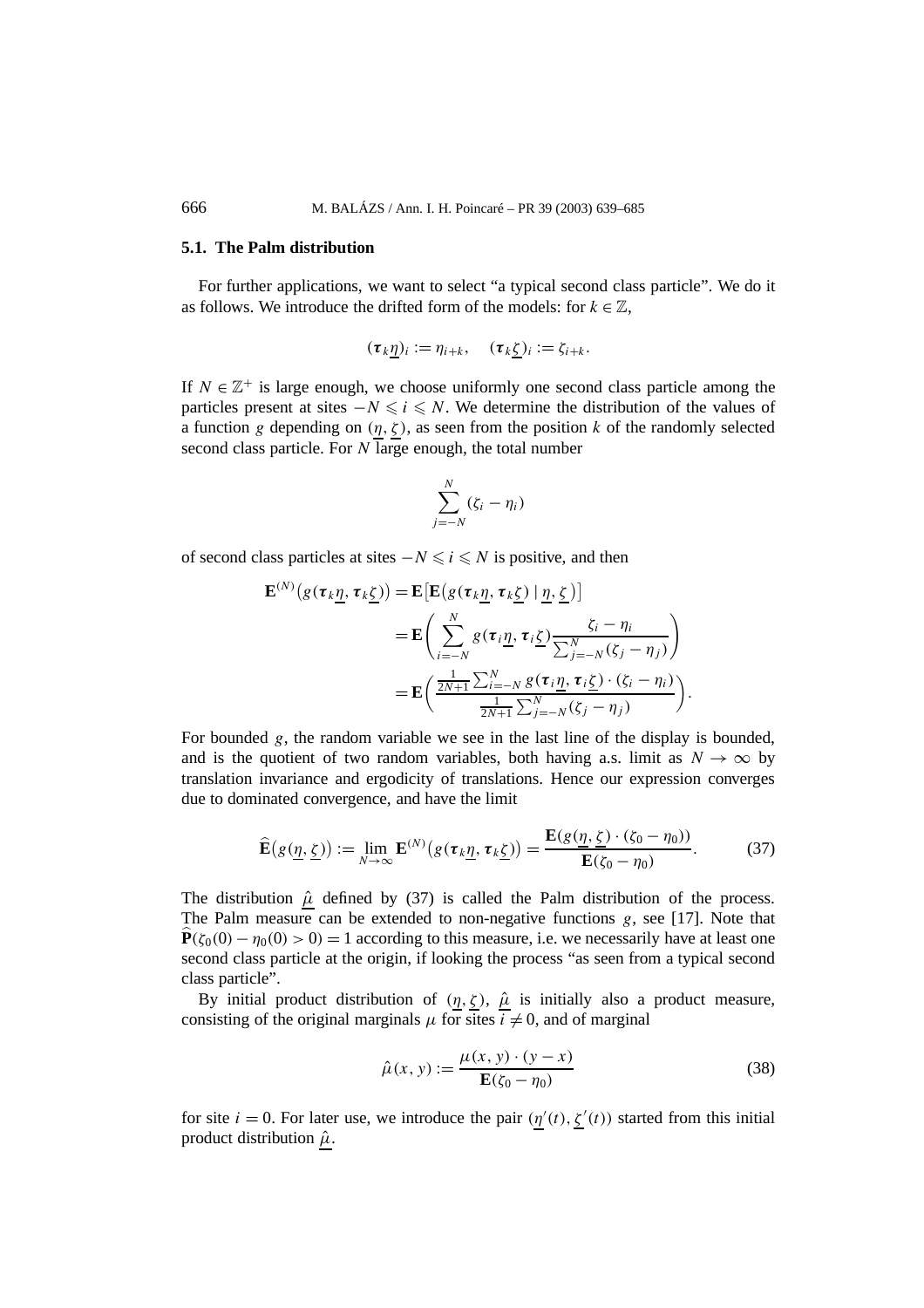#### **5.2. Random walk on the second class particles**

We label the second class particles between *η* and  $\zeta$  in space-order. Let  $U^{(m)}(t)$  denote the position of the *m*th second class particle at time  $\overline{t}$ . Initially, we look for the first site possessing second class particle on the right side of the origin. We choose one of the particles at this site, giving it label  $m = 0$ :

$$
U^{(0)}(0) := \min\{i \geq 0: \zeta_i > \eta_i\}.
$$

We label the particles at  $t = 0$  in such a way that  $U^{(m)}(0) \leq U^{(m+1)}(0)$  ( $\forall m \in \mathbb{Z}$ ) (the order of particles at the same site is not important). We define  $J_i^{(2nd)}(t)$  to be the algebraic number of second class particles passing the column between  $i$  and  $i + 1$  in the time interval [0, t]. This quantity is determined by the evolution of the processes  $\eta$  and  $\zeta$ . For  $t = 0$ , we define

$$
m_i(0) := \max\{m: \, U^{(m)}(0) \leq i\},\tag{39}
$$

while for  $t > 0$ .

$$
m_i(t) := m_i(0) - J_i^{(2nd)}(t).
$$

We label the particles at later times such that (39) holds at any time *t* as well. This method assures  $U^{(m)}(t)$  ≤  $U^{(m+1)}(t)$  for all time *t*. The particles labeled from  $m_{i-1} + 1$  up to  $m_i$ , exactly  $\zeta_i - \eta_i = m_i - m_{i-1}$  of them are at site *i*. (At sites *i* for which  $m_i = m_{i-1}$ , there is no second class particle.)

We have defined so far the coupled pair  $\eta$  and  $\zeta$  with the  $U^{(m)}(t)$  process of the second class particles indexed in space order at any time  $t$ . The latter will serve us as a background environment for a new random process,  $(s^{(n)}(t))_{n \in \mathbb{Z}}$ . Initially, we put  $s^{(n)}(0) := n$  for each *n*. Assume that just before a second class particle jumps from a site *i* at a time *t*,  $s^{(n)}(t) \in \{m_{i-1}(t) + 1, m_{i-1}(t) + 2, ..., m_i(t)\}$ , which means  $U^{(s^{(n)})}(t) = i$ just before the jump. Then by the time  $t + 0$  of this jump,  $s^{(n)}(t + 0) := \prod_i (s^{(n)}(t))$ , where  $\Pi_i$  is a random uniform permutation on the integer set { $m_{i-1}(t) + 1, m_{i-1}(t)$  +  $2, \ldots, m_i(t)$ .

We can represent this new process as follows. Initially, we put an extra particle, which we call *S*-particle, on each second class particle. The *S*-particles are labeled by *n*, and initially we put the *n*th *S*-particle on the *n*th second particle.  $s^{(n)}(t)$  stands for the index of the second class particle carrying the *n*th *S*-particle. Whenever a jump of second class particle happens from site *i*, we permute uniformly and randomly the *S*-particles present at site *i* just before the jump. According to the labeling of second class particles, one jumping to the right (or to the left, respectively) from site *i* has index  $m_i(t)$  (or  $m_{i-1}(t) + 1$ , respectively) and is carrying exactly the *n*th *S*-particle, for which  $s^{(n)}(t+0) = \prod_i (s^{(n)}(t)) = m_i(t)$  (or  $m_{i-1}(t) + 1$ , respectively). Hence a uniformly and randomly chosen *S*-particle is taken from the site *i* with the jumping second class particle.

For simplicity, we define  $s(t) := s^{(0)}(t)$  and  $S(t) := U^{(s(t))}$ , and by simply saying the *S*-particle, we mean the zeroth *S*-particle at site  $S(t)$ . Then  $S(t)$  represents a random walk moving always together with a second class particle, but having always probability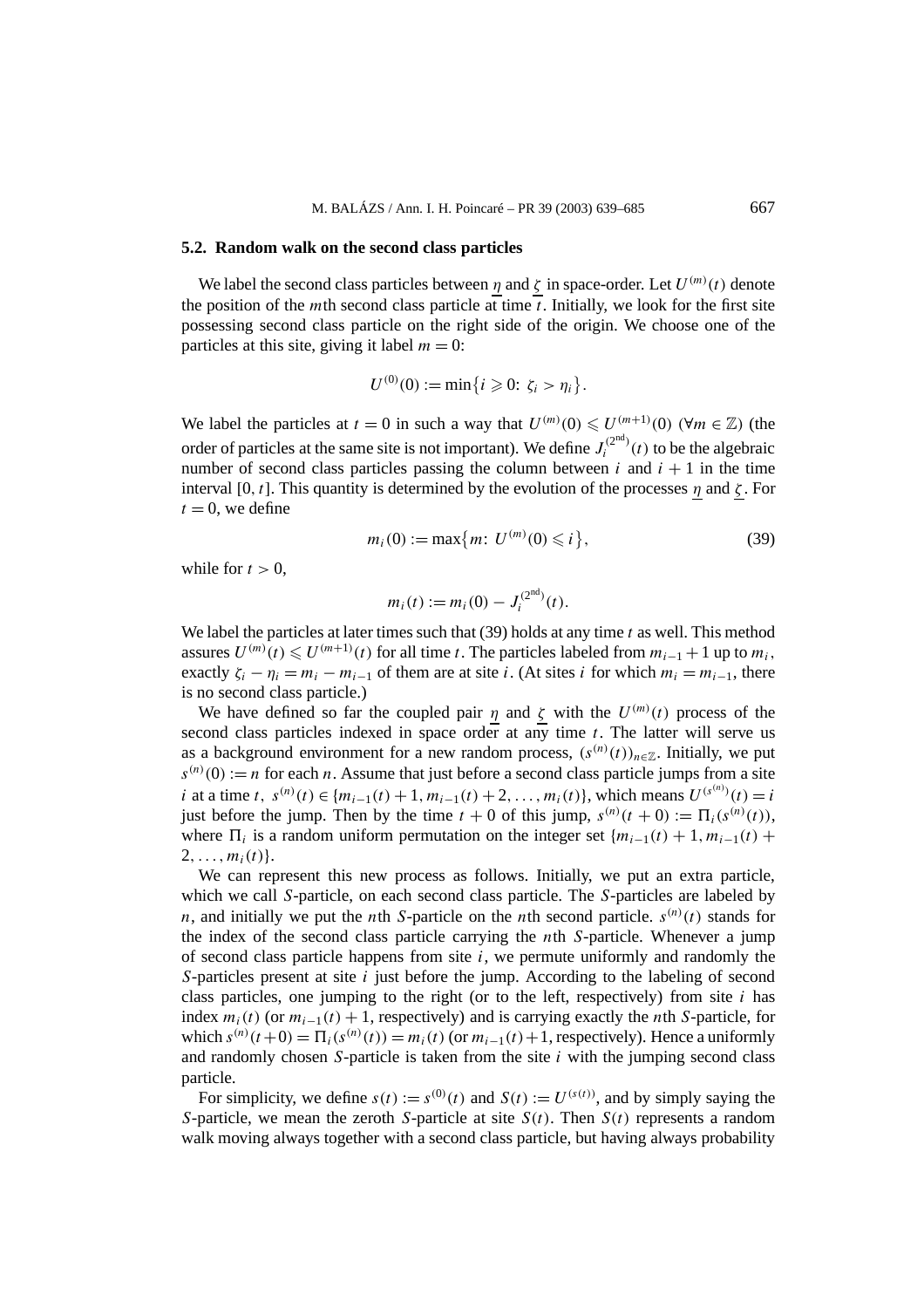$1/(m_i - m_{i-1}) = 1/(\zeta_i - \eta_i)$  of jumping together with a second class particle jumping from the site *i*. As can be derived from Table 1, the rate for a second class particle to jump to the left (or to the right) is  $f(-\eta_i) - f(-\zeta_i)$  (or  $f(\zeta_i) - f(\eta_i)$ , respectively). Hence the rate for the *S*-particle to jump to the left (or to the right) together with the jumping second class particle from site  $i = S(t)$  is

$$
\frac{f(-\eta_i) - f(-\zeta_i)}{\zeta_i - \eta_i} \quad \left( \text{or } \frac{f(\zeta_i) - f(\eta_i)}{\zeta_i - \eta_i}, \text{ respectively} \right). \tag{40}
$$

Recall that  $S(0) = U^{(s(0))}(0) = U^{(0)}(0)$  is the first site on the right-hand side of the origin initially with second class particles. We introduce the notation  $(\eta''(t), \zeta''(t)) :=$  $(\tau_{S(0)}\eta(t), \tau_{S(0)}\zeta(t))$ , which is the  $(\eta(t), \zeta(t))$  process shifted to this initial position *S*(0) of the *S*-particle. We also introduce its *S*"-particle:  $S''(t) := S(t) - S(0)$ . Hence the initial distribution of  $(\eta''(0), \zeta''(0))$  is a product measure, consisting of the original marginals  $\mu$  for each site  $i \neq 0$ , and of marginal  $\mu_{cond}$  for the site  $i = 0$  of the *S*<sup>"</sup>-particle. The measure  $\mu_{cond}$  is just  $\mu$ , conditioned on  $\{y > x\}$ : for  $x, y \in \mathbb{Z}$ 

$$
\mu_{\text{cond}}(x, y) = \mathbf{P}(\eta_0''(0) = x, \zeta_0''(0) = y) = \mathbf{1}\{y > x\} \frac{\mu(x, y)}{\mathbf{P}(\zeta_0(0) > \eta_0(0))}.
$$
 (41)

Using the Palm measures, we show that the expected rates for *S* to jump are bounded in time.

LEMMA 5.1. – Let  $n \in \mathbb{Z}^+$ ,  $k \in \mathbb{Z}$ , and

$$
c_i(t) := f(\zeta_i(t)) - f(\eta_i(t)) + f(-\eta_i(t)) - f(-\zeta_i(t))
$$
 (42)

*the rate for any second class particle to jump from site i. Then*

$$
\mathbf{E}\big(\big[c_{S(t)}(t)\big]^n\big[\zeta_{S(t)}(t)-\eta_{S(t)}(t)\big]^k\big)\leqslant K(n,k)
$$

*uniformly in time.*

*Proof.* – First we consider the pair  $(\eta'(0), \zeta'(0))$  defined following (38), which is the pair  $(\eta(0), \zeta(0))$  at time  $t = 0$ , as seen from "a typical second class particle", or equivalently, as seen from "a typical *S*-particle". In this pair, we have at least one second class particle at the origin, which we call *S'*. We let our process  $(\eta', \zeta')$  evolve, and we follow this "typical" *S'*-particle. Started from the Palm-distribution, this tagged *S'*particle keeps on "being typical" (see [17]), i.e. for a function *g* of the process as seen by  $S'$ ,

$$
\mathbf{E}\big(g\big(\tau_{S'(t)}\underline{\eta}'(t),\tau_{S'(t)}\underline{\zeta}'(t)\big)\big)=\widehat{\mathbf{E}}\big(g\big(\underline{\eta}(t),\underline{\zeta}(t)\big)\big)
$$

with definition (37).

Now we first show the lemma for the *S'*-particle. Let

$$
g\left(\underline{\eta}(t), \underline{\zeta}(t)\right) := \left[c_0(t)\right]^n \left[\zeta_0(t) - \eta_0(t)\right]^k,
$$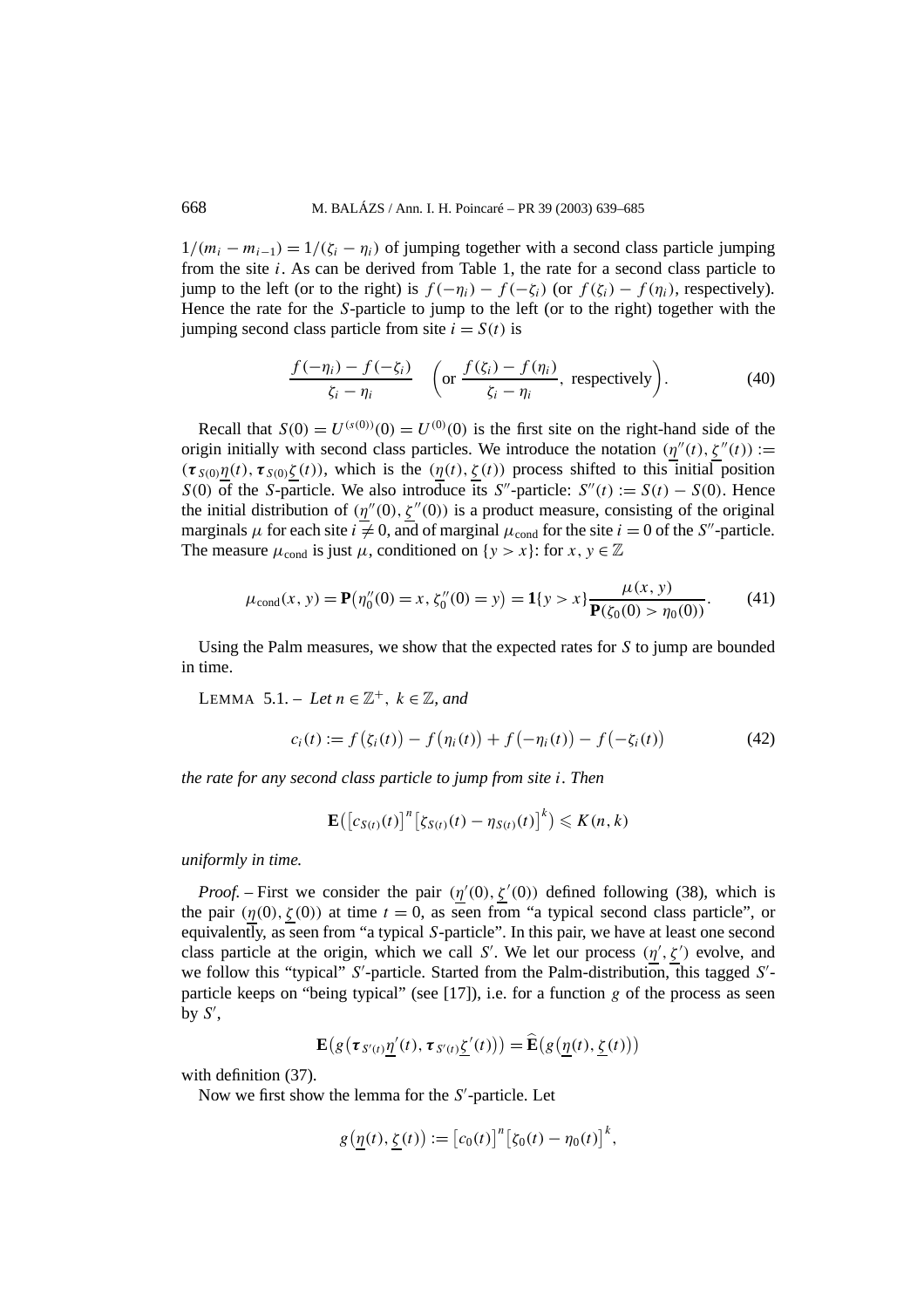and we denote by  $k^+$  the positive part of *k*. We know that  $\zeta_0(t) - \eta_0(t) \geq 1$  holds  $\hat{P}$ -a.s., hence

$$
\mathbf{E}\big(\big[c_{S'(t)}(t)\big]^n \big[\zeta'_{S'(t)}(t) - \eta'_{S'(t)}(t)\big]^k\big) \n= \widehat{\mathbf{E}}\big(\big[c_0(t)\big]^n \big[\zeta_0(t) - \eta_0(t)\big]^k\big) \leqslant \widehat{\mathbf{E}}\big(\big[c_0(t)\big]^n \big[\zeta_0(t) - \eta_0(t)\big]^{k^+}\big) \n= \frac{\mathbf{E}\big([c_0(t)]^n \big[\zeta_0(t) - \eta_0(t)\big]^{k^+ + 1}\big)}{\mathbf{E}(\zeta_0(t) - \eta_0(t))}.
$$

The function  $c_0(t)$  consists of sums of  $f(\pm \eta_0(t))$  and  $f(\pm \zeta_0(t))$ , hence the numerator is an  $(n + k<sup>+</sup> + 1)$ -order polinom of these functions and of  $\zeta_0(t)$ ,  $\eta_0(t)$ . These are all random variables with all moments finite. Therefore, using Cauchy's inequality, the numerator can be bounded from above by products of moments of either  $f(\eta_0(t))$  or  $f(\zeta_0(t))$  or  $\eta_0(t)$ , or  $\zeta_0(t)$ . The models  $\eta$  and  $\zeta$  are both separately in their stationary distributions, hence these bounds are constants in time. The denominator is a positive number due to  $\theta_2 > \theta_1$  and strict monotonicity of  $\mathbf{E}_{\theta}(z)$  in  $\theta$ . We see that we found a bound, uniform in time for the function *g* of  $(\eta', \zeta')$  as seen from *S'*.

We need to find similar bound for a function *g* of the original pair  $(\eta, \zeta)$ , as seen from *S*. This is equivalent to finding a bound for *g* of  $(\eta'', \zeta'')$  defined above, as seen from *S*<sup>"</sup> of this pair. Let us consider the initial difference between  $(\eta'(0), \zeta'(0))$  and  $(\eta''(0), \zeta''(0))$ . Both have product distributions for different sites *i*. For each site  $i \neq 0$ , both pairs have the original two-dimensional marginal distribution  $\mu$ . For the site  $i = 0$ , where the *S'* and *S''* particles initially are, we have marginal  $\hat{\mu}$  (38) of  $(\eta_0'(0), \zeta_0'(0))$ , and  $\mu_{\text{cond}}(41)$  of  $(\eta_0''(0), \zeta_0''(0))$ , respectively. Therefore, the expectations of a function *g* conditioned on the initial configuration at the origin are the same:

$$
\mathbf{E}\big(g\big(\tau_{S'(t)}\underline{\eta}'(t), \tau_{S'(t)}\underline{\zeta}'(t)\big) | \eta'_0(0) = x, \zeta'_0(0) = y\big) \n= \mathbf{E}\big(g\big(\tau_{S''(t)}\underline{\eta}''(t), \tau_{S''(t)}\underline{\zeta}''(t)\big) | \eta''_0(0) = x, \zeta''_0(0) = y\big).
$$

Hence

$$
\mathbf{E}\left(\left[c_{S''(t)}(t)\right]^n\left[\zeta_{S''(t)}(t) - \eta_{S''(t)}(t)\right]^k\right) \n= \sum_{x,y} \mathbf{E}\left(\left[c_{S''(t)}(t)\right]^n\left[\zeta_{S''(t)}(t) - \eta_{S''(t)}(t)\right]^k | \eta''_0(0) = x, \zeta''_0(0) = y\right) \mu_{cond}(x, y) \n= \sum_{x < y} \mathbf{E}\left(\left[c_{S'(t)}(t)\right]^n\left[\zeta'_{S'(t)}(t) - \eta'_{S'(t)}(t)\right]^k | \eta'_0(0) = x, \zeta'_0(0) = y\right) \sqrt{\hat{\mu}(x, y)} \n\times \frac{\mu_{cond}(x, y)}{\sqrt{\hat{\mu}(x, y)}}.
$$

Using Cauchy's inequality and definitions of  $\mu_{\text{cond}}$  and  $\hat{\mu}$ , we continue by

$$
\mathbf{E}\left(\left[c_{S''(t)}(t)\right]^{n}\left[\zeta_{S''(t)}(t) - \eta_{S''(t)}(t)\right]^{k}\right)
$$
\n
$$
\leqslant \left[\sum_{x < y}\left[\mathbf{E}\left(\left[c_{S'(t)}(t)\right]^{n}\left[\zeta'_{S'(t)}(t) - \eta'_{S'(t)}(t)\right]^{k} \mid \eta'_{0}(0) = x, \zeta'_{0}(0) = y\right]\right]^{2} \hat{\mu}(x, y)\right]^{1/2}
$$
\n
$$
\times \left[\sum_{x < y}\frac{\mu_{\text{cond}}(x, y)}{\hat{\mu}(x, y)}\mu_{\text{cond}}(x, y)\right]^{1/2}
$$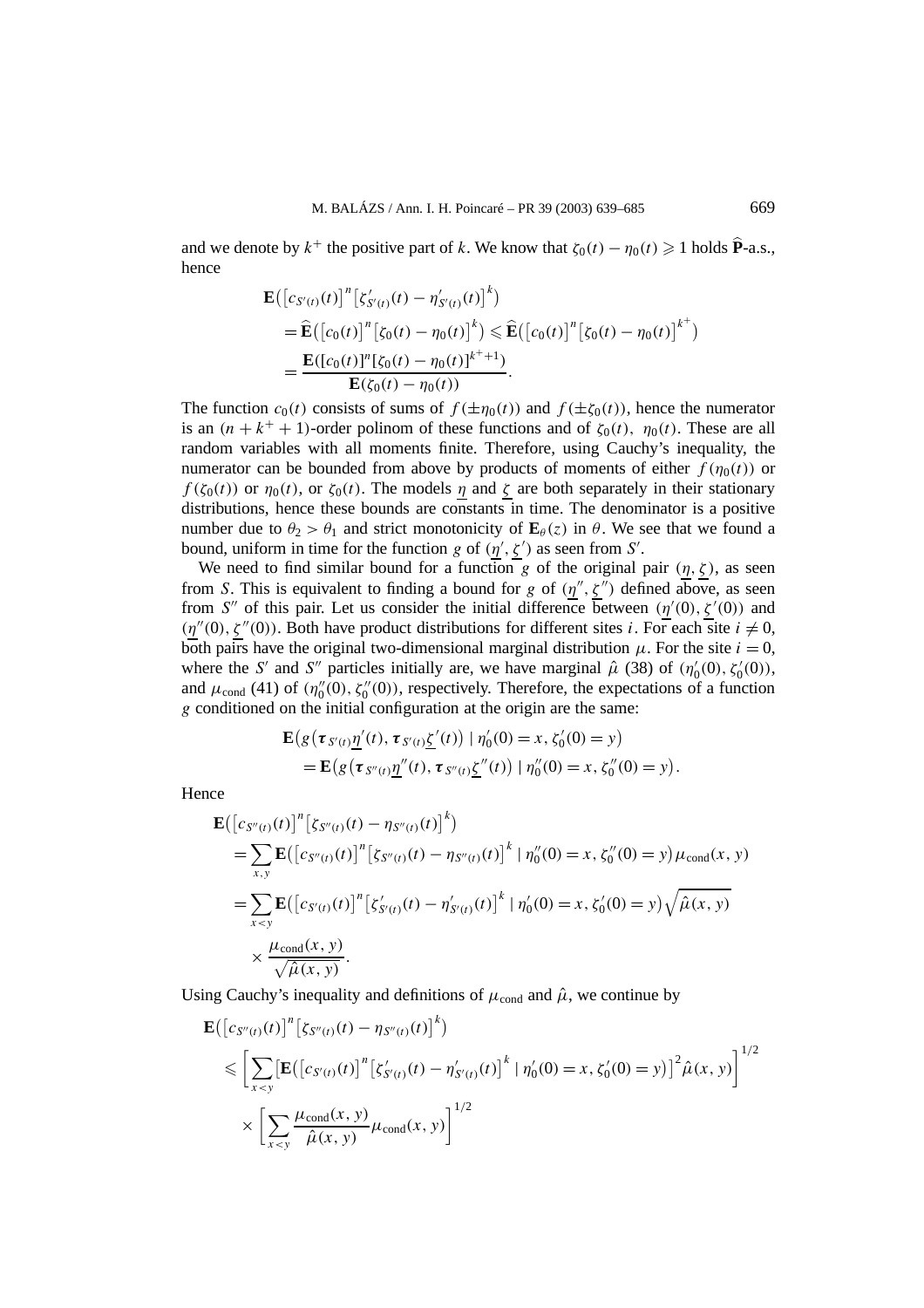670 M. BALÁZS / Ann. I. H. Poincaré – PR 39 (2003) 639–685

$$
\leqslant \left[ \sum_{x < y} \mathbf{E} \big( \big[ c_{S'(t)}(t) \big]^{2n} \big[ \zeta'_{S'(t)}(t) - \eta'_{S'(t)}(t) \big]^{2k} \mid \eta'_{0}(0) = x, \zeta'_{0}(0) = y \big) \hat{\mu}(x, y) \right]^{1/2}
$$
\n
$$
\times \left[ \sum_{x < y} \frac{\mathbf{1}\{y > x\}}{y - x} \cdot \frac{\mathbf{E}(\zeta_{0}(0) - \eta_{0}(0))}{\mathbf{P}(\zeta_{0}(0) > \eta_{0}(0))} \mu_{cond}(x, y) \right]^{1/2}
$$
\n
$$
\leqslant \left[ \mathbf{E} \big( \big[ c_{S'(t)}(t) \big]^{2n} \big[ \zeta'_{S'(t)}(t) - \eta'_{S'(t)}(t) \big]^{2k} \big]^{1/2} \left[ \frac{\mathbf{E}(\zeta_{0}(0) - \eta_{0}(0))}{\mathbf{P}(\zeta_{0}(0) > \eta_{0}(0))} \right]^{1/2}.
$$

The first factor here is bounded in time by the first part of the proof, while the second factor is a positive constant.  $\Box$ 

Using the rates for the *S*-particle to move, we can prove the following bound for the moments of *S(t)*:

PROPOSITION 5.2. – *For*  $n \in \mathbb{Z}^+$ ,

$$
\mathbf{E}\left(\frac{|S(t)|^n}{t^n}\right) < K(n) < \infty \tag{43}
$$

*for all large t.*

*Proof.* – For this proof, we denote the jumping rates (40) for the *S*-particle by  $r^{S \text{ left}}$ and  $r^{S}$  right, respectively. For  $t > 0$ , we consider the derivative of the quantity above, using these rates:

$$
\frac{\mathrm{d}}{\mathrm{d}t} \mathbf{E} \left( \frac{|S(t)|^n}{t^n} \right) = -\frac{n}{t^{n+1}} \mathbf{E} \left( \left| S(t) \right|^n \right) + \frac{1}{t^n} \frac{\mathrm{d}}{\mathrm{d}t} \mathbf{E} \left( \left| S(t) \right|^n \right) = -\frac{n}{t^{n+1}} \mathbf{E} \left( \left| S(t) \right|^n \right) \n+ \frac{1}{t^n} \mathbf{E} \left[ r^{S \text{ left}} \left( \left| S(t) - 1 \right|^n - \left| S(t) \right|^n \right) + r^{S \text{ right}} \left( \left| S(t) + 1 \right|^n - \left| S(t) \right|^n \right) \right].
$$

For  $|S(t)| \geq 1$ , we can bound our expressions:

$$
\frac{\mathrm{d}}{\mathrm{d}t} \mathbf{E}\left(\frac{|S(t)|^n}{t^n}\right) \leqslant -\frac{n}{t^{n+1}} \mathbf{E}\left(\left|S(t)\right|^n\right) + \frac{2^n}{t^n} \mathbf{E}\left(\left(r^{S \text{ right}} + r^{S \text{ left}}\right)\left|S(t)\right|^{n-1}\right).
$$

We continue by using Hölder's inequality on the right-hand side:

$$
\frac{\mathrm{d}}{\mathrm{d}t} \mathbf{E}\left(\frac{|S(t)|^n}{t^n}\right) \leqslant -\frac{n}{t} \mathbf{E}\left(\frac{|S(t)|^n}{t^n}\right) + \frac{2^n}{t} \left\{ \mathbf{E}\left[\left(r^{S \text{ right}} + r^{S \text{ left}}\right)^n\right] \right\}^{1/n} \left\{ \mathbf{E}\left(\frac{|S(t)|^n}{t^n}\right) \right\}^{\frac{n-1}{n}}.\tag{44}
$$

Recall that

$$
r^{S\,\text{right}}(t) + r^{S\,\text{left}}(t) = c_{S(t)}(t) \cdot \left[ \zeta_{S(t)}(t) - \eta_{S(t)}(t) \right]^{-1},
$$

hence Lemma 5.1 is applicable with  $k = -n$  to show that

$$
\mathbf{E}\big[\big(r^{S\,\mathrm{right}}(t)+r^{S\,\mathrm{left}}(t)\big)^n\big]
$$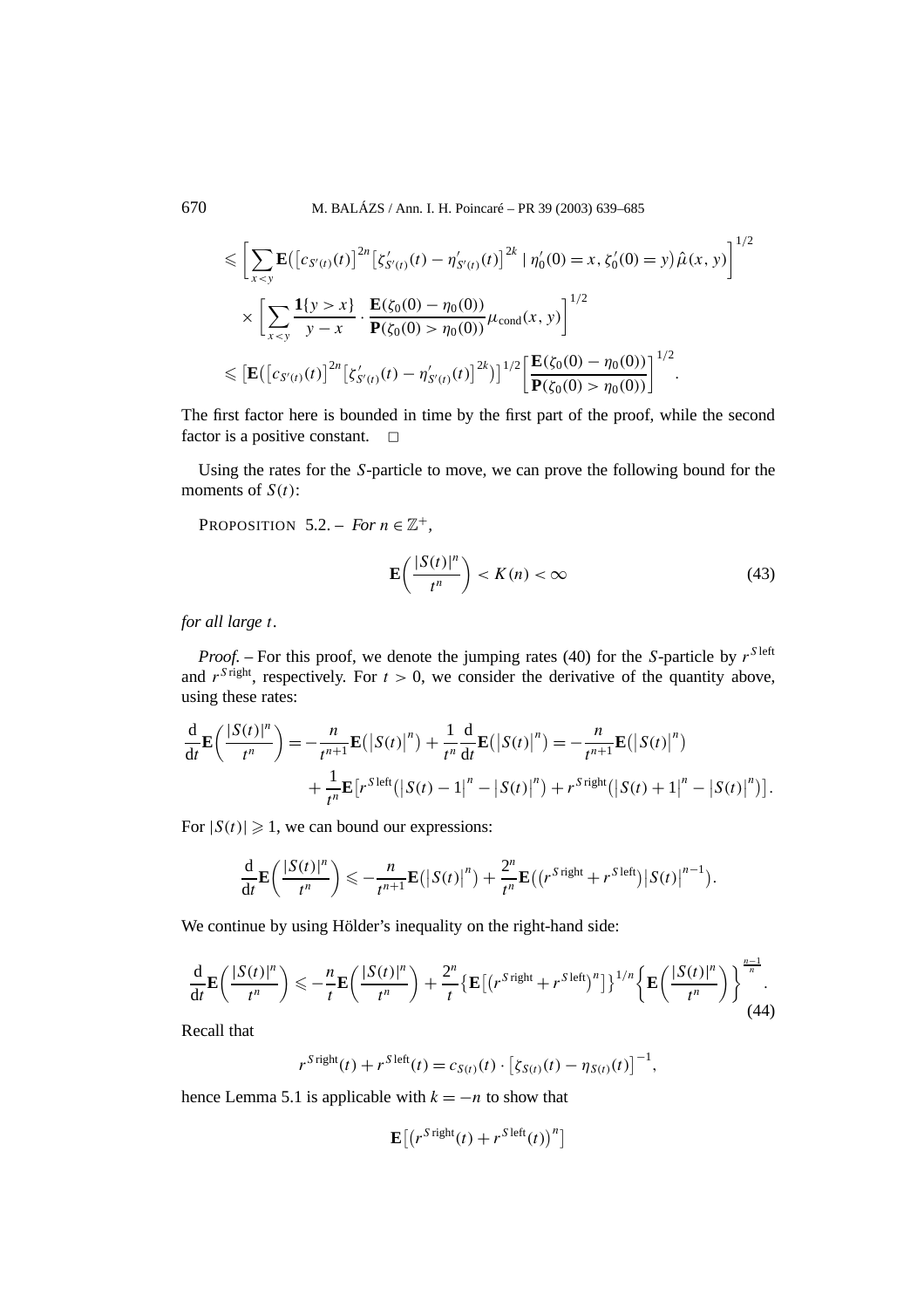is bounded in time. Therefore, (44) can be written in the form

$$
\frac{\mathrm{d}}{\mathrm{d}t} \mathbf{E}\left(\frac{|S(t)|^n}{t^n}\right) \leqslant -\frac{n}{t} \mathbf{E}\left(\frac{|S(t)|^n}{t^n}\right) + \frac{K'(n)}{t} \left\{ \mathbf{E}\left(\frac{|S(t)|^n}{t^n}\right) \right\}^{\frac{n-1}{n}}
$$

with some positive constant  $K'(n)$ . This means that  $\mathbf{E}(|S(t)|^n / t^n)$  is bounded from above by a solution of the differential equation

$$
\dot{y}(t) = -\frac{n}{t}y(t) + \frac{K'(n)}{t}y(t)^{\frac{n-1}{n}}.
$$

Observe that the right-hand side is negative whenever

$$
y(t) > \left(\frac{K'(n)}{n}\right)^n,
$$

hence assuming  $y(t_0) < \infty$  for some  $t_0 > 0$ ,  $y(t)$  is bounded (for all  $t > t_0$ ), which gives the proof.  $\square$ 

Now we show law of large numbers for  $s(t)$ , and then we can show law of large numbers for  $S(t)$ . For what follows, **E**' stands for the expectation values according to the distribution of  $\eta$ ,  $\zeta$ ,  $\{U^{(m)}\}_{m\in\mathbb{Z}}$ , i.e. our background process which determine  $m_i(t)$ , also. Let  $\mathcal{F}(t)$  denote the  $\sigma$ -field containing all information about these quantities at time *t*. Then  $\mathcal{F}(t)$  contains all randomness except for the random permutations on  $(s^{(n)})_{n\in\mathbb{Z}}$ . With  $(42)$ , we also introduce the notations

$$
C_i(t) := (m_i(t) - m_{i-1}(t))^2 c_i(t),
$$
  
\n
$$
p(y, t) := \mathbf{P}(s(t) = y | \mathcal{F}(t)),
$$
 and  
\n
$$
A_i(t) := \max_{m_{i-1}(t) < y \le m_i(t)} p(y, t) - \min_{m_{i-1}(t) < y \le m_i(t)} p(y, t)
$$
\n(45)

if *m<sub>i</sub>*(*t*) − *m<sub>i−1</sub>*(*t*) > 1, and *A<sub>i</sub>*(*t*) := 0 otherwise.

LEMMA  $5.3.$  –

$$
\frac{\mathrm{d}}{\mathrm{d}t} \mathbf{E}(|s(t)|) \leqslant \sqrt{\mathbf{E}' \sum_{i=-\infty}^{\infty} A_i(t)} \sqrt{\mathbf{E}' \sum_{j=-\infty}^{\infty} A_j(t) C_j^2(t)}.
$$
\n(46)

*Proof. –* We use convention that the empty sum equals zero.

$$
\frac{d}{dt} \mathbf{E}(|s(t)|) = \lim_{\varepsilon \to 0} \frac{\mathbf{E}(|s(t + \varepsilon)|) - \mathbf{E}(|s(t)|)}{\varepsilon}
$$
\n
$$
= \lim_{\varepsilon \to 0} \sum_{z = -\infty}^{\infty} \frac{\mathbf{P}(s(t + \varepsilon)) - \mathbf{E}(|s(t)|)}{\varepsilon}
$$
\n
$$
= \lim_{\varepsilon \to 0} \mathbf{E}' \sum_{i = -\infty}^{\infty} \sum_{z = m_{i-1}(t) + 1}^{m_i(t)} \frac{\mathbf{P}(s(t + \varepsilon)) - \mathbf{P}(s(t)}{\varepsilon}
$$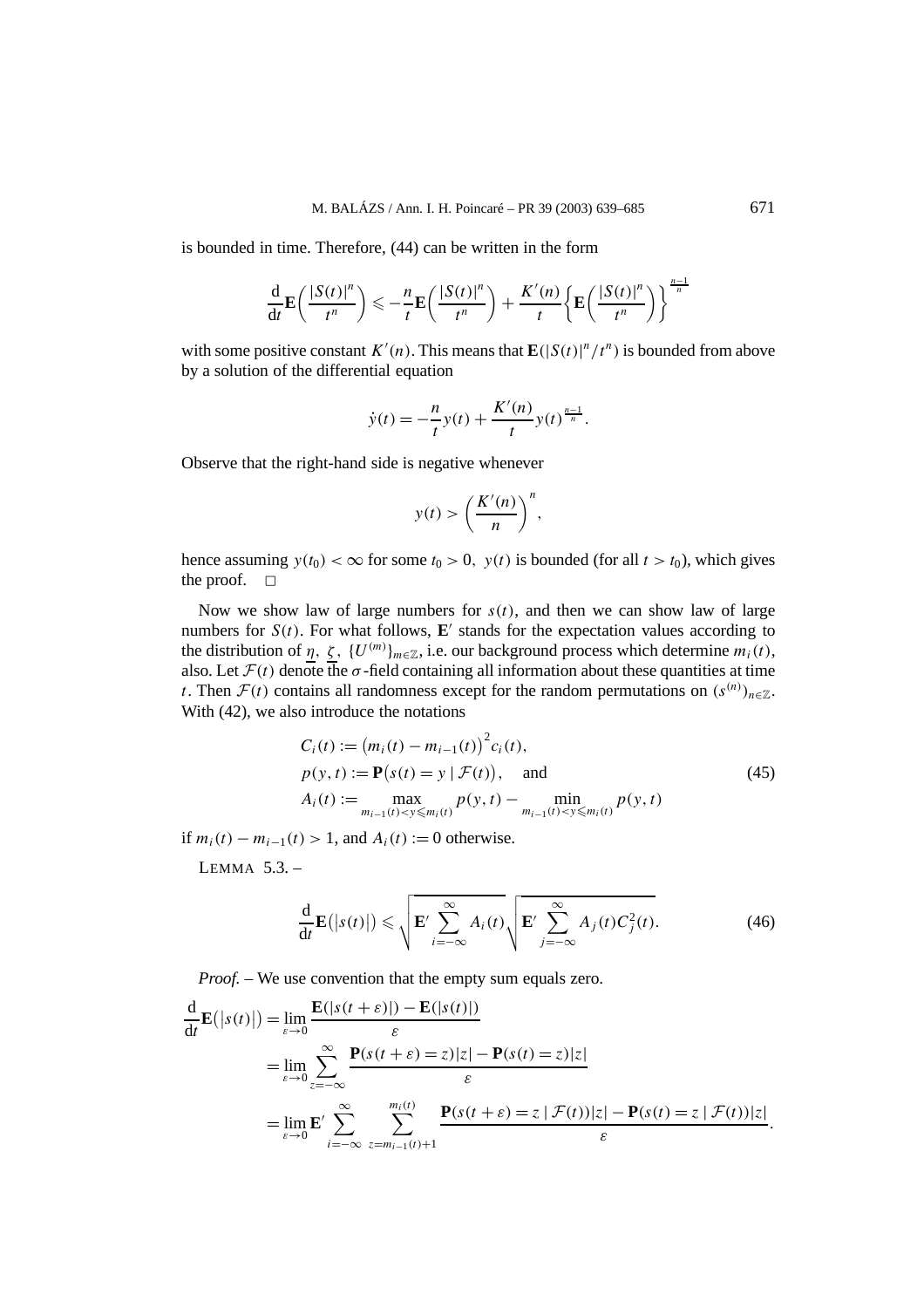We know that uniform random permutation on the indices present at site *S* happens at each jump of second class particles from *i* at time *t*. The basic idea is that this permutation makes the probabilities  $p(y, t) = P(s(t) = y | \mathcal{F}(t))$  equalized between  $y = m_{i-1}(t) + 1 \dots m_i(t)$ . This jump happens with rate  $c_i(t)$  defined in (42), hence for a site *i* with at least one second class particle and for  $m_{i-1}(t) + 1 \leq z \leq m_i(t)$ ,

$$
\mathbf{P}(s(t+\varepsilon)=z \mid \mathcal{F}(t)) = (1-\varepsilon c_i(t))\mathbf{P}(s(t)=z \mid \mathcal{F}(t)) \n+ \varepsilon c_i(t) \sum_{y=m_{i-1}(t)+1}^{m_i(t)} \frac{\mathbf{P}(s(t)=y \mid \mathcal{F}(t))}{m_i(t)-m_{i-1}(t)} + o(\varepsilon).
$$

Then we obtain

$$
\frac{\mathrm{d}}{\mathrm{d}t}\mathbf{E}(|s(t)|)=\mathbf{E}'\sum_{i=-\infty}^{\infty}c_i(t)\sum_{z=m_{i-1}(t)+1}^{m_i(t)}\left(\sum_{y=m_{i-1}(t)+1}^{m_i(t)}\frac{p(y,t)}{m_i(t)-m_{i-1}(t)}|z|-p(z,t)|z|\right).
$$

There exists a  $\pi_i$  permutation of the numbers  $\{m_{i-1}(t) + 1 \dots m_i(t)\}\$ , for which

$$
\sum_{z=m_{i-1}(t)+1}^{m_i(t)} \sum_{y=m_{i-1}(t)+1}^{m_i(t)} \frac{p(y,t)}{m_i(t)-m_{i-1}(t)}|z| \leqslant \sum_{z=m_{i-1}(t)+1}^{m_i(t)} p(z,t) |\pi_i(z)|
$$

holds (by permuting higher values of  $|z|$  on higher weights), and hence

$$
\frac{d}{dt}\mathbf{E}(|s(t)|) \leq \mathbf{E}' \sum_{i=-\infty}^{\infty} c_i(t) \sum_{z=m_{i-1}(t)+1}^{m_i(t)} p(z, t) (|\pi_i(z)| - |z|)
$$
\n
$$
= \mathbf{E}' \sum_{i=-\infty}^{\infty} c_i(t) \sum_{z=m_{i-1}(t)+1}^{m_i(t)} (p(z, t) - \min_{m_{i-1}(t) < y \leq m_i(t)} p(y, t)) (|\pi_i(z)| - |z|)
$$
\n
$$
\leq \mathbf{E}' \sum_{i=-\infty}^{\infty} c_i(t) \sum_{z=m_{i-1}(t)+1}^{m_i(t)} (\max_{m_{i-1}(t) < y \leq m_i(t)} p(y, t) - \min_{m_{i-1}(t) < y \leq m_i(t)} p(y, t))
$$
\n
$$
\times (m_i(t) - m_{i-1}(t))
$$
\n
$$
= \mathbf{E}' \sum_{i:\ m_i(t) > m_{i-1}(t)+1}^{m_i(t) + m_{i-1}(t) < y \leq m_i(t)} p(y, t) - \min_{m_{i-1}(t) < y \leq m_i(t)} p(y, t))
$$
\n
$$
\times (m_i(t) - m_{i-1}(t))^2 = \mathbf{E}' \sum_{i=-\infty}^{\infty} A_i(t) C_i(t)
$$

with definitions (45). Finally, we use Schwartz and Cauchy's inequality (for simplicity we do not denote time-dependence of the quantities below):

$$
\frac{d}{dt}\mathbf{E}(|s(t)|) \leqslant \mathbf{E}' \sum_{i=-\infty}^{\infty} A_i C_i = \mathbf{E}' \sum_{i=-\infty}^{\infty} \sqrt{A_i} \sqrt{A_i} C_i
$$
\n
$$
\leqslant \mathbf{E}' \left[ \sqrt{\sum_{i=-\infty}^{\infty} A_i} \sqrt{\sum_{j=-\infty}^{\infty} A_j C_j^2} \right] \leqslant \sqrt{\mathbf{E}' \sum_{i=-\infty}^{\infty} A_i} \sqrt{\mathbf{E}' \sum_{j=-\infty}^{\infty} A_j C_j^2}.\qquad \Box
$$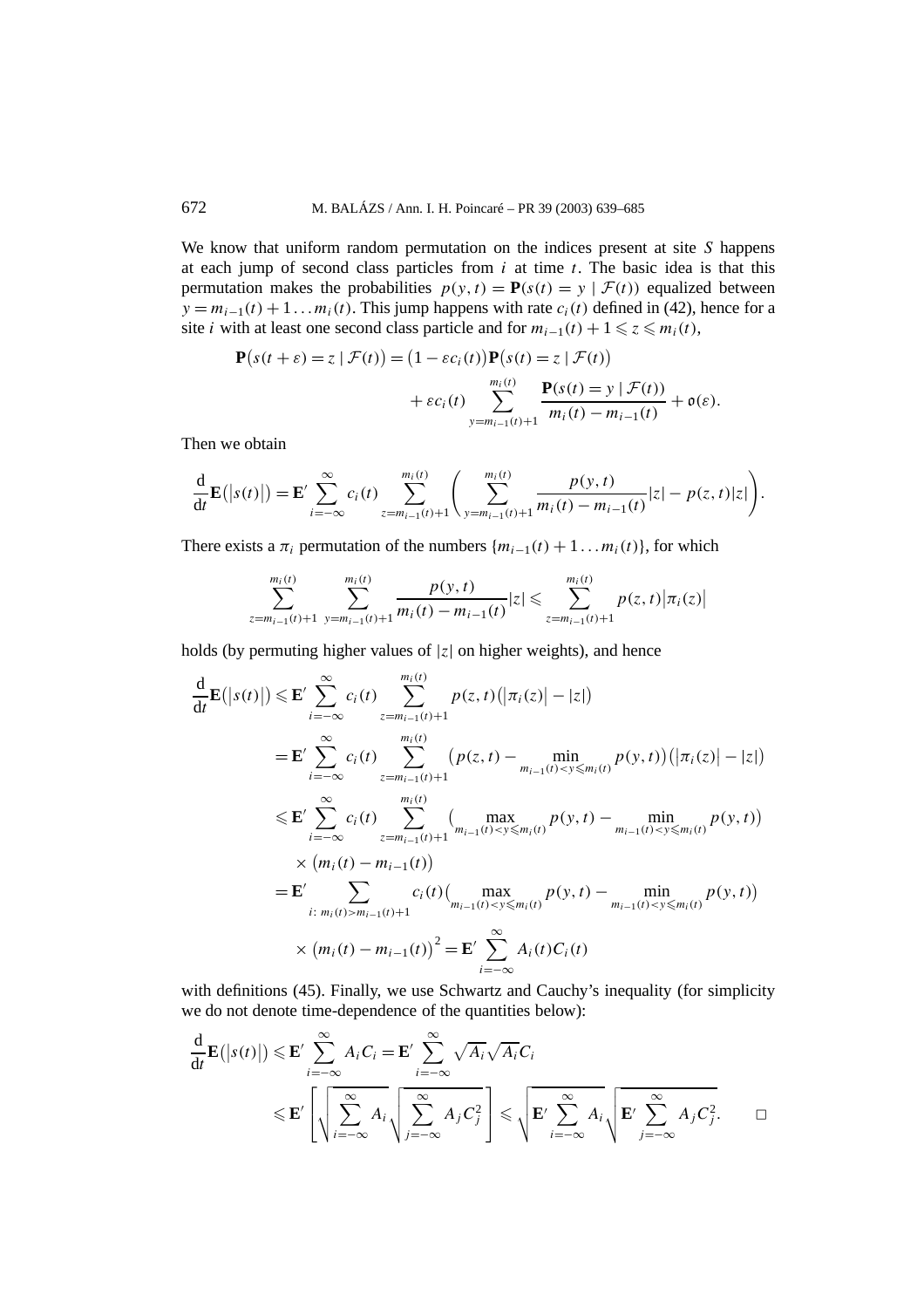LEMMA 5.4. – *The expression*

$$
\sqrt{\mathbf{E}'\sum_{j=-\infty}^{\infty}A_j(t)C_j^2(t)},
$$

*which is the second factor on the right-hand side of* (46)*, is a bounded function of time.*

*Proof. –* Due to definitions (45), *Ai* can be bounded from above by

$$
A_i(t) \leq \max_{m_{i-1}(t) < y \leq m_i(t)} p(y, t) \leq \sum_{y=m_{i-1}(t)+1}^{m_i(t)} p(y, t) = \mathbf{P}(S(t) = i \mid \mathcal{F}(t)),
$$

the probability that our *S*-particle is at site *i*. Hence

$$
\sqrt{\mathbf{E}' \sum_{j=-\infty}^{\infty} A_j(t) C_j^2(t)} \leqslant \sqrt{\mathbf{E}' \sum_{j=-\infty}^{\infty} \mathbf{P}(S(t) = j \mid \mathcal{F}(t)) C_j^2(t)}
$$

$$
= \sqrt{\mathbf{E}' [\mathbf{E}(C_{S(t)}^2(t) \mid \mathcal{F}(t))] } = \sqrt{\mathbf{E}(C_{S(t)}^2(t))}.
$$

The expectation in the last term is bounded in time by Lemma 5.1 with  $n = 2$ ,  $k = 4$ , since

$$
C_i = (m_i - m_{i-1})^2 \cdot c_i = c_i \cdot (\zeta_i - \eta_i)^2.
$$

As we know, for any site *i*, the probabilities  $p(y, t)$  can only change by equalizing between  $y = m_{i-1}(t) + 1 \dots m_i(t)$ , and the initial distribution is concentrated on {*s(t* = 0*)* = 0*}*. Therefore, at every moment *t*, the function  $y \rightarrow p(y, t)$  is unimodal. This is clearly the initial situation, and it stays true after each change of this function. By the equalizing property of the  $(p(y, t))_{y \in \mathbb{Z}}$  process at a jump of second class particle from site *i*,

$$
\max_{m_{i-1}(t)<\leq \leq m_i(t)} p(z,t)
$$

can never increase. Hence the global maximum max<sub> $z \in \mathbb{Z}$ </sub>  $p(z, t)$  is also a non-increasing function of *t*, and it is bounded as well. Thus its limit exists, which we denote by *P*. It is believed that  $P = 0$  but we cannot prove this, and this is not necessary for our arguments.

LEMMA 5.5. – Assume  $P > 0$ . Then the set

$$
\{x \in \mathbb{Z} : p(x, t) \geq P\}
$$

*is always contained in the interval*  $[-1/P, 1/P]$ *.* 

*Proof.* – The statement clearly holds initially. For a discrete interval  $[x, y]$  (with possibly  $x = y$  as well), we introduce the block-average

$$
B_{[x,y]}(t) := \frac{1}{y - x + 1} \sum_{z=x}^{y} p(z,t),
$$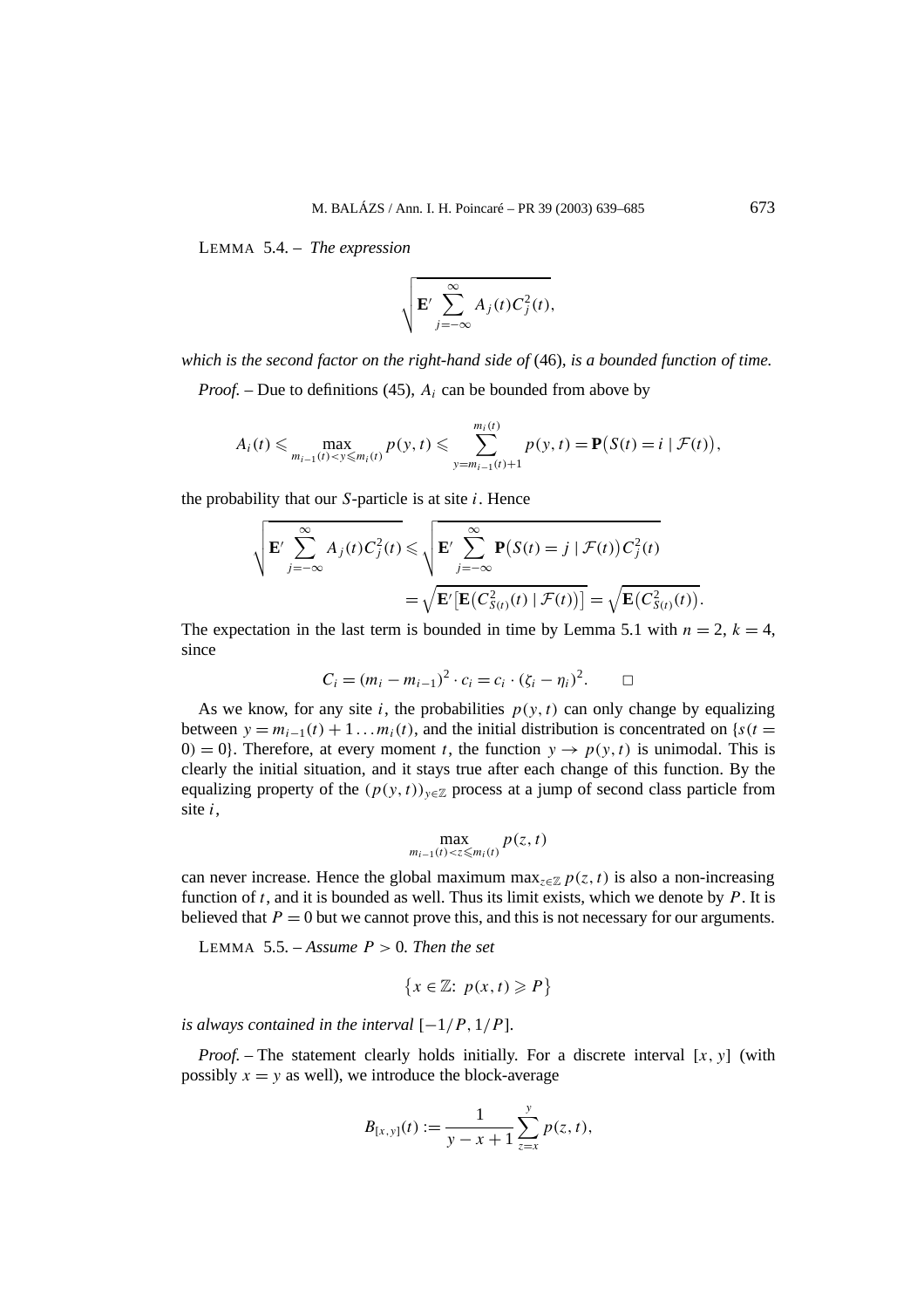and we say that [*x, y*] is a *good block*, if  $B_{[x,y]}(t) \leq \min_{z \in [x,y]} 1/|z|$  (for site  $z = 0$ , we can write 1 instead of  $1/|z|$ ). Any interval is a good block initially. We show this for any time *t* as well. More precisely, fix  $x \leq y$ , and assume that at a moment *t*, an equalization in the interval  $[u, v]$  happens:

$$
p(z, t+0) = B_{[u,v]}(t)
$$

for each  $z \in [u, v]$ . If each finite interval is a good block at *t*, then we show that [*x*, y] is also a good block after this step, at  $t + 0$ . There are four cases.

- (i) If  $[u, v]$  and  $[x, y]$  are disjoint or  $[u, v] \subset [x, y]$ , then the block-average of  $[x, y]$ does not change by this step, hence it keeps on being a good block.
- (ii) If  $[x, y] \subset [u, v]$ , then  $B_{[x, y]}(t + 0) = B_{[u, v]}(t + 0) = B_{[u, v]}(t)$ , and  $[u, v]$  was a good block at time  $t$ , hence  $[x, y]$  is also a good block after this step.
- (iii) In case  $[x, y] \setminus [u, v] \neq \emptyset$ ,  $[u, v] \setminus [x, y] \neq \emptyset$  and  $B_{[u, v]}(t) \geq B_{[x, y] \setminus [u, v]}(t)$  before the step, then

$$
B_{[u,v]}(t+0) = B_{[u,v]}(t) \geq B_{[x,y]\setminus [u,v]}(t) = B_{[x,y]\setminus [u,v]}(t+0),
$$

hence  $B_{[x,y]}(t+0) \le B_{[x,y] \cup [u,y]}(t+0)$ . The latter does not change by the step, thus  $[x, y] ∪ [u, v]$  keeps on being a good block, which shows that  $[x, y]$  is also a good block after the step.

(iv) In case  $[x, y] \setminus [u, v] \neq \emptyset$ ,  $[u, v] \setminus [x, y] \neq \emptyset$  and  $B_{[u, v]}(t) < B_{[x, y] \setminus [u, v]}(t)$ before the step, then by unimodality,  $B_{[u,v]}(t) \leq B_{[u,v]\cap [x,y]}(t)$ , since the function  $z \rightarrow p(z, t)$  has no local minimum. This means that  $B_{[u, v] \cap [x, y]}$  does not increase:

$$
B_{[u,v]\cap[x,y]}(t+0)=B_{[u,v]}(t+0)=B_{[u,v]}(t)\leq B_{[u,v]\cap[x,y]}(t).
$$

Since  $B_{[x,y]\setminus [u,v]}$  does not change,  $B_{[x,y]}$  cannot increase either, and [x, y] was a good block before the step, thus it keeps on being a good block.

Applying this result shows the interval containing any single point  $\zeta$  to be a good block, i.e.  $p(z, t) < 1/P$  for  $z \notin [-1/P, 1/P]$ , which completes the proof.  $\Box$ 

LEMMA 5.6. – *Assume*  $\lim_{t\to\infty} \max_{z\in\mathbb{Z}} p(z,t) = P > 0$ . Then there are *z*, *y* neigh*boring sites in the interval*  $[-1/P - 1, 1/P + 1]$  *and a time*  $T > 0$ *, such that the second class particles indexed by z and y cannot be at the same site after*  $T: U^{(z)}(t) \neq$  $U^{(y)}(t)$  ( $\forall t > T$ )*.* 

*Proof. –* Let

$$
A := \{ z \in \mathbb{Z} : \limsup_{t \to \infty} p(z, t) = P \} \neq \emptyset.
$$

By the previous lemma,  $A \subset [-1/P, 1/P]$ , and any index  $z_{\text{max}}(t)$ , for which  $p(z_{\text{max}}(t), t)$ is maximal (and hence larger than or equals to *P*), is also contained in [−1*/P ,* 1*/P*] for any *t*. With fixed  $P_1 < P$  large enough, there exists a moment *T*, such that  $p(x, t) < P_1$ for any  $x \notin A$  and for all  $t > T$ . Hence by  $p(z_{max}(t), t) \geq P$ , all indices  $z_{max}(t) \in A$  for all  $t > T$ . Let us fix  $z \in A$  and  $y \notin A$  neighbors, and  $y' \notin A$  the other neighbor of A. Then infinitely often for  $t > T$ ,  $p(z, t) \ge P > P_1 > p(y, t)$  and  $P_1 > p(y', t)$  happens. In this situation, assume that  $p(z, t)$  decreases due to equalization with its neighbors in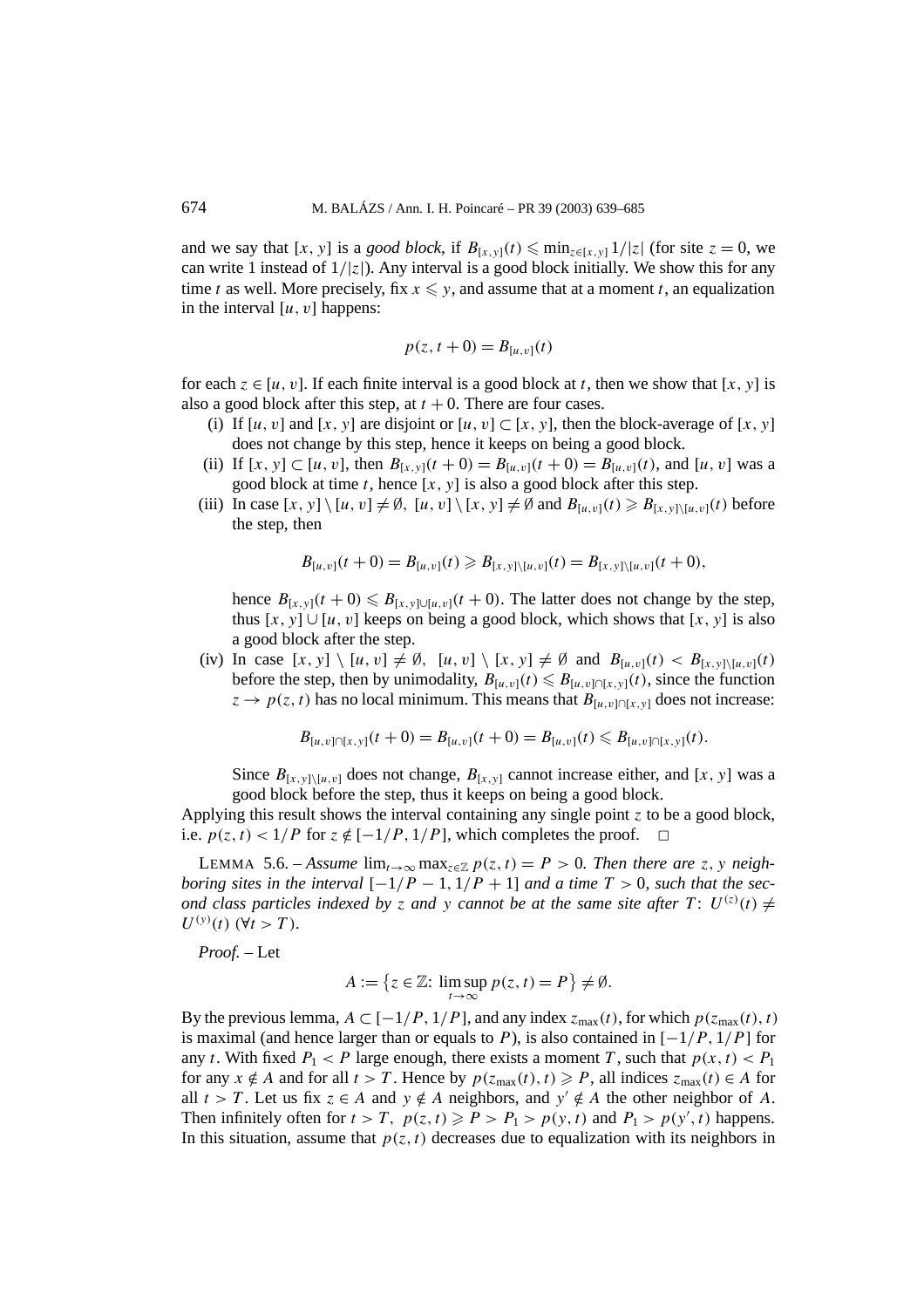*A*. Would the result of this step be  $p(z, t) < P$ , all indices  $z_{\text{max}}(t)$  would be included in this step by unimodality, hence  $p(z_{\text{max}}(t+0), t+0) < P$  would follow, a contradiction. Thus we see that  $p(z, t) \geq P$  can only be violated by an equalization including *y* or *y'*. If this equalization also includes all indices  $z_{\text{max}}(t)$ , then the result must be  $p(y, t) \geq P$ or  $p(y', t) \geq P$  by  $p(z_{max}(t + 0), t + 0) \geq P$ , pulling out at least  $P - P_1$  probability from the set *A*. If this step does not include all  $z_{\text{max}}$  indices, then it includes indices all with probability at least *P*, hence pulling out at least  $(P - P_1)/2$  probability from the set *A*. Since  $t > T$ ,  $z_{\text{max}}(t) \in A$ , and hence by unimodality, the joint probability of the set *A* can only decrease. We conclude that assuming equalizing of probabilities between  $z \in A$  and *y* or  $y' \notin A$  infinitely often results in decreasing the joint probability of the finite set *A* infinitely often by a positive constant, which contradicts  $P \leq p(z_{\text{max}}(t), t)$ and  $z_{\text{max}}(t) \in A$ .  $\Box$ 

Now we can prove law of large numbers for the index  $s(t)$  of the second class particles carrying our *S*-particle:

PROPOSITION 5.7. -

$$
(\forall \delta > 0) \quad \lim_{t \to \infty} \mathbf{P}\left(\left|\frac{s(t)}{t}\right| > \delta\right) = 0.
$$

*Proof. –* By the previous lemma, we see that for *P >* 0 there exists a neighboring pair  $(z, y) \in [-1/P - 1, 1/P + 1]$  of second class particles which will never meet after some *T* . After *T* , the process *s(t)* cannot cross such a pair *(z, y)*. By translation invariance, it follows a.s. that such pairs appear with positive density on  $\mathbb Z$  in this case, thus  $s(t)$  is bounded a.s. and the statement is true. Hence we assume  $P = 0$  for the rest of the proof. By unimodality,

$$
\sum_{i=-\infty}^{\infty} A_i(t) = \sum_{\substack{i:\ m_i(t) > m_{i-1}(t) + 1}} \left( \max_{m_{i-1}(t) < y \le m_i(t)} p(y, t) - \min_{m_{i-1}(t) < y \le m_i(t)} p(y, t) \right) \le 2 \max_{z \in \mathbb{Z}} p(z, t).
$$
\n(47)

Indirectly let's assume

$$
(\exists \delta > 0) \; (\exists K > 0) \; (\forall T > 0) \; (\exists t > T) \colon \quad \mathbf{P}\left(\left|\frac{s(t)}{t}\right| > \delta\right) > K.
$$

Then it follows that

$$
\mathbf{E}(|s(t)|) > K\delta t \tag{48}
$$

for infinitely many and arbitrarily large  $t > 0$ . By (47) and  $P = 0$ ,

$$
\sum_{i=-\infty}^{\infty} A_i(t) \to 0,
$$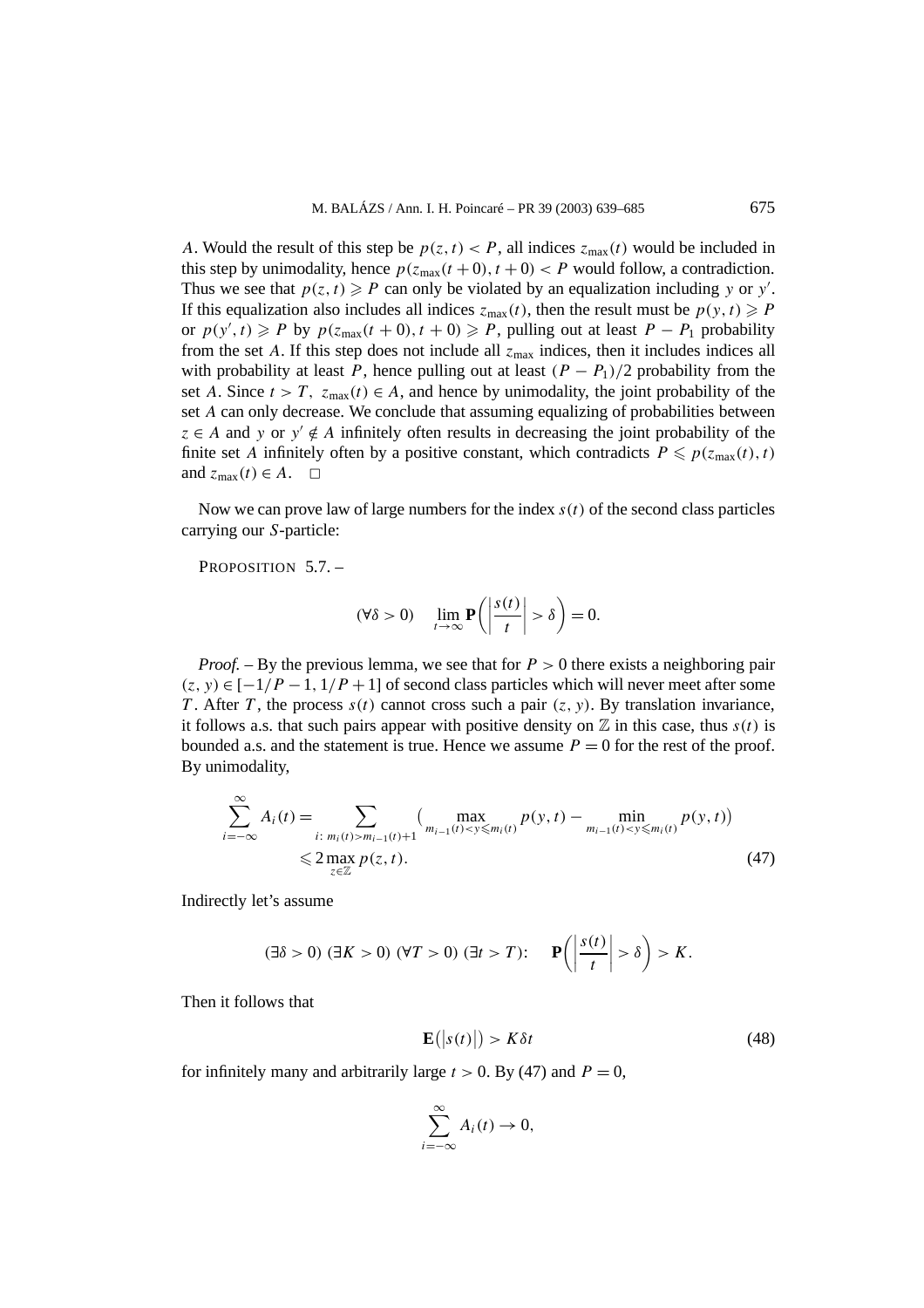thus by dominated convergence theorem

$$
\sqrt{\mathbf{E}'\sum_{i=-\infty}^{\infty}A_i(t)}\to 0.
$$

Hence by Lemma 5.3

$$
\frac{\mathrm{d}}{\mathrm{d}t} \mathbf{E}(|s(t)|) \leqslant \sqrt{\mathbf{E}' \sum_{i=-\infty}^{\infty} A_i(t)} \sqrt{\mathbf{E}' \sum_{j=-\infty}^{\infty} A_j(t) C_j^2(t)} \to 0
$$

when  $t \to \infty$ , as

$$
\sqrt{\mathbf{E}'\sum_{j=-\infty}^{\infty}A_j(t)C_j^2(t)}
$$

is bounded by Lemma 5.4. That means that

$$
\frac{\mathrm{d}}{\mathrm{d}t}\mathbf{E}\big(\big|s(t)\big|\big)
$$

tends to zero as  $t \to \infty$ , which contradicts (48).  $\Box$ 

Now we show the law of large numbers for  $S(t)$ , the random walk on the background process *η* with parameter  $θ_1$  and  $ζ$  with parameter  $θ_2$ .

PROPOSITION 5.8. – *Let*

$$
c(\theta_1, \theta_2) := 2 \frac{\cosh(\theta_2) - \cosh(\theta_1)}{\mathbf{E}_{\theta_2}(\zeta_0) - \mathbf{E}_{\theta_1}(\eta_0)}
$$
(49)

*for BL models, and*

$$
c(\theta_1, \theta_2) := \frac{\mathbf{e}^{\theta_2} - \mathbf{e}^{\theta_1}}{\mathbf{E}_{\theta_2}(\zeta_0) - \mathbf{E}_{\theta_1}(\eta_0)}
$$
(50)

*for the ZR process. Then for every*  $\delta > 0$ 

$$
\lim_{t \to \infty} \mathbf{P}\left(\left|\frac{S(t)}{t} - c(\theta_1, \theta_2)\right| > \delta\right) = 0.
$$
\n(51)

*Proof. –* We show the proposition for BL models, the modification for the ZR process is straightforward. By the coupling rules, if a second class particle jumps from  $i$  to  $i + 1$ then the column  $g_i$  of  $\zeta$  between sites *i* and  $i + 1$  increases by one. If one jumps from *i* + 1 to *i* then the column *h<sub>i</sub>* of <u>*η*</u> increases by one. Hence for the current  $J_i^{(2nd)}$  of second class particles defined earlier in this subsection,

$$
J_i^{(2nd)}(t) = (g_i(t) - g_i(0)) - (h_i(t) - h_i(0)),
$$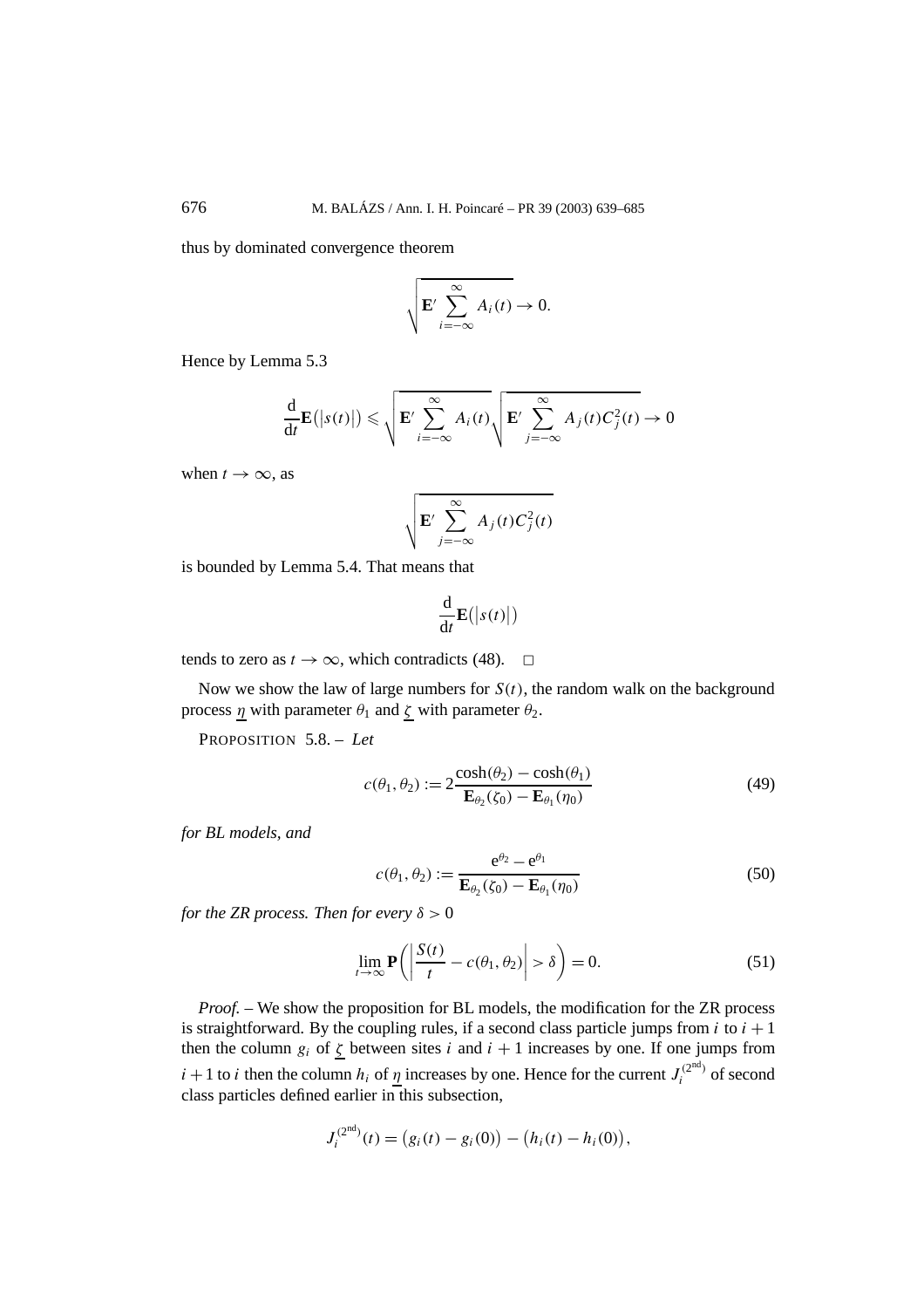i.e. it is the difference between the growth of columns *i* of *ζ* and of *η* until time *t*. Due to separate ergodicity of each  $\zeta$  and  $\eta$ , we have law of large numbers for  $g_i(t) - g_i(0)$ and for  $h_i(t) - h_i(0)$ , since each of these models is distributed according to its ergodic stationary measure. Hence with the expectation of the column growth rates, we have

$$
\lim_{t \to \infty} \frac{J_i^{(2nd)}(t)}{t} = \mathbf{E}_{\theta_2} (f(\zeta_0) + f(-\zeta_0)) - \mathbf{E}_{\theta_1} (f(\eta_0) + f(-\eta_0))
$$
  
= 2(\cosh(\theta\_2) - \cosh(\theta\_1)) \text{ a.s.} (52)

We extend definition (39) for  $x \in \mathbb{R}$ :

$$
m_x(t) := m_{\lfloor x \rfloor}(t) = \max\{m: U^{(m)}(t) \leq x\}.
$$

Obviously,  $m_x(t) = m_x(0) - J_{[x]}^{\text{2nd}}(t)$ . If  $K \in \mathbb{R}$  then

$$
\lim_{v \to \infty} \frac{m_{(Kv)}(0)}{Kv} = \mathbf{E}(\zeta_0) - \mathbf{E}(\eta_0) =: p \text{ a.s.}
$$

since at  $t = 0$ , the starting distribution of the number of second class particles at different sites is a product measure.

$$
\lim_{t \to \infty} \mathbf{P}\left(\left|\frac{m_{(Kt)}(t)}{t} + (c(\theta_1, \theta_2) - K)p\right| > \varepsilon\right)
$$
\n
$$
= \lim_{t \to \infty} \mathbf{P}\left(\left|\frac{m_{(Kt)}(t)}{t} - Kp + 2\cosh(\theta_2) - 2\cosh(\theta_1)\right| > \varepsilon\right)
$$
\n
$$
= \lim_{t \to \infty} \mathbf{P}\left(\left|\frac{m_{(Kt)}(0) - J_{\lfloor Kt \rfloor}^{(2nd)}(t)}{t} - Kp + 2\cosh(\theta_2) - 2\cosh(\theta_1)\right| > \varepsilon\right)
$$
\n
$$
= \lim_{t \to \infty} \mathbf{P}\left(\left|\frac{J_{\lfloor Kt \rfloor}^{(2nd)}(t)}{t} + 2\cosh(\theta_2) - 2\cosh(\theta_1)\right| > \varepsilon\right)
$$
\n
$$
= \lim_{t \to \infty} \mathbf{P}\left(\left|\frac{J_0^{(2nd)}(t)}{t} + 2\cosh(\theta_2) - 2\cosh(\theta_1)\right| > \varepsilon\right) = 0 \tag{53}
$$

by translation-invariance and by (52), for any  $\varepsilon > 0$ . Recall that  $S(t)$  is the position of the zeroth *S*-particle, i.e. the position of the  $s(t)$ th second class particle:  $S(t) = U^{(s(t))}(t)$ . Hence

$$
\mathbf{P}\left(\left|\frac{S(t)}{t} - c(\theta_1, \theta_2)\right| > \delta\right) = \mathbf{P}\left(\left|\frac{U^{(s(t))}(t)}{t} - c(\theta_1, \theta_2)\right| > \delta\right)
$$
  
=  $\mathbf{P}(U^{(s(t))}(t) > c(\theta_1, \theta_2)t + \delta t) + \mathbf{P}(U^{(s(t))}(t) < c(\theta_1, \theta_2)t - \delta t).$  (54)

In case

$$
U^{(s(t))}(t) > c(\theta_1, \theta_2)t + \delta t
$$

it follows by definitions of  $m_x(t)$  and of p that  $s(t) > m_{(c(\theta_1, \theta_2)t + \delta t)}(t)$ , hence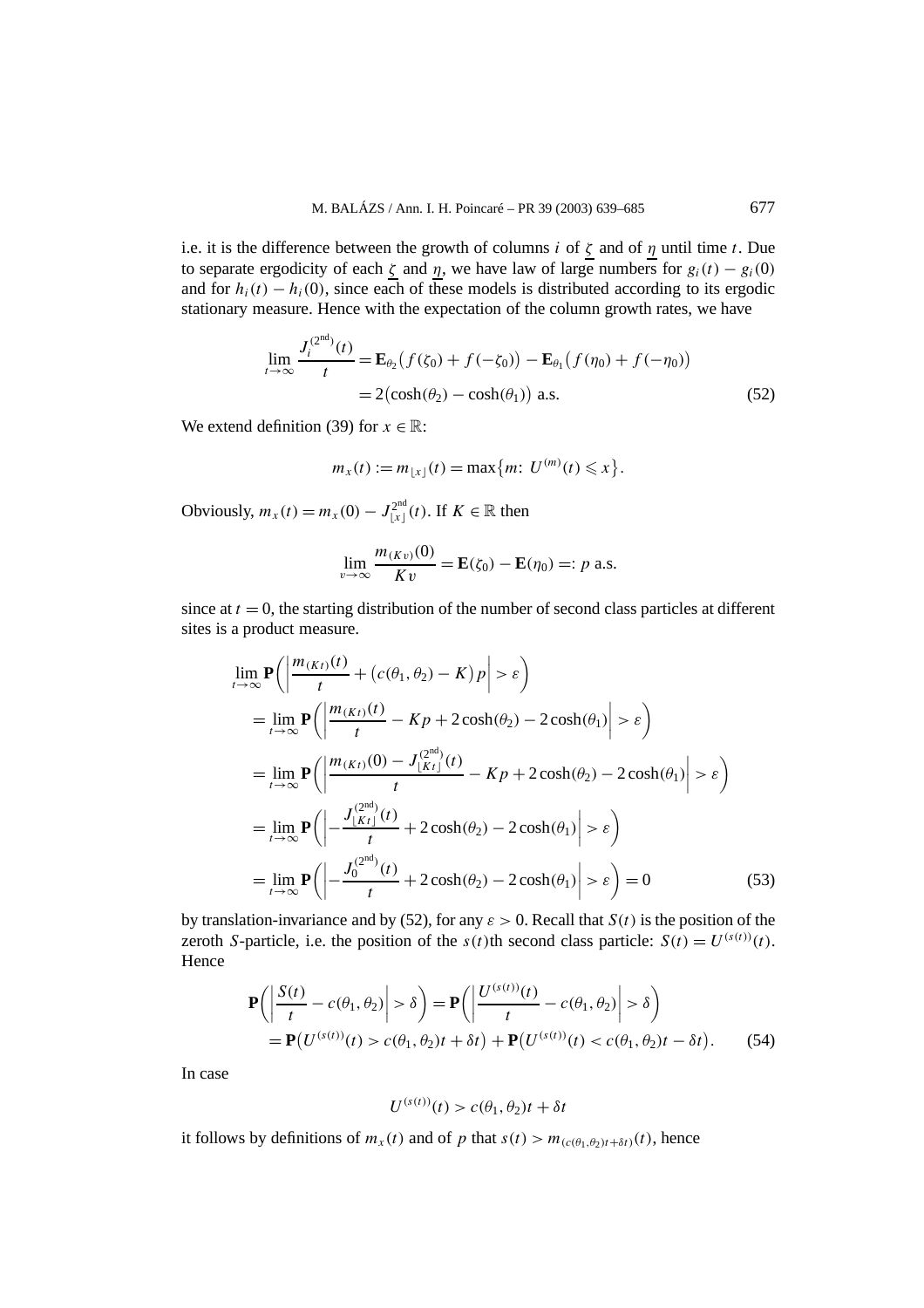$$
\mathbf{P}(U^{(s(t))}(t) > c(\theta_1, \theta_2)t + \delta t) \leq \mathbf{P}\left(\frac{s(t)}{t} > \frac{m_{(c(\theta_1, \theta_2)t + \delta t)}(t)}{t}\right)
$$
  
 
$$
\leq \mathbf{P}\left(\frac{s(t)}{t} > \frac{\delta}{2}p\right) + \mathbf{P}\left(\frac{m_{(c(\theta_1, \theta_2)t + \delta t)}(t)}{t} < \frac{\delta}{2}p\right).
$$

As time goes on, the first term goes to zero due to Proposition 5.7, and so does the second term by (53) (with  $K = c(\theta_1, \theta_2) + \delta$ ).

In case

$$
U^{(s(t))}(t) < c(\theta_1, \theta_2)t - \delta t
$$

it follows that  $s(t) \leq m_{(c(\theta_1, \theta_2)t - \delta t)}(t)$ , hence

$$
\mathbf{P}(U^{(s(t))}(t) < c(\theta_1, \theta_2)t - \delta t) \leq \mathbf{P}\left(\frac{s(t)}{t} \leq \frac{m_{(c(\theta_1, \theta_2)t - \delta t)}(t)}{t}\right) \\
\leq \mathbf{P}\left(\frac{s(t)}{t} \leq -\frac{\delta}{2}p\right) + \mathbf{P}\left(\frac{m_{(c(\theta_1, \theta_2)t - \delta t)}(t)}{t} > -\frac{\delta}{2}p\right).
$$

The first term again goes to zero due to Proposition 5.7, and so does the second term by (53) (with  $K = c(\theta_1, \theta_2) - \delta$ ). Thus we see that both terms on the right-hand side of (54) tend to zero as  $t \to \infty$ .  $\Box$ 

#### **5.3. Coupling the defect tracer to the** *S***-particles**

We fix the model  $\omega$  in stationary distribution  $\mu_{\rho}$  with the defect tracer  $Q(t)$  started from the origin. We prove Theorem 1.6 for BL and (totally asymmetric) ZR models. A natural idea would be to couple the defect tracer *Q* to the second class particles, present at the same site *Q*. The problem is that, either to the left or to the right, the rate for any jump of second class particles form the site *Q* may be higher than the rate for *Q* to jump. On the other hand, one second class particle always stays at site *i* after one jump from *i*, in case more than one of them were present at *i*. The solution is to couple the defect tracer to the *S*-particle, for which the desired conditions are already proven by Propositions 5.2 and 5.8. For simplicity reasons, in case of the ZR process we let  $f(-z) := 0$  for  $z > 0$ , and hence  $\mu(-z)$  of ZR is also zero in these cases.

## **5.3.1. The upper bound for** *Q*

First, we identify  $\eta$  distributed according to  $\mu_{\theta}$ , with  $\omega$  possessing the defect tracer *Q*, therefore we set  $\theta_1 := \theta < \theta_2$ . We have then  $\omega_i(t) \leq \zeta_i(t)$  for all *t* according to the basic coupling, and recall that  $Q(0) = 0 \le S(0)$ . In what follows, we are going to couple the random permutations of the *S*-particles, thus the random walk *S(t)* of the zeroth *S*particle, with the defect tracer  $Q(t)$ . We only couple them in case  $Q(t) = S(t)$ . The basic observation we use is that the rates (40) for the jump of the *S*-particle can be compared to the rates for the jump of the defect tracer  $Q(t)$ . As we have seen at the introduction of BL models, it is enough to consider the "effect of bricklayers" standing at each position *i*. That is to say, we are allowed to consider the  $\omega_i$ -dependent parts of  $r(\omega_{i-1}, \omega_i)$  and  $r(\omega_i, \omega_{i+1})$  only, since the  $\omega_i$ -dependent parts are added to the  $\omega_{i-1}$ -dependent or to the  $\omega_{i+1}$ -dependent parts in these rates. In the rest of the paper, we describe couplings by giving rates of bricklayers standing at each site *i*. This observation also holds for the zero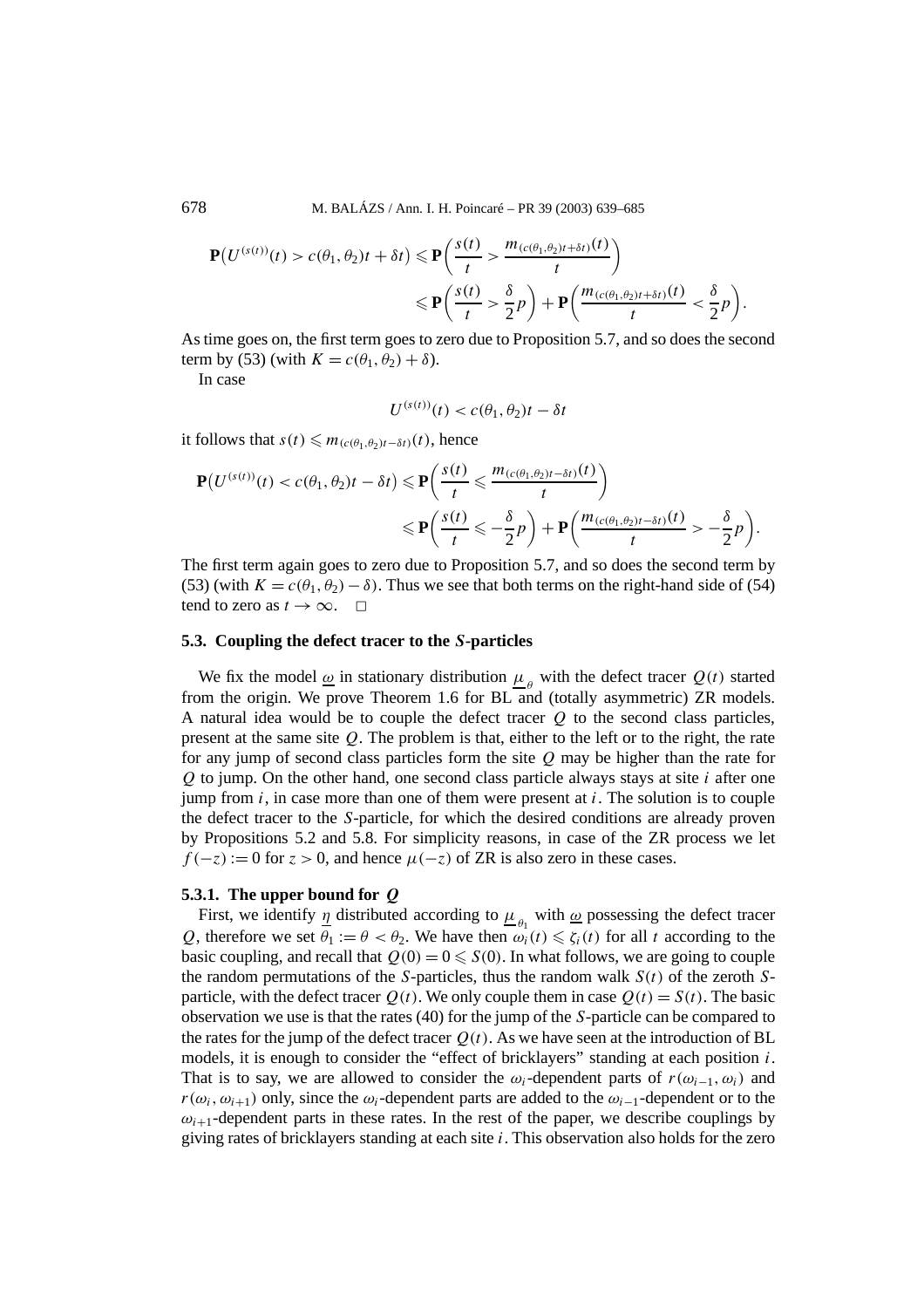Table 2

Rates for *Q* and *S* to step left and for bricklayers at site  $i = S = Q$  to lay brick on their left

| With rate                                                                                   |           |  | $h_{i-1} \uparrow g_{i-1} \uparrow Q \cap S \cap A$ second class particle |
|---------------------------------------------------------------------------------------------|-----------|--|---------------------------------------------------------------------------|
| $f(-\omega_i-1)-f(-\zeta_i)$                                                                |           |  |                                                                           |
| $[f(-\omega_i) - f(-\omega_i - 1)] - \frac{f(-\omega_i) - f(-\zeta_i)}{\zeta_i - \omega_i}$ |           |  |                                                                           |
| $\frac{f(-\omega_i)-f(-\zeta_i)}{\zeta_i-\omega_i}$                                         |           |  |                                                                           |
| $f(-\zeta_i)$                                                                               | $\bullet$ |  |                                                                           |

Table 3

Rates for *Q* and *S* to step right and for bricklayers at site  $i = S = Q$  to lay brick on their right

| With rate                                                                     |  |  | $h_i \uparrow$ $g_i \uparrow$ $Q \cap$ $S \cap$ A second class particle |
|-------------------------------------------------------------------------------|--|--|-------------------------------------------------------------------------|
| $\frac{\zeta_i-\omega_i-1}{\zeta_i-\omega_i}[f(\zeta_i)-f(\omega_i)]$         |  |  |                                                                         |
| $\frac{f(\zeta_i)-f(\omega_i)}{\zeta_i-\omega_i}-[f(\omega_i+1)-f(\omega_i)]$ |  |  | ⌒ℷ                                                                      |
| $f(\omega_i+1)-f(\omega_i)$                                                   |  |  | ↷                                                                       |
| $f(\omega_i)$                                                                 |  |  |                                                                         |

range process (by saying rate for a particle to jump instead of saying rate for bricklayers to lay bricks).

In Tables 2 and 3,  $h_i \uparrow$  means that the column of the model <u> $\omega$ </u> between *i* and  $i + 1$  has increased by one,  $g_i \uparrow$  means that this column of  $\zeta$  has increased by one,  $\sim$  means the jump to the right from  $i$ ,  $\curvearrowleft$  means the jump to the left from  $i$ .

Note that by  $i = S = Q$ ,  $\zeta_i \geq \omega_i + 1$ . The rates are non-negative due to monotonicity of *f* and convexity Condition 1.5. By summing the rates corresponding to any column of the tables, one can verify that each *ω* and *ζ* evolves according its original rates, *Q* has the jump rates according to the basic coupling described in Table 1, and *S* also has the appropriate rates (40). We see that once being at position *S*, the defect tracer *Q* cannot move right without moving *S* with it and *S* cannot move left without moving *Q* with it. Hence our rules preserve the condition  $Q \leq S$ .

We have so far the upper bound  $Q(t) \leq S(t)$ , and we have the law of large numbers (51) with speed  $c(\theta, \theta_2)$  defined in either (49) or in (50) for any  $\theta_2 > \theta$ , and the *n*th moment condition  $(43)$  for this  $S(t)$  process.

## **5.3.2. The lower bound for** *Q*

Now we show a similar coupling which results in a lower bound for *Q*. The natural idea would be to identify *ζ* with *ω*, and couple *Q* to the *S*-particle. The rates for *Q* and *S* to jump with would allow  $Q(t) \geq S(t)$ . However, this coupling cannot be realized in a similar way that the coupling described above: there is no way for *Q* and *S* to step together, since only one brick can be laid at a time to a column.

Therefore, we need to modify the initial distribution of the models as follows. Let  $\mu(x, y)$  be, as before, a two-dimensional distribution giving probability zero to  $x > y$ , and having marginals  $\mu_{\theta_1}$  and  $\mu_{\theta_2}$ , respectively. Fix the pair  $(\eta, \zeta)$ , as before, with the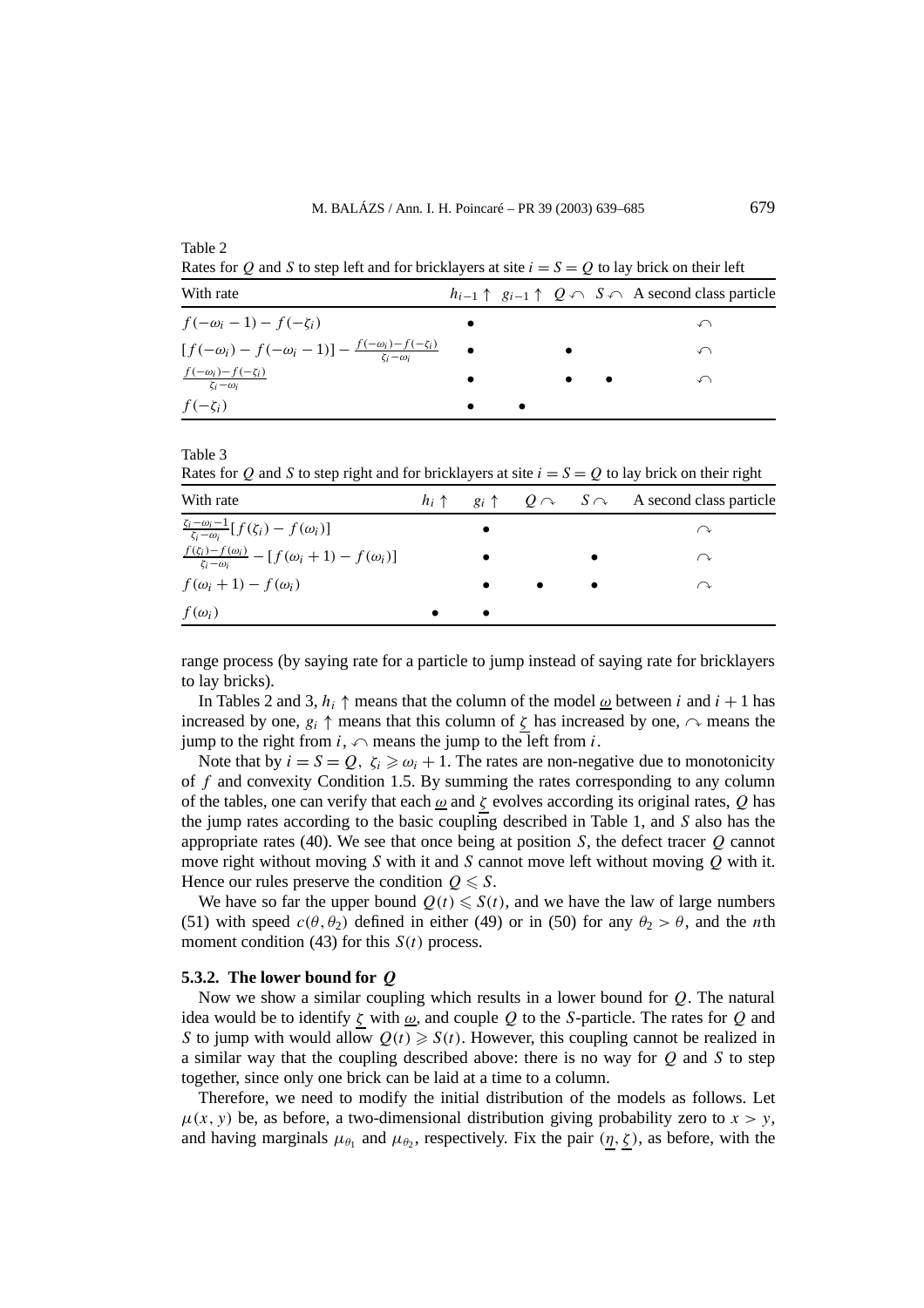product of  $\mu(x, y)$  for different sites as initial distribution. Define

$$
\mu'(y, x) := \mu(x, y) \cdot \frac{\mu_{\theta_2}(y - 1)}{\mu_{\theta_2}(y)}.
$$
\n(55)

Fix the pair  $(\eta', \zeta')$ , with the product of  $\mu(x, y)$  for each site  $i \neq 0$  and of  $\mu'(x, y)$  for the site  $i = 0$  as initial distribution. Then  $\eta_i'(0) \leq \zeta_i'(0)$  holds a.s. for each site *i*, hence the basic coupling is applicable for this pair of models. We have second class particles between  $\eta'$  and  $\zeta'$ , and we introduce the *S'*-particles as well, starting *S*<sup>'</sup> from the first site on the left-hand side of the origin:

$$
S'(0) = S'_0(0) := \max\{i \leq 0: \zeta'_i(0) > \eta'_i(0)\}.
$$

Assume now that the *S*-particle of  $(\eta, \zeta)$  is also started from the first site on the left-hand side of the origin, instead of starting it from the right-hand side of the origin:

$$
S(0) = S_0(0) := \max\{i \leq 0: \zeta_i(0) > \eta_i(0)\}.
$$

Then it is clear, that Propositions 5.2 and 5.8 also hold for this *S*-particle. Now we derive these statements for *S'* as well. Since initially  $(\eta', \zeta')$  only differs from  $(\eta, \zeta)$  by the distribution at the origin, the conditional expectations

$$
\mathbf{E}(S'(t) | \eta'_0(0) = x, \ \zeta'_0(0) = y) = \mathbf{E}(S(t) | \eta_0(0) = x, \ \zeta_0(0) = y)
$$
 (56)

agree. This is the basic idea of the following

LEMMA 5.9. – *The moment condition* (43) *and the law of large numbers* (51) *hold for S*! *as well.*

*Proof.* – By the use of (56) and Cauchy's inequality in a similar way than in the proof of Lemma 5.1,

$$
\mathbf{E}\left(\frac{|S'(t)|^n}{t^n}\right) = \sum_{x \le y} \mathbf{E}\left(\frac{|S'(t)|^n}{t^n} \mid \eta'_0(0) = x, \zeta'_0(0) = y\right) \mu'(x, y)
$$
  
\n
$$
= \sum_{x \le y} \mathbf{E}\left(\frac{|S(t)|^n}{t^n} \mid \eta_0(0) = x, \zeta_0(0) = y\right) \sqrt{\mu(x, y)} \cdot \frac{\mu'(x, y)}{\sqrt{\mu(x, y)}}
$$
  
\n
$$
\le \left[\sum_{x \le y} \left(\mathbf{E}\left(\frac{|S(t)|^n}{t^n} \mid \eta_0(0) = x, \zeta_0(0) = y\right)\right)^2 \mu(x, y)\right]^{1/2}
$$
  
\n
$$
\times \left[\sum_{x \le y} \frac{\mu'(x, y)}{\mu(x, y)} \mu'(x, y)\right]^{1/2}
$$
  
\n
$$
\le \left[\mathbf{E}\left(\frac{S(t)^{2n}}{t^{2n}}\right)\right]^{1/2} \left[\sum_{x \le y} \frac{\mu'(x, y)}{\mu(x, y)} \mu'(x, y)\right]^{1/2}.
$$

The first factor of the display is bounded by Proposition 5.2. For the second factor, by  $(55)$  and  $(6)$  we write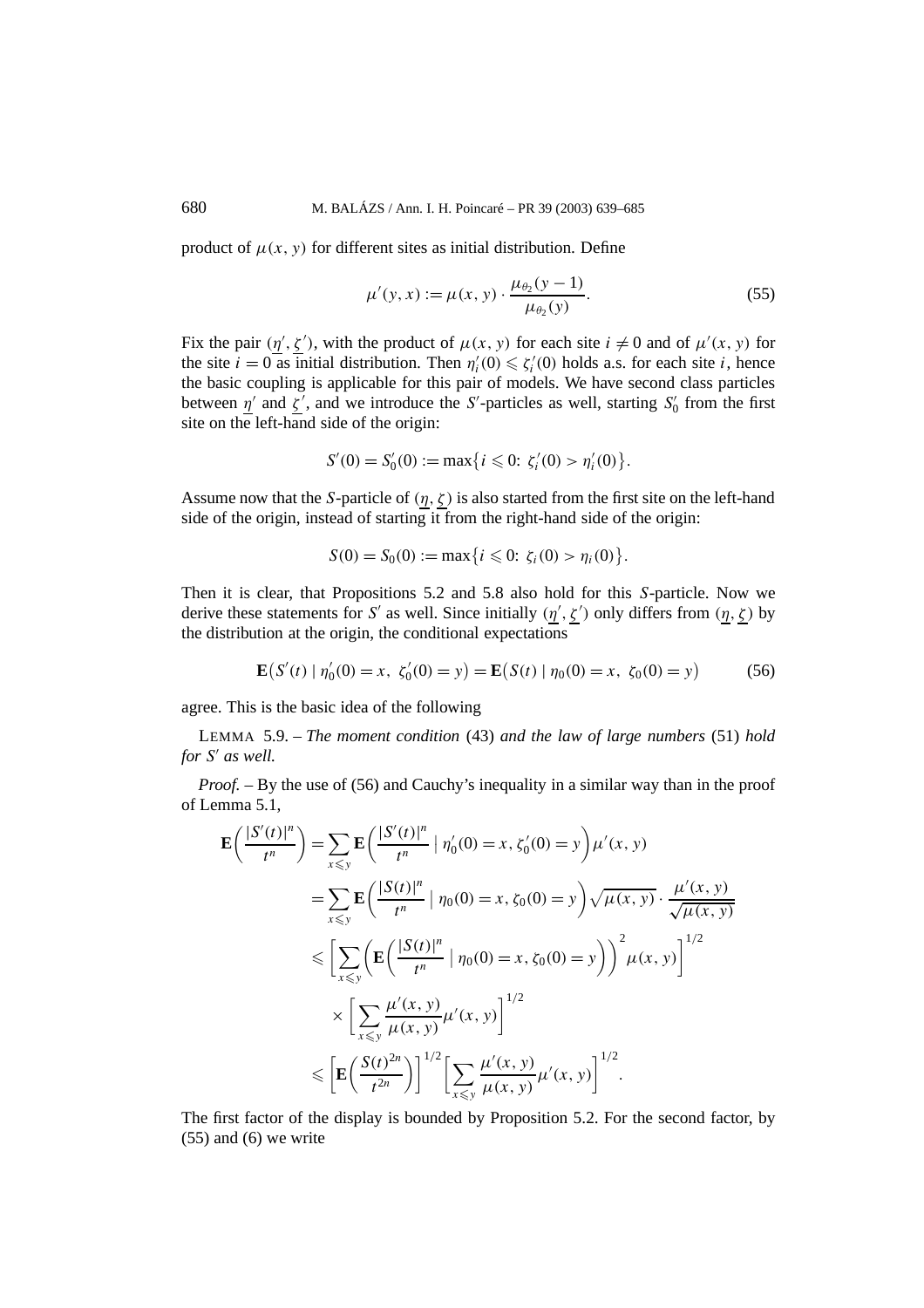Table 4

| Rates for $Q$ and $\beta$ to step felt and for oriental else at site $t = \beta - Q$ to lay offen on their felt |  |  |  |  |                                                                                           |  |
|-----------------------------------------------------------------------------------------------------------------|--|--|--|--|-------------------------------------------------------------------------------------------|--|
| With rate                                                                                                       |  |  |  |  | $h'_{i-1} \uparrow g'_{i-1} \uparrow Q \curvearrowleft S' \curvearrowleft A$ second class |  |
|                                                                                                                 |  |  |  |  | particle                                                                                  |  |
| $\frac{\zeta_i'-\eta_i'-1}{\zeta_i'-\eta_i'}[f(-\eta_i')-f(-\zeta_i')]$                                         |  |  |  |  | ↶                                                                                         |  |
| $\frac{f(-\eta'_i)-f(-\zeta'_i)}{\zeta'_i-\eta'_i}-[f(-\zeta'_i+1)-f(-\zeta'_i)]$                               |  |  |  |  | ∽                                                                                         |  |
| $f(-\zeta'_i+1)-f(-\zeta'_i)$                                                                                   |  |  |  |  | ↶                                                                                         |  |
| $f(-\zeta_i')$                                                                                                  |  |  |  |  |                                                                                           |  |

Rates for *Q* and *S*<sup>'</sup> to step left and for bricklayers at site  $i = S' = O$  to lay brick on their left

#### Table 5

Rates for *Q* and *S'* to step right and for bricklayers at site  $i = S' = Q$  to lay brick on their right

| With rate                                                                               |  |  | $h'_i \uparrow \quad g'_i \uparrow \quad Q \cap \quad S' \cap \quad A$ second class particle |
|-----------------------------------------------------------------------------------------|--|--|----------------------------------------------------------------------------------------------|
| $f(\zeta_i' - 1) - f(\eta_i')$                                                          |  |  | ╱ ╲                                                                                          |
| $[f(\zeta_i') - f(\zeta_i' - 1)] - \frac{f(\zeta_i') - f(\eta_i')}{\zeta_i' - \eta_i'}$ |  |  | ↷                                                                                            |
| $\frac{f(\zeta_i')-f(\eta_i')}{\zeta_i'-\eta_i'}$                                       |  |  | ╱ プ                                                                                          |
| $f(\eta'_i)$                                                                            |  |  |                                                                                              |

$$
\sum_{x \le y} \frac{\mu'(x, y)}{\mu(x, y)} \mu'(x, y) = \sum_{x \le y} \frac{\mu_{\theta_2}(y - 1)}{\mu_{\theta_2}(y)} \mu'(x, y) = \sum_{y \in \mathbb{Z}} \frac{\mu_{\theta_2}(y - 1)}{\mu_{\theta_2}(y)} \mu_{\theta_2}(y - 1)
$$

$$
= \sum_{y \in \mathbb{Z}} \frac{f(y)}{e^{\theta_2}} \frac{e^{\theta_2}(y - 1)}{f(y - 1)!} \cdot \frac{1}{Z(\theta_2)} = \frac{1}{e^{2\theta_2}} \mathbf{E}_{\theta_2}(f(y)^2),
$$

which is again finite. Hence (43) holds for *S'* as well.

For the law of large numbers, we know that for any  $\delta > 0$ ,

$$
0 = \lim_{t \to \infty} \mathbf{P}\left(\left|\frac{S(t)}{t} - c(\theta_1, \theta_2)\right| > \delta\right)
$$
  
= 
$$
\lim_{t \to \infty} \sum_{x \le y} \mathbf{P}\left(\left|\frac{S(t)}{t} - c(\theta_1, \theta_2)\right| > \delta \mid \eta_0(0) = x, \zeta_0(0) = y\right) \mu(x, y)
$$
  
= 
$$
\lim_{t \to \infty} \sum_{x \le y} \mathbf{P}\left(\left|\frac{S'(t)}{t} - c(\theta_1, \theta_2)\right| > \delta \mid \eta'_0(0) = x, \zeta'_0(0) = y\right) \mu(x, y),
$$

hence (51) follows for *S'* as well by absolute continuity of  $\mu'$  w.r.t.  $\mu$ .  $\Box$ 

In order to obtain lower bound for *Q* of <u> $\omega$ </u> distributed according to  $\mu_{\theta}$ , set  $\theta_2 = \theta > \theta_1$ . The marginal distribution of  $\zeta_0(0)$  is the second marginal of  $\mu'$ , namely,  $\mu_{\theta_2}(y-1) =$  $\mu_{\theta}(y-1)$ . Hence it is possible to fix the pair  $(\eta', \zeta')$  defined above with

$$
\underline{\zeta}'(t) = \underline{\omega}(t) + \underline{\delta}_{Q(t)}, \qquad Q(0) = 0,
$$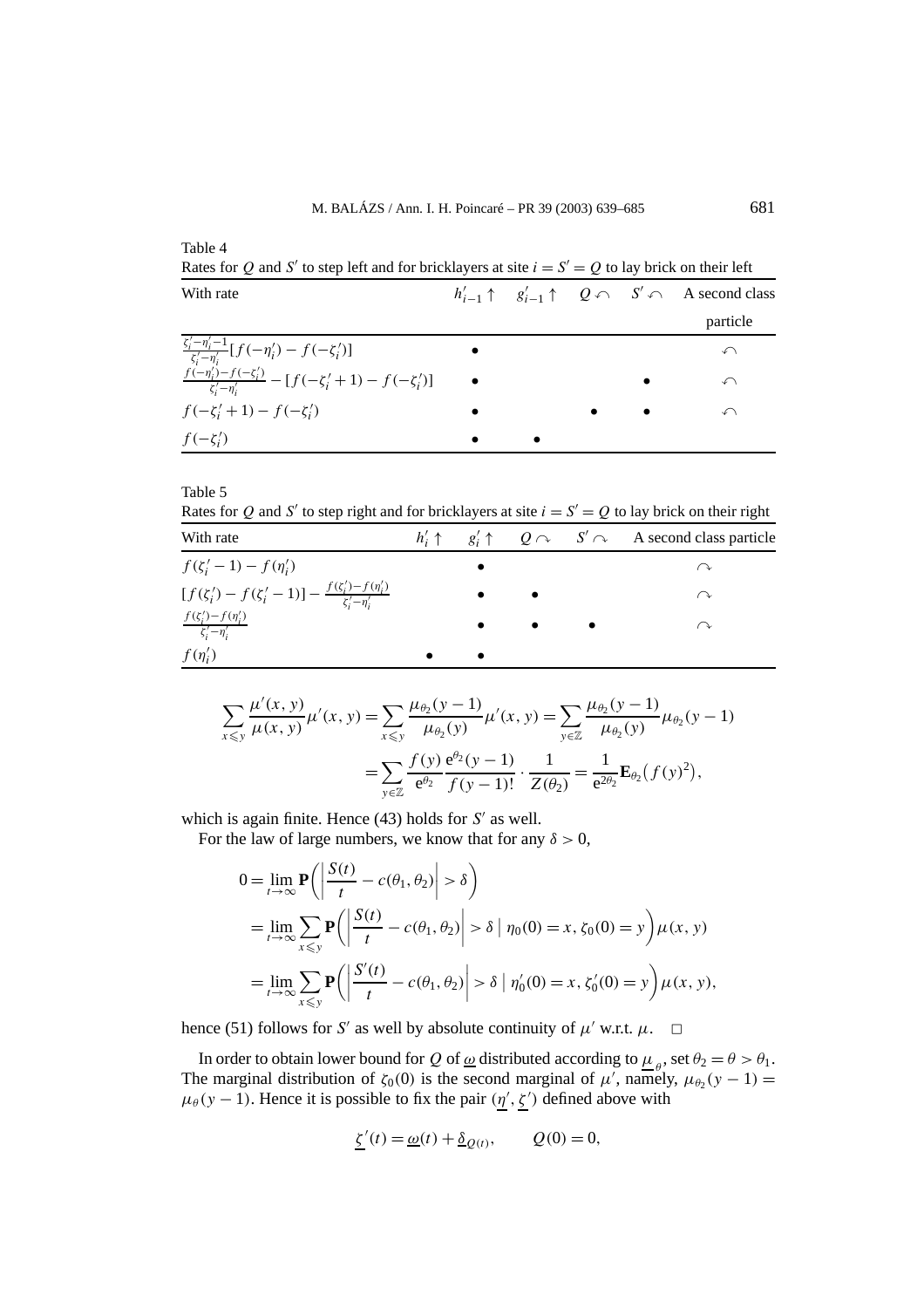i.e.  $\omega$  is coupled to  $\zeta'$  with the defect tracer Q between them. Note that  $S'(0) \leq 0$  =  $Q(0)$ . We show the coupling that preserves  $S'(t) \leq Q(t)$  for all later times. We only couple *Q* to the random permutations acting on *S'* in case  $Q = S'$  for a site *i*. For Tables 4 and 5,  $h'_i \uparrow$  means that the column of the model  $\underline{\eta'}$  between *i* and  $i + 1$  has increased by one,  $g_i' \uparrow$  means that this column of  $\underline{g'}$  has increased by one. Note that by  $i = S' = Q$ ,  $\zeta_i' \geqslant \eta_i' + 1$ . As at the coupling for the upper bound, the rates are non-negative due to monotonicity of *f* and convexity Condition 1.5. By summing the rates corresponding to any column of the tables, one can verify that each  $\eta'$  and  $\zeta'$  evolves according its original rates, *Q* has the jump rates according to the basic coupling described in Table 1 (hence *ω* also evolves according its original rates), and *S*! also has the appropriate rates (40). We see that once being at position  $S'$ , the defect tracer  $Q$  cannot move left without moving *S*! with it and *S*! cannot move right without moving *Q* with it. Hence our rules preserve the condition  $Q \ge S'$ .

*Proof of Theorem* 1.6*. –* By the upper bound and the lower bound above, we have

$$
S(t) \geqslant Q(t) \geqslant S'(t)
$$

and for any  $\theta_2 > \theta > \theta_1$ , we have weak law of large numbers for *S* with  $c(\theta, \theta_2)$ , and for *S*' with  $c(\theta_1, \theta)$ , respectively. Hence taking the limits  $\theta_1 \nearrow \theta$  and  $\theta_2 \searrow \theta$  completes the proof of the law of large numbers (10) by computing

$$
\lim_{\theta_1 \nearrow \theta} c(\theta_1, \theta) = \lim_{\theta_2 \searrow \theta} c(\theta, \theta_2) = C(\theta)
$$

both for BL and ZR models. Moreover, for any  $n \in \mathbb{Z}^+$ , we have *n*th moment condition (43) for both  $S$  and  $S'$ , hence not only (11), but the  $n$ th moment condition follows as well for *Q*. This also shows  $L^n$ -convergence of  $Q(t)/t$  for any  $n \in \mathbb{Z}^+$ .  $\Box$ 

#### **5.4. Strict monotonicity of**  $C(\theta)$

As a consequence of the type of coupling methods shown above, we are able to show strict convexity of the function  $\mathcal{H}(\rho)$  of (8). First we refer to the coupling which shows (non strict) convexity, and then we complete the proof of strict convexity by some analytic arguments.

*Remark* 5.10. – Let  $\omega$ ,  $\omega'$  be two copies of a model (either BL or ZR model) possessing Condition 1.5, with the defect tracers  $Q(t)$  and  $Q'(t)$ , respectively. Assume that for each site *i* and for time  $t = 0$ 

$$
\omega_i(0) \leq \omega'_i(0)
$$
 and  $Q(0) \leq Q'(0)$ .

Then it is possible to couple such way that for all  $t \geq 0$  and any  $i \in \mathbb{Z}$ ,

$$
\omega_i(t) \leq \omega'_i(t)
$$
 and  $Q(t) \leq Q'(t)$  a.s.

is satisfied.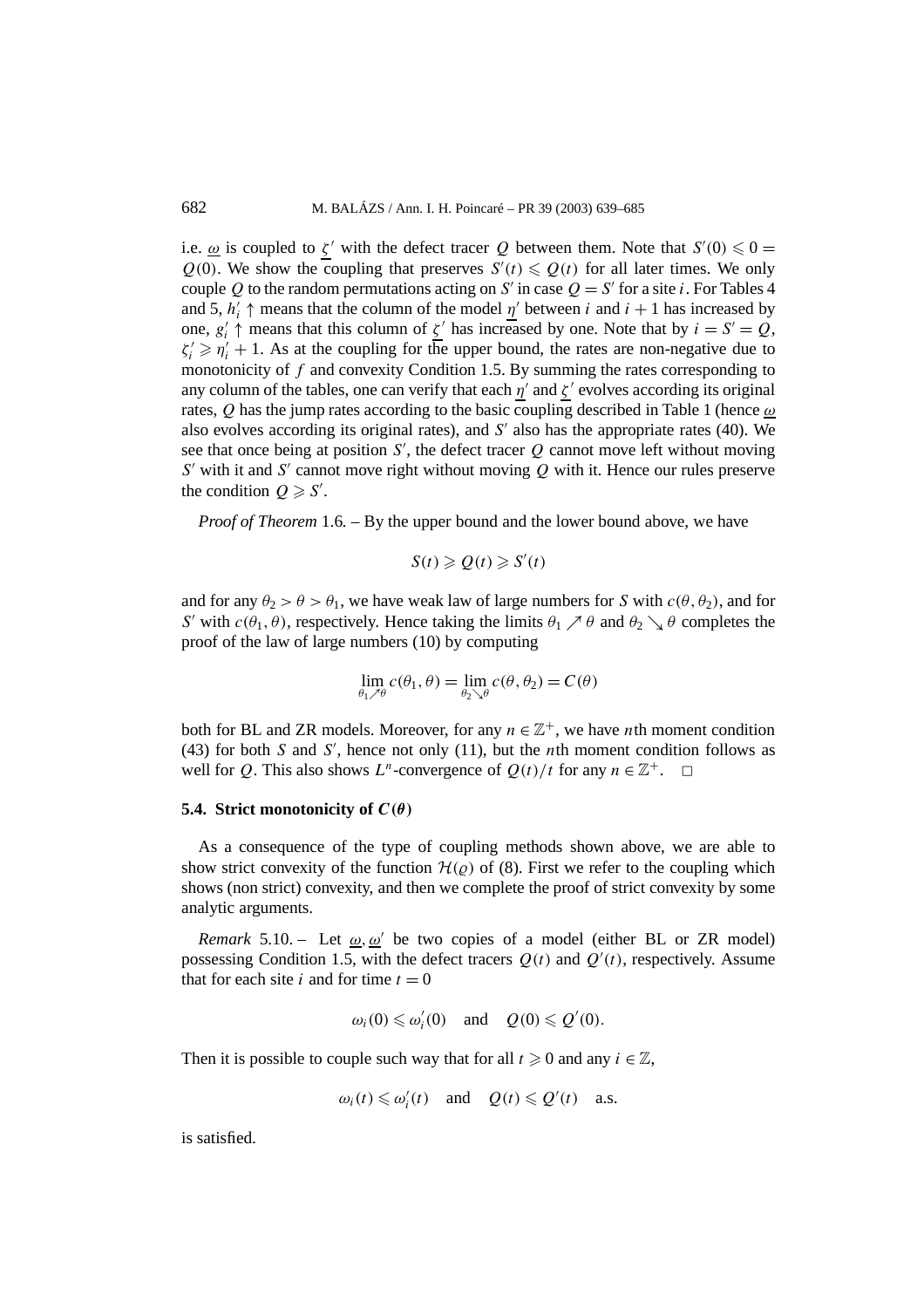This coupling is very similar to the ones shown in this subsection, we do not give the details here. The pair  $(\omega, \omega')$  is coupled according to the basic coupling, and we can apply this proposition for the case when their joint distribution has marginals  $\mu_{\rho}$  and  $\mu_{\rho}$ , respectively. Then we simply see that the motion of the defect tracer of a model has a monotonicity in the parameter  $\theta$  of the model's stationary distribution. In the introduction we saw that this implies convexity of the function  $\mathcal{H}(\rho)$ . We prove now strict convexity of this function:

*Proof of Proposition* 1.7. – First note that by the form (6) of the measure  $\mu_\theta$ , we have

$$
\varrho(\theta) = \mathbf{E}_{\theta}(\omega) = \frac{d}{d\theta} \log(Z(\theta)),
$$
  

$$
\mathbf{E}_{\theta}(\widetilde{\omega}^2) = \frac{d}{d\theta} \mathbf{E}_{\theta}(\omega) > 0,
$$
  

$$
\mathbf{E}_{\theta}(\widetilde{\omega}^3) = \frac{d}{d\theta} \mathbf{E}_{\theta}(\widetilde{\omega}^2) = \frac{d}{d\theta} (\mathbf{Var}_{\theta}(\omega)),
$$

where tilde stands for the centered variable. For the BL model, we need to show strict convexity of the function

$$
\mathcal{H}(\varrho) = \mathbf{E}_{\theta(\varrho)}(r) = e^{\theta}(\varrho) + e^{-\theta}(\varrho).
$$

We compute its derivative

$$
\frac{\mathrm{d}}{\mathrm{d}\varrho}\mathcal{H}(\varrho) = \frac{\frac{\mathrm{d}}{\mathrm{d}\theta}(e^{\theta} + e^{-\theta})}{\frac{\mathrm{d}\varrho}{\mathrm{d}\theta}} = \frac{(e^{\theta} - e^{-\theta})}{\mathbf{E}_{\theta}(\widetilde{\omega}^2)},
$$

and, similarly, the second derivative

$$
\frac{\mathrm{d}^2}{\mathrm{d}\varrho^2} \mathcal{H}(\varrho) = \frac{1}{\left[\mathbf{E}_{\theta}(\widetilde{\omega}^2)\right]^3} \left[ \left( e^{\theta} + e^{-\theta} \right) \mathbf{E}_{\theta}(\widetilde{\omega}^2) - \left( e^{\theta} - e^{-\theta} \right) \mathbf{E}_{\theta}(\widetilde{\omega}^3) \right].
$$

Hence (strict) positivity of

$$
\left[ (e^{\theta} + e^{-\theta}) \mathbf{E}_{\theta}(\tilde{\omega}^2) - (e^{\theta} - e^{-\theta}) \mathbf{E}_{\theta}(\tilde{\omega}^3) \right]
$$
 (57)

on an interval of  $\theta$  is equivalent to (strict) convexity of  $\mathcal{H}(\varrho)$  on the corresponding interval of  $\rho(\theta)$ . (57) contains derivatives of log( $Z(\theta)$ ), which is by definition analytic, hence (57) is also an analytic function of  $\theta$ . Moreover, by the previous remark, we know convexity of  $\mathcal{H}(\rho)$ , hence non-negativity of (57). Since this function is strictly positive at  $\theta = 0$  by symmetry properties of  $\mu_{\theta}$ , there are at most countably many isolated points at which this analytic function is not strictly positive, hence we have at most countably many isolated points at which the second derivative of  $\mathcal{H}(\rho)$  is not strictly positive. This completes the proof for the BL models.

As for the ZR process, similar computation leads to

$$
\left[e^{\theta} \mathbf{E}_{\theta}(\widetilde{\omega}^2) - e^{\theta} \mathbf{E}_{\theta}(\widetilde{\omega}^3)\right]
$$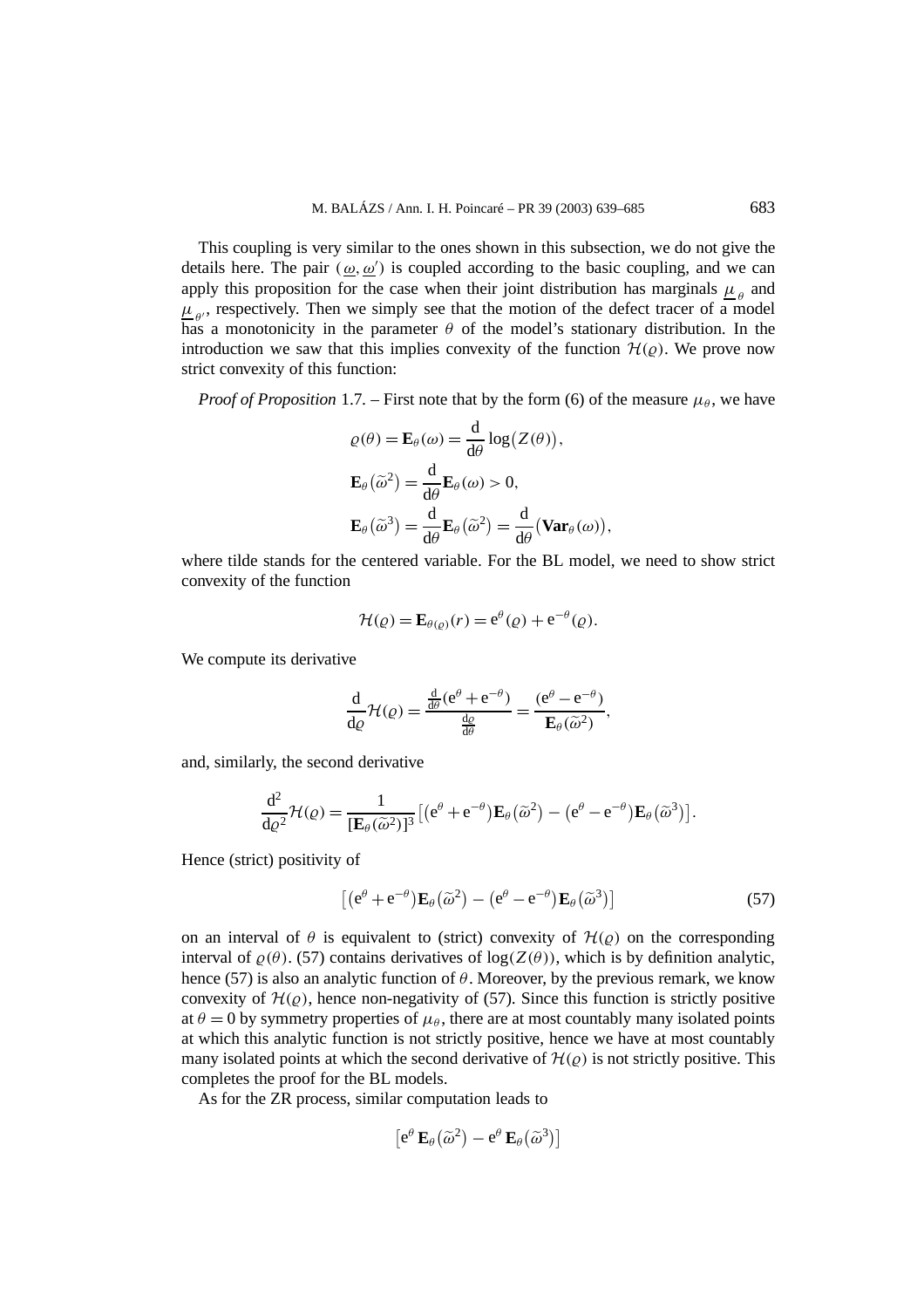in place of (57). As we know non-negativity of this function by convexity of  $\mathcal{H}(\rho)$ , we only need to show  $\mathbf{E}_{\theta}(\tilde{\omega}^2) \neq \mathbf{E}_{\theta}(\tilde{\omega}^3)$  for some  $\theta$ , then the previous analytic argument leads to strict convexity.

Indirectly, assume

$$
\mathbf{E}_{\theta}(\widetilde{\omega}^2) = \mathbf{E}_{\theta}(\widetilde{\omega}^3)
$$
 (58)

for all  $\theta < \bar{\theta}$ . Since the right-hand side is the derivative of the left-hand side, it follows that

$$
\mathbf{E}_{\theta}(\widetilde{\omega}^2) = A \cdot \mathbf{e}^{\theta}
$$

for some  $A > 0$ . Integrating this we have

$$
\mathbf{E}_{\theta}(\omega) = A \cdot \mathbf{e}^{\theta}
$$

(the additive constant is zero as can be seen by taking the limit  $\theta \rightarrow -\infty$ ). Integrating again we have

$$
log(Z(\theta)) = A \cdot e^{\theta} + K, \quad \text{i.e.}
$$
  
\n
$$
Z(\theta) = K' e^{A \cdot e^{\theta}}, \quad \text{i.e.}
$$
  
\n
$$
\sum_{z=0}^{\infty} \frac{e^{\theta_z}}{f(z)!} = K' \sum_{z=0}^{\infty} \frac{A^z \cdot e^{\theta_z}}{z!}
$$

for all  $\theta < \bar{\theta}$ , which leads to  $f(z) = z! / A^z$ ,  $f(z) = z/A$ . Hence we see that if at least for one  $z \geq 1$  value we have  $f(z+1) - f(z) > f(z) - f(z-1)$ , then (58) is not true for some  $\theta$ , and then strict convexity of  $\mathcal{H}(\rho)$  holds. We also see linearity of  $\mathcal{H}(\rho)$  when *f* is linear.  $\Box$ 

### **Acknowledgements**

The author is grateful to Bálint Tóth for initiating the study of bricklayers' models, for giving some of the basic ideas of this paper, and for helping him in many questions. Correcting some mistakes is also acknowledged to him, as well as to Benedek Valkó. The author is also grateful to Pablo A. Ferrari and to Frank H.J. Redig for extremely helpful comments on some of the proofs.

This work was partially supported by the Hungarian National Scientific Research Fund, grant no. OTKA T037685 and by the Hungarian Academy of Sciences, TKI Stochastics@TUB.

#### **REFERENCES**

- [1] P.A. Ferrari, L.R.G. Fontes, Current fluctuations for the asymmetric simple exclusion process, Ann. Probab. 22 (1994) 820–832.
- [2] M. Prähofer, H. Spohn, Current Fluctuations for the Totally Asymmetric Simple Exclusion Process, in: V. Sidoravicius (Ed.), Progress of Probab.: In and out Equilibrium; Probability with a Physics Flavor, Vol. 51, Birkhäuser, 2002.